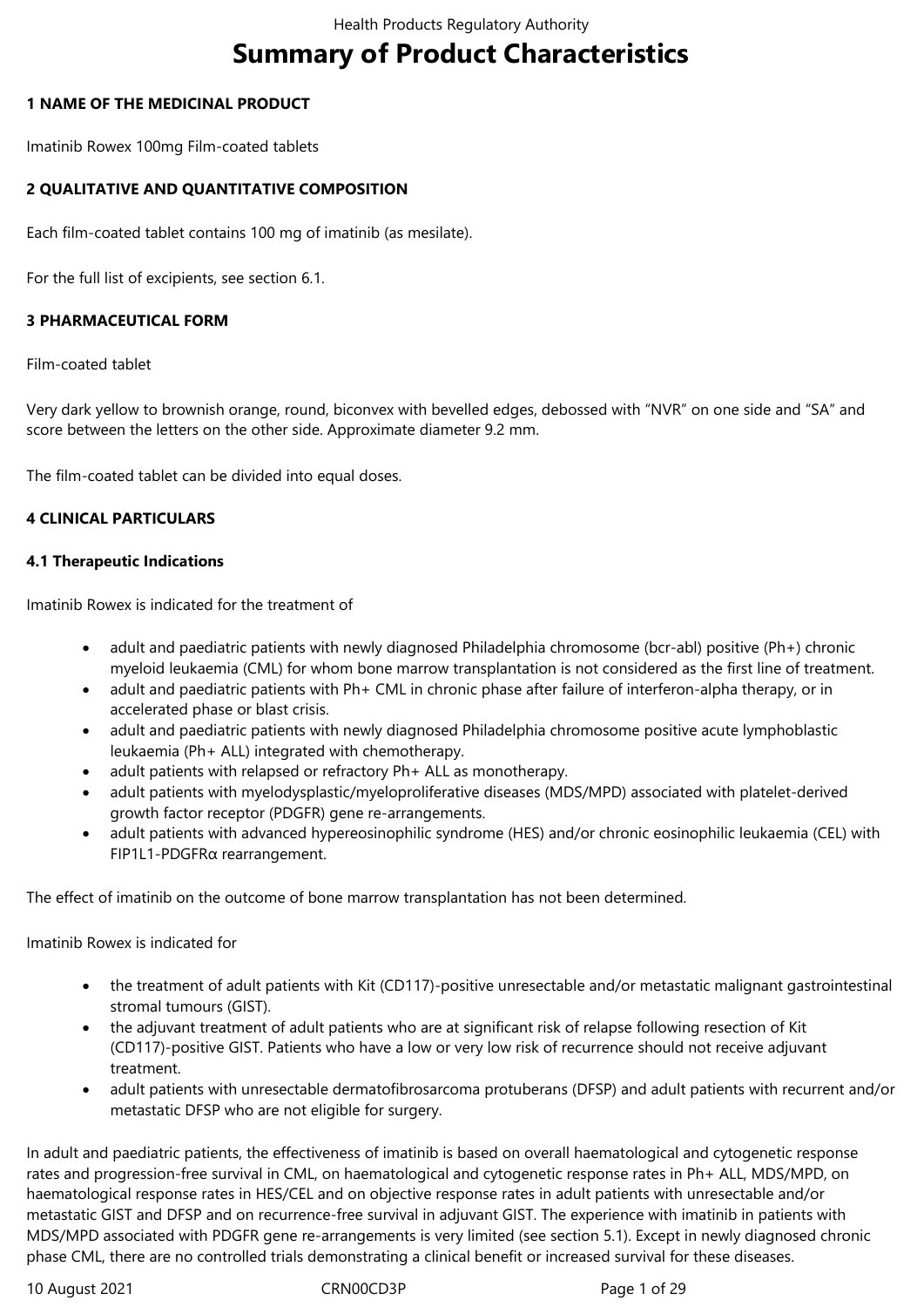## **4.2 Posology and method of administration**

Therapy should be initiated by a physician experienced in the treatment of patients with haematological malignancies and malignant sarcomas, as appropriate.

For doses of 400 mg and above (see dosage recommendation below) a 400 mg divisible tablet is available.

The prescribed dose should be administered orally with a meal and a large glass of water to minimise the risk of gastrointestinal irritations. Doses of 400 mg or 600 mg should be administered once daily, whereas a daily dose of 800 mg should be administered as 400 mg twice a day, in the morning and in the evening.

For patients unable to swallow the film-coated tablets, the tablets may be dispersed in a glass of still water or apple juice. The required number of tablets should be placed in the appropriate volume of beverage (approximately 50 ml for a 100 mg tablet, and 200 ml for a 400 mg tablet) and stirred with a spoon. The suspension should be administered immediately after complete disintegration of the tablet(s).

## Posology for CML in adult patients

The recommended dosage of imatinib is 400 mg/day for adult patients in chronic phase CML. Chronic phase CML is defined when all of the following criteria are met: blasts < 15% in blood and bone marrow, peripheral blood basophils < 20%, platelets> 100 x 109/l.

The recommended dosage of imatinib is 600 mg/day for adult patients in accelerated phase. Accelerated phase is defined by the presence of any of the following: blasts ≥ 15% but < 30% in blood or bone marrow, blasts plus promyelocytes ≥ 30% in blood or bone marrow (providing < 30% blasts), peripheral blood basophils ≥ 20%, platelets < 100 x 109/l unrelated to therapy.

The recommended dose of imatinib is 600 mg/day for adult patients in blast crisis. Blast crisis is defined as blasts ≥30% in blood or bone marrow or extramedullary disease other than hepatosplenomegaly.

Treatment duration: In clinical trials, treatment with imatinib was continued until disease progression. The effect of stopping treatment after the achievement of a complete cytogenetic response has not been investigated.

Dose increases from 400 mg to 600 mg or 800 mg in patients with chronic phase disease, or from 600 mg to a maximum of 800 mg (given as 400 mg twice daily) in patients with accelerated phase or blast crisis may be considered in the absence of severe adverse drug reaction and severe non-leukaemia-related neutropenia or thrombocytopenia in the following circumstances: disease progression (at any time); failure to achieve a satisfactory haematological response after at least 3 months of treatment; failure to achieve a cytogenetic response after 12 months of treatment; or loss of a previously achieved haematological and/or cytogenetic response. Patients should be monitored closely following dose escalation given the potential for an increased incidence of adverse reactions at higher dosages.

## Posology for CML in children

Dosing for children should be on the basis of body surface area (mg/m<sup>2</sup>). The dose of 340 mg/m<sup>2</sup> daily is recommended for children with chronic phase CML and advanced phase CML (not to exceed the total dose of 800 mg). Treatment can be given as a once daily dose or alternatively the daily dose may be split into two administrations - one in the morning and one in the evening. The dose recommendation is currently based on a small number of paediatric patients (see sections 5.1 and 5.2). There is no experience with the treatment of children below 2 years of age.

Dose increases from 340 mg/m<sup>2</sup> daily to 570 mg/m<sup>2</sup> daily (not to exceed the total dose of 800 mg) may be considered in children in the absence of severe adverse drug reaction and severe non-leukaemia-related neutropenia or thrombocytopenia in the following circumstances: disease progression (at any time); failure to achieve a satisfactory haematological response after at least 3 months of treatment; failure to achieve a cytogenetic response after 12 months of treatment; or loss of a previously achieved haematological and/or cytogenetic response. Patients should be monitored closely following dose escalation given the potential for an increased incidence of adverse reactions at higher dosages.

#### Posology for Ph+ ALL in adult patients

The recommended dose of imatinib is 600 mg/day for adult patients with Ph+ ALL. Haematological experts in the management of this disease should supervise the therapy throughout all phases of care.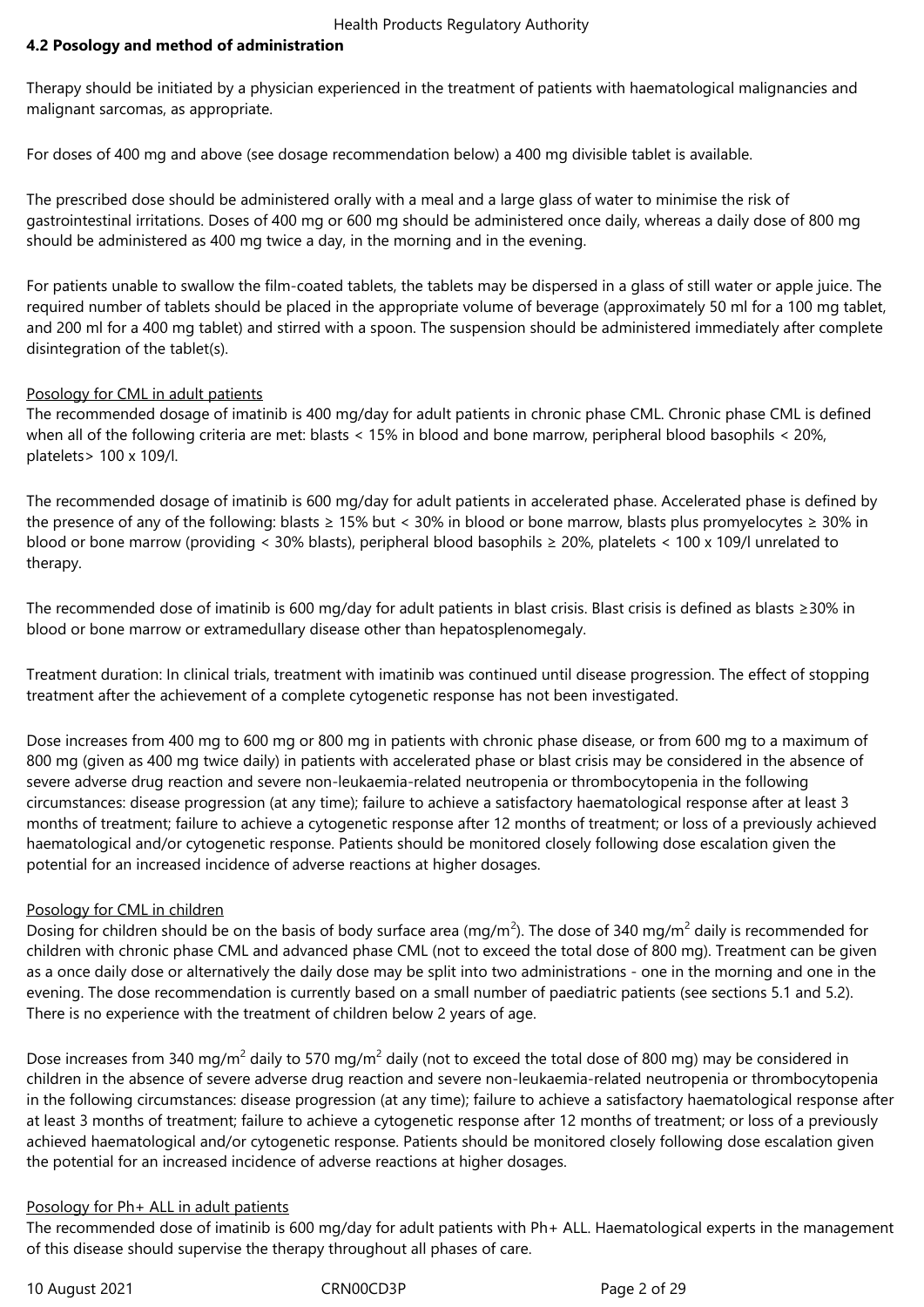Treatment schedule: On the basis of the existing data, imatinib has been shown to be effective and safe when administered at 600 mg/day in combination with chemotherapy in the induction phase, the consolidation and maintenance phases of chemotherapy (see section 5.1) for adult patients with newly diagnosed Ph+ ALL. The duration of imatinib therapy can vary with the treatment programme selected, but generally longer exposures to imatinib have yielded better results.

For adult patients with relapsed or refractory Ph+ ALL imatinib monotherapy at 600 mg/day is safe, effective and can be given until disease progression occurs.

#### Posology for Ph+ ALL in children

Dosing for children should be on the basis of body surface area (mg/m<sup>2</sup>). The dose of 340 mg/m<sup>2</sup> daily is recommended for children with Ph+ ALL (not to exceed the total dose of 600 mg).

## Posology for MDS/MPD

The recommended dose of imatinib is 400 mg/day for adult patients with MDS/MPD.

Treatment duration: In the only clinical trial performed up to now, treatment with imatinib was continued until disease progression (see section 5.1). At the time of analysis, the treatment duration was a median of 47 months (24 days-60 months).

## Posology for HES/CEL

The recommended dose of imatinib is 100 mg/day for adult patients with HES/CEL.

Dose increase from 100 mg to 400 mg may be considered in the absence of adverse drug reactions if assessments demonstrate an insufficient response to therapy.

Treatment should be continued as long as the patient continues to benefit.

## Posology for GIST

The recommended dose of imatinib is 400 mg/day for adult patients with unresectable and/or metastatic malignant GIST.

Limited data exist on the effect of dose increases from 400 mg to 600 mg or 800 mg in patients progressing at the lower dose (see section 5.1).

Treatment duration: In clinical trials in GIST patients, treatment with imatinib was continued until disease progression. At the time of analysis, the treatment duration was a median of 7 months (7 days to 13 months). The effect of stopping treatment after achieving a response has not been investigated.

The recommended dose of imatinib is 400 mg/day for the adjuvant treatment of adult patients following resection of GIST. Optimal treatment duration is not yet established. Length of treatment in the clinical trial supporting this indication was 36 months (see section 5.1).

Posology for DFSP

The recommended dose of imatinib is 800 mg/day for adult patients with DFSP.

## Dose adjustment for adverse reactions

*Non-haematological adverse reactions*

If a severe non-haematological adverse reaction develops with imatinib use, treatment must be withheld until the event has resolved. Thereafter, treatment can be resumed as appropriate depending on the initial severity of the event.

If elevations in bilirubin >3x institutional upper limit of normal (IULN) or in liver transaminases >5x IULN occur, imatinib should be withheld until bilirubin levels have returned to <1.5x IULN and transaminase levels to <2.5x IULN. Treatment with imatinib may then be continued at a reduced daily dose. In adults the dose should be reduced from 400 to 300 mg or from 600 to 400 mg, or from 800 mg to 600 mg, and in children from 340 to 260 mg/m $^2$ /day.

#### *Haematological adverse reactions*

10 August 2021 **CRN00CD3P** Page 3 of 29 Dose reduction or treatment interruption for severe neutropenia and thrombocytopenia are recommended as indicated in the table below.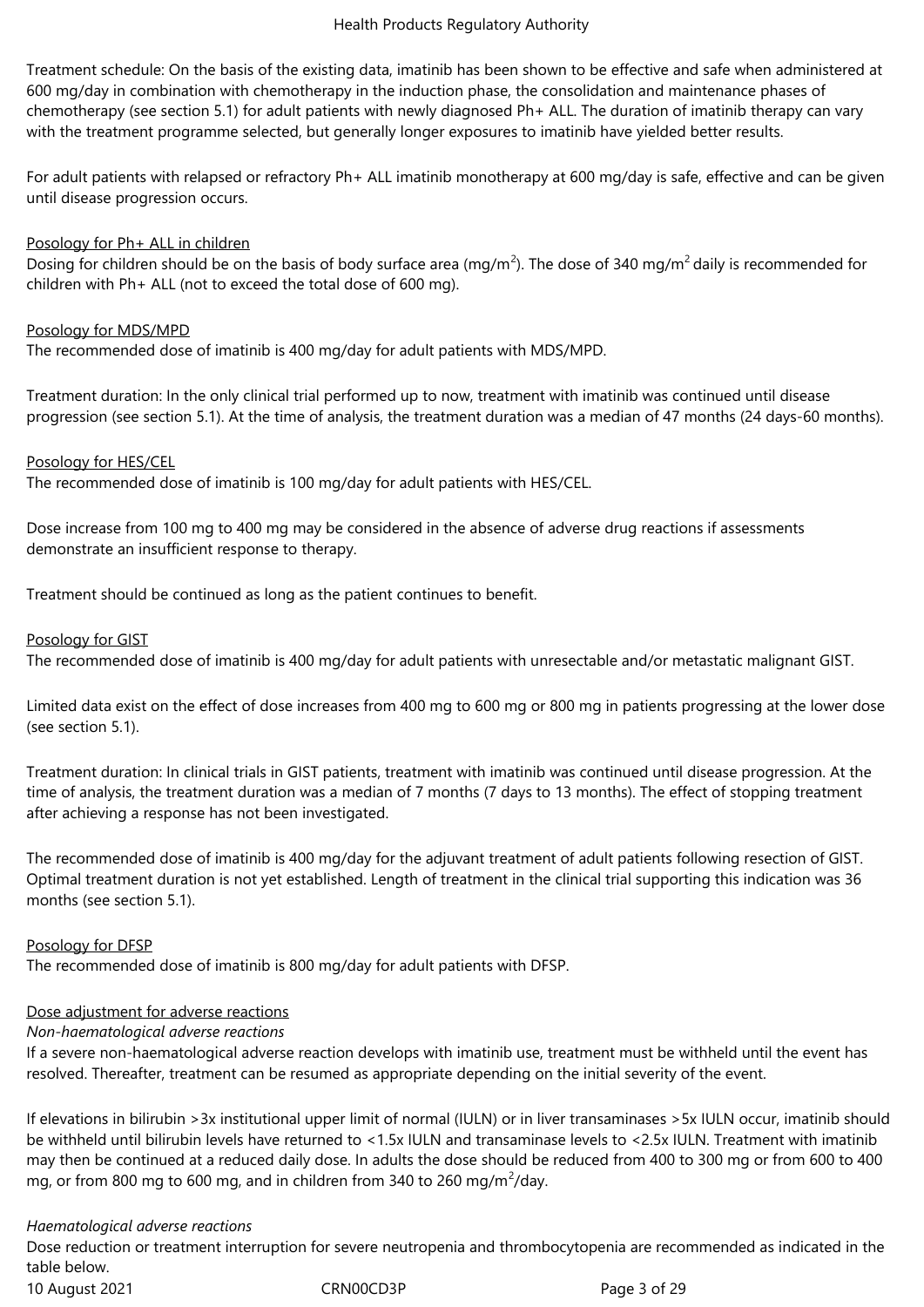Dose adjustments for neutropenia and thrombocytopenia:

| HES/CEL (starting dose 100 mg)                                                              | ANC < 1.0 x $10^9$ /l<br>and/or<br>platelets <50 x $10^9$ /l                           | 1. Stop imatinib until ANC $\geq$ 1.5 x 10 <sup>9</sup> /l and<br>platelets $\geq$ 75 x 10 <sup>9</sup> /l.<br>2. Resume treatment with imatinib at previous<br>dose (i.e. before severe adverse reaction).                                                                                                                                                                                                                                                                                                             |
|---------------------------------------------------------------------------------------------|----------------------------------------------------------------------------------------|-------------------------------------------------------------------------------------------------------------------------------------------------------------------------------------------------------------------------------------------------------------------------------------------------------------------------------------------------------------------------------------------------------------------------------------------------------------------------------------------------------------------------|
| Chronic Phase CML, MDS/MPD and GIST (starting<br>dose 400 mg) HES/CEL (at dose 400 mg)      | ANC < 1.0 x $10^9$ /l<br>and/or<br>platelets <50 x $10^9$ /l                           | 1. Stop imatinib until ANC $\geq$ 1.5 x 10 <sup>9</sup> /l and<br>platelets $\geq$ 75 x 10 <sup>9</sup> /l.<br>2. Resume treatment with imatinib at previous<br>dose (i.e. before severe adverse reaction).<br>3. In the event of recurrence of ANC < 1.0 x $10^9$ /l<br>and/or platelets <50 x $10^9$ /l, repeat step 1 and<br>resume imatinib at reduced dose of 300 mg.                                                                                                                                              |
| Paediatric chronic phase CML (at dose 340 mg/m <sup>2</sup> )                               | ANC < 1.0 x $10^9$ /l<br>and/or<br>platelets <50 x $10^9$ /l                           | 1. Stop imatinib until ANC $\geq$ 1.5 x 10 <sup>9</sup> /l and<br>platelets $\geq$ 75 x 10 <sup>9</sup> /l.<br>2. Resume treatment with imatinib at previous<br>dose (i.e. before severe adverse reaction).<br>3. In the event of recurrence of ANC<br>$<$ 1.0 x 10 <sup>9</sup> /l and/or platelets $<$ 50 x 10 <sup>9</sup> /l, repeat<br>step 1 and resume imatinib at reduced dose of<br>260 mg/m <sup>2</sup> .                                                                                                    |
| Accelerated phase CML and blast crisis and Ph+ ALL<br>(starting dose 600 mg)                | $^{\circ}$ ANC < 0.5 x 10 <sup>9</sup> /l<br>and/or<br>platelets < $10 \times 10^9$ /l | 1. Check whether cytopenia is related to<br>leukaemia (marrow aspirate or biopsy).<br>2. If cytopenia is unrelated to leukaemia, reduce<br>dose of imatinib to 400 mg.<br>3. If cytopenia persists for 2 weeks, reduce<br>further to 300 mg.<br>4. If cytopenia persists for 4 weeks and is still<br>unrelated to leukaemia, stop imatinib until ANC<br>$\geq$ 1 x 10 <sup>9</sup> /l and platelets $\geq$ 20 x 10 <sup>9</sup> /l, then<br>resume treatment at 300 mg.                                                 |
| Paediatric accelerated phase CML and blast crisis<br>(starting dose 340 mg/m <sup>2</sup> ) | $^{\circ}$ ANC < 0.5 x 10 <sup>9</sup> /l<br>and/or<br>platelets < $10 \times 10^9$ /l | 1. Check whether cytopenia is related to<br>leukaemia (marrow aspirate or biopsy).<br>2. If cytopenia is unrelated to leukaemia, reduce<br>dose of imatinib to 260 mg/m <sup>2</sup> .<br>3. If cytopenia persists for 2 weeks, reduce<br>further to 200 mg/m <sup>2</sup> .<br>4. If cytopenia persists for 4 weeks and is still<br>unrelated to leukaemia, stop imatinib until ANC<br>$\geq$ 1 x 10 <sup>9</sup> /l and platelets $\geq$ 20 x 10 <sup>9</sup> /l, then<br>resume treatment at 200 mg/m <sup>2</sup> . |
| <b>DFSP</b><br>(at dose 800 mg)                                                             | ANC < 1.0 x $10^9$ /l<br>and/or<br>platelets <50 x $10^9$ /l                           | 1. Stop imatinib until ANC $\geq$ 1.5 x 10 <sup>9</sup> /l and<br>platelets $\geq$ 75 x 10 <sup>9</sup> /l.<br>2. Resume treatment with imatinib at 600 mg.<br>3. In the event of recurrence of ANC < 1.0 x $10^9$ /l<br>and/or platelets <50 x $10^9$ /l, repeat step 1 and<br>resume imatinib at reduced dose of 400 mg.                                                                                                                                                                                              |
| ANC=absolute neutrophil count<br><sup>a</sup> occurring after at least 1 month of treatment |                                                                                        |                                                                                                                                                                                                                                                                                                                                                                                                                                                                                                                         |

## Special populations

*Paediatric use*: There is no experience in children with CML below 2 years of age and with Ph+ ALL below 1 year of age (see section 5.1). There is very limited experience in children with MDS/MPD, DFSP, GIST and HES/CEL.

The safety and efficacy of imatinib in children with MDS/MPD, DFSP, GIST and HES/CEL aged less than 18 years of age have not been established in clinical trials. Currently available published data are summarised in section 5.1 but no recommendation on a posology can be made.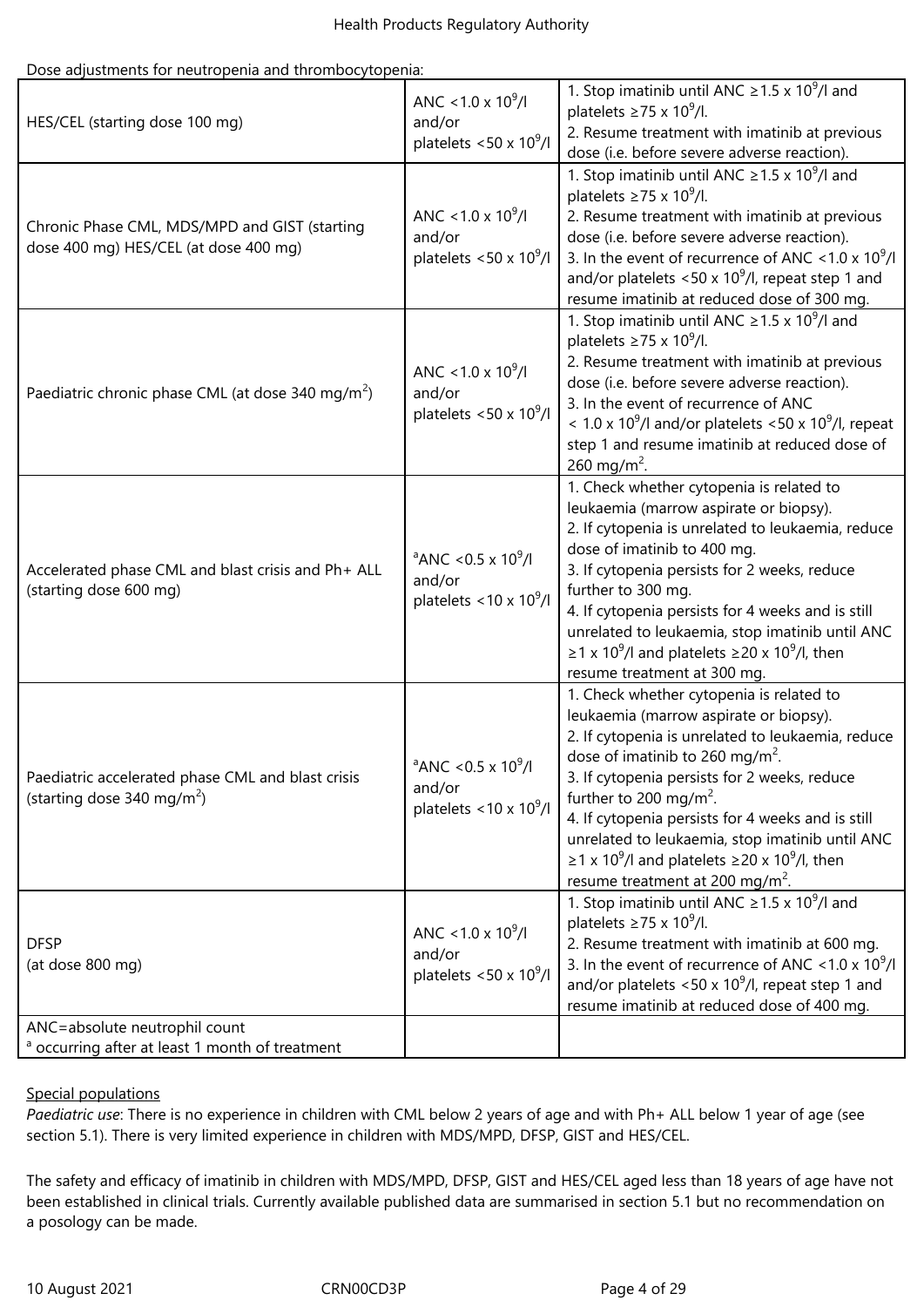*Hepatic impairment*: Imatinib is mainly metabolised through the liver. Patients with mild, moderate or severe liver dysfunction should be given the minimum recommended dose of 400 mg daily. The dose can be reduced if not tolerated (see sections 4.4, 4.8 and 5.2).

Liver dysfunction classification:

|          | Liver dysfunction $\vert$ Liver function tests                                |
|----------|-------------------------------------------------------------------------------|
| Mild     | Total bilirubin: =1.5 ULN                                                     |
|          | AST: >ULN (can be normal or <uln bilirubin="" if="" is="" total="">ULN)</uln> |
| Moderate | Total bilirubin: > 1.5-3.0 ULN AST: any                                       |
| Severe   | Total bilirubin: > 3-10 ULN AST: any                                          |

ULN=upper limit of normal for the institution

AST=aspartate aminotransferase

*Renal impairment*: Patients with renal dysfunction or on dialysis should be given the minimum recommended dose of 400 mg daily as starting dose. However, in these patients caution is recommended. The dose can be reduced if not tolerated. If tolerated, the dose can be increased for lack of efficacy (see sections 4.4 and 5.2).

*Elderly*: Imatinib pharmacokinetics have not been specifically studied in elderly. No significant age-related pharmacokinetic differences have been observed in adult patients in clinical trials which included over 20% of patients age 65 and older. No specific dose recommendation is necessary in elderly.

#### **4.3 Contraindications**

Hypersensitivity to the active substance or to any of the excipients listed in section 6.1.

#### **4.4 Special warnings and precautions for use**

When imatinib is co-administered with other medicinal products, there is a potential for medicinal product interactions. Caution should be used when taking imatinib with protease inhibitors, azole antifungals, certain macrolides (see section 4.5), CYP3A4 substrates with a narrow therapeutic window (e.g. cyclosporine, pimozide, tacrolimus, sirolimus, ergotamine, diergotamine, fentanyl, alfentanil, terfenadine, bortezomib, docetaxel, quinidine) or warfarin and other coumarin derivatives (see section 4.5).

Concomitant use of imatinib and medicinal products that induce CYP3A4 (e.g. dexamethasone, phenytoin, carbamazepine, rifampicin, phenobarbital or *Hypericum perforatum*, also known as St. John's Wort) may significantly reduce exposure to imatinib, potentially increasing the risk of therapeutic failure. Therefore, concomitant use of strong CYP3A4 inducers and imatinib should be avoided (see section 4.5).

#### Hypothyroidism

Clinical cases of hypothyroidism have been reported in thyroidectomy patients undergoing levothyroxine replacement during treatment with imatinib (see section 4.5). Thyroid-stimulating hormone (TSH) levels should be closely monitored in such patients.

#### **Hepatotoxicity**

Metabolism of imatinib is mainly hepatic, and only 13% of excretion is through the kidneys. In patients with hepatic dysfunction (mild, moderate or severe), peripheral blood counts and liver enzymes should be carefully monitored (see sections 4.2, 4.8 and 5.2). It should be noted that GIST patients may have hepatic metastases which could lead to hepatic impairment.

Cases of liver injury, including hepatic failure and hepatic necrosis, have been observed with imatinib. When imatinib is combined with high dose chemotherapy regimens, an increase in serious hepatic reactions has been detected. Hepatic function should be carefully monitored in circumstances where imatinib is combined with chemotherapy regimens also known to be associated with hepatic dysfunction (see section 4.5 and 4.8).

#### Fluid retention

10 August 2021 **CRNOOCD3P** Page 5 of 29 Occurrences of severe fluid retention (pleural effusion, oedema, pulmonary oedema, ascites, superficial oedema) have been reported in approximately 2.5% of newly diagnosed CML patients taking imatinib. Therefore, it is highly recommended that patients be weighed regularly. An unexpected rapid weight gain should be carefully investigated and if necessary appropriate supportive care and therapeutic measures should be undertaken. In clinical trials, there was an increased incidence of these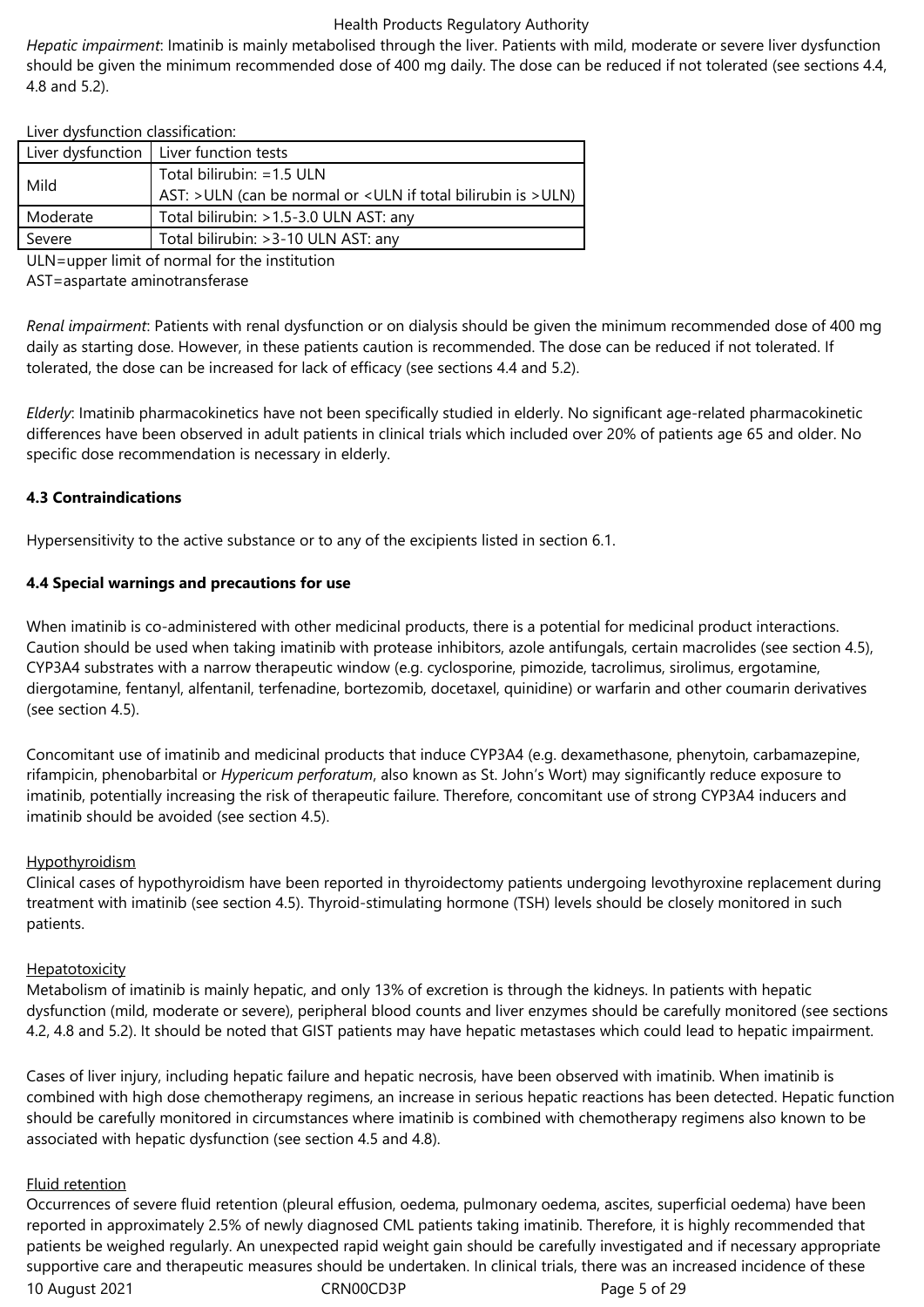events in elderly and those with a prior history of cardiac disease. Therefore, caution should be exercised in patients with cardiac dysfunction.

#### Patients with cardiac disease

Patients with cardiac disease, risk factors for cardiac failure or history of renal failure should be monitored carefully, and any patient with signs or symptoms consistent with cardiac or renal failure should be evaluated and treated.

In patients with hyper eosinophilic syndrome (HES) with occult infiltration of HES cells within the myocardium, isolated cases of cardiogenic shock/left ventricular dysfunction have been associated with HES cell degranulation upon the initiation of imatinib therapy. The condition was reported to be reversible with the administration of systemic steroids, circulatory support measures and temporarily withholding imatinib. As cardiac adverse events have been reported uncommonly with imatinib, a careful assessment of the benefit/risk of imatinib therapy should be considered in the HES/CEL population before treatment initiation.

Myelodysplastic/myeloproliferative diseases with PDGFR gene re-arrangements could be associated with high eosinophil levels. Evaluation by a cardiology specialist, performance of an echocardiogram and determination of serum troponin should therefore be considered in patients with HES/CEL, and in patients with MDS/MPD associated with high eosinophil levels before imatinib is administered. If either is abnormal, follow-up with a cardiology specialist and the prophylactic use of systemic steroids (1-2 mg/kg) for one to two weeks concomitantly with imatinib should be considered at the initiation of therapy.

## Gastrointestinal haemorrhage

In the study in patients with unresectable and/or metastatic GIST, both gastrointestinal and intra-tumoural haemorrhages were reported (see section 4.8). Based on the available data, no predisposing factors (e.g. tumour size, tumour location, coagulation disorders) have been identified that place patients with GIST at a higher risk of either type of haemorrhage. Since increased vascularity and propensity for bleeding is a part of the nature and clinical course of GIST, standard practices and procedures for the monitoring and management of haemorrhage in all patients should be applied.

In addition, gastric antral vascular ectasia (GAVE), a rare cause of gastrointestinal haemorrhage, has been reported in post-marketing experience in patients with CML, ALL and other diseases (see section 4.8). When needed, discontinuation of Imatinib Rowex treatment may be considered.

#### Tumour lysis syndrome

Due to the possible occurrence of tumour lysis syndrome (TLS), correction of clinically significant dehydration and treatment of high uric acid levels are recommended prior to initiation of imatinib (see section 4.8).

## Hepatitis B reactivation

Reactivation of hepatitis B in patients who are chronic carriers of this virus has occurred after these patients received BCR-ABL tyrosine kinase inhibitors. Some cases resulted in acute hepatic failure or fulminant hepatitis leading to liver transplantation or a fatal outcome.

Patients should be tested for HBV infection before initiating treatment with Imatinib Rowex. Experts in liver disease and in the treatment of hepatitis B should be consulted before treatment is initiated in patients with positive hepatitis B serology (including those with active disease) and for patients who test positive for HBV infection during treatment. Carriers of HBV who require treatment with Imatinib Rowex should be closely monitored for signs and symptoms of active HBV infection throughout therapy and for several months following termination of therapy (see section 4.8).

#### **Phototoxicity**

Exposure to direct sunlight should be avoided or minimised due to the risk of phototoxicity associated with imatinib treatment. Patients should be instructed to use measures such as protective clothing and sunscreen with high sun protection factor (SPF).

## Thrombotic microangiopathy

BCR-ABL tyrosine kinase inhibitors (TKIs) have been associated with thrombotic microangiopathy (TMA), including individual case reports for Imatinib Rowex (see section 4.8). If laboratory or clinical findings associated with TMA occur in a patient receiving Imatinib Rowex, treatment should be discontinued and thorough evaluation for TMA, including ADAMTS13 activity and anti-ADAMTS13-antibody determination, should be completed. If anti-ADAMTS13-antibody is elevated in conjunction with low ADAMTS13 activity, treatment with Imatinib Rowex should not be resumed.

#### Laboratory tests

Complete blood counts must be performed regularly during therapy with imatinib. Treatment of CML patients with imatinib has been associated with neutropenia or thrombocytopenia. However, the occurrence of these cytopenias is likely to be related

10 August 2021 **CRN00CD3P** Page 6 of 29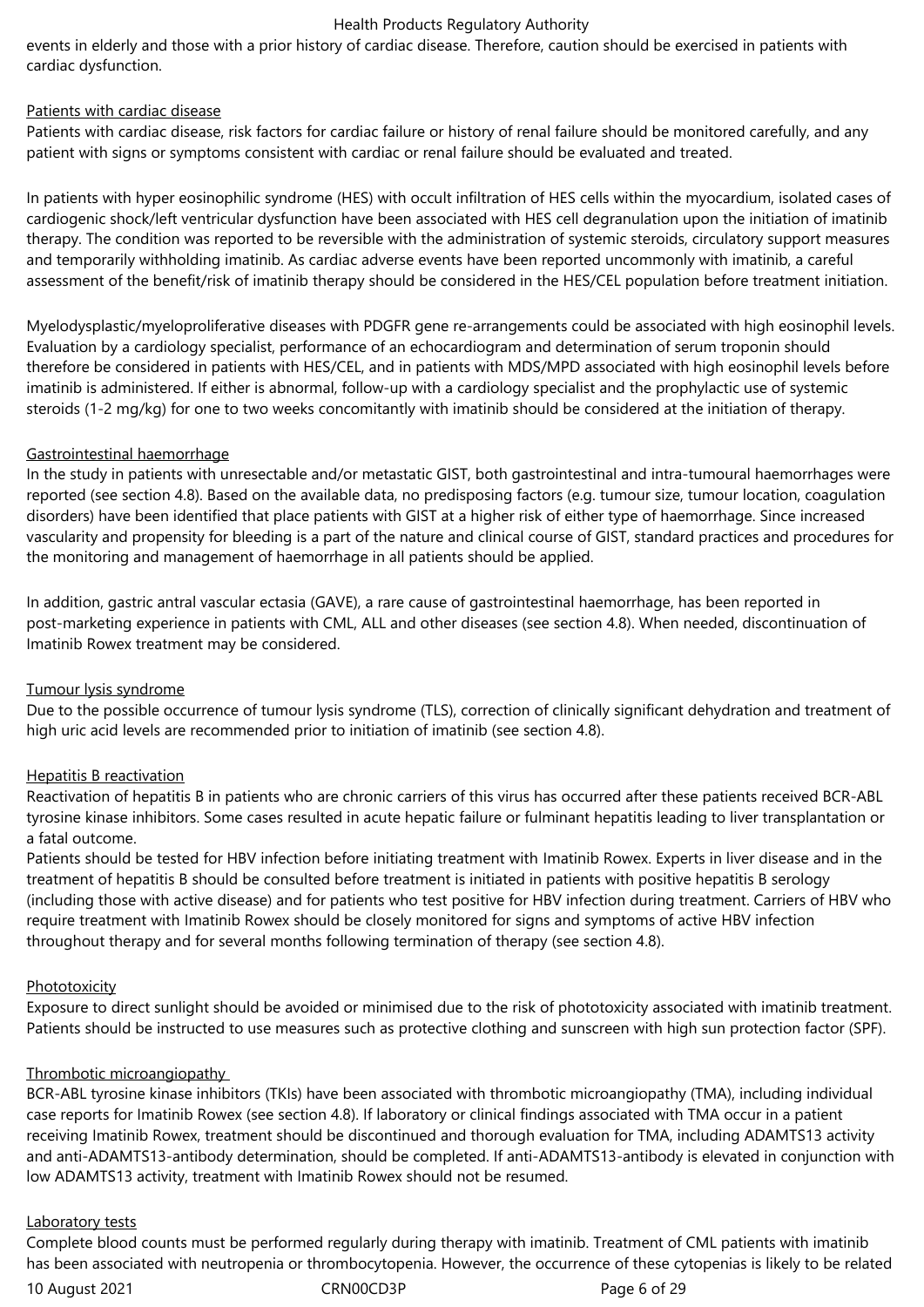to the stage of the disease being treated and they were more frequent in patients with accelerated phase CML or blast crisis as compared to patients with chronic phase CML. Treatment with imatinib may be interrupted or the dose may be reduced, as recommended in section 4.2.

Liver function (transaminases, bilirubin, alkaline phosphatase) should be monitored regularly in patients receiving imatinib.

In patients with impaired renal function, imatinib plasma exposure seems to be higher than that in patients with normal renal function, probably due to an elevated plasma level of alpha-acid glycoprotein (AGP), an imatinib-binding protein, in these patients. Patients with renal impairment should be given the minimum starting dose. Patients with severe renal impairment should be treated with caution. The dose can be reduced if not tolerated (see section 4.2 and 5.2).

Long-term treatment with imatinib may be associated with a clinically significant decline in renal function. Renal function should therefore be evaluated prior to the start of imatinib therapy and closely monitored during therapy, with particular attention to those patients exhibiting risk factors for renal dysfunction. If renal dysfunction is observed, appropriate management and treatment should be prescribed in accordance with standard treatment guidelines.

## Paediatric population

There have been case reports of growth retardation occurring in children and pre-adolescents receiving imatinib. In an observational study in the CML paediatric population, a statistically significant decrease (but of uncertain clinical relevance) in median height standard deviation scores after 12 and 24 months of treatment was reported in two small subsets irrespective of pubertal status or gender. Close monitoring of growth in children under imatinib treatment is recommended (see section 4.8).

## **4.5 Interaction with other medicinal products and other forms of interactions**

## Active substances that may **increase** imatinib plasma concentrations:

Substances that inhibit the cytochrome P450 isoenzyme CYP3A4 activity (e.g. protease inhibitors such as indinavir, lopinavir/ritonavir, ritonavir, saquinavir, telaprevir, nelfinavir, boceprevir; azole antifungals including ketoconazole, itraconazole, posaconazole, voriconazole; certain macrolides such as erythromycin, clarithromycin and telithromycin) could decrease metabolism and increase imatinib concentrations. There was a significant increase in exposure to imatinib (the mean  $C_{\text{max}}$  and AUC of imatinib rose by 26% and 40%, respectively) in healthy subjects when it was co-administered with a single dose of ketoconazole (a CYP3A4 inhibitor). Caution should be taken when administering imatinib with inhibitors of the CYP3A4 family.

## Active substances that may **decrease** imatinib plasma concentrations:

Substances that are inducers of CYP3A4 activity (e.g. dexamethasone, phenytoin, carbamazepine, rifampicin, phenobarbital, fosphenytoin, primidone or *Hypericum perforatum*, also known as St. John's Wort) may significantly reduce exposure to imatinib, potentially increasing the risk of therapeutic failure. Pretreatment with multiple doses of rifampicin 600 mg followed by a single 400 mg dose of imatinib resulted in decrease in C<sub>max</sub> and AUC<sub>(0-∞)</sub> by at least 54% and 74%, of the respective values without rifampicin treatment. Similar results were observed in patients with malignant gliomas treated with imatinib while taking enzyme-inducing anti-epileptic medicinal products (EIAEDs) such as carbamazepine, oxcarbazepine and phenytoin. The plasma AUC for imatinib decreased by 73% compared to patients not on EIAEDs. Concomitant use of rifampicin or other strong CYP3A4 inducers and imatinib should be avoided.

## Active substances that may have their plasma concentration altered by imatinib

Imatinib increases the mean  $C_{\text{max}}$  and AUC of simvastatin (CYP3A4 substrate) 2- and 3.5-fold, respectively, indicating an inhibition of the CYP3A4 by imatinib. Therefore, caution is recommended when administering imatinib with CYP3A4 substrates with a narrow therapeutic window (e.g. cyclosporine, pimozide, tacrolimus, sirolimus, ergotamine, diergotamine, fentanyl, alfentanil, terfenadine, bortezomib, docetaxel and quinidine). Imatinib may increase plasma concentration of other CYP3A4 metabolised medicinal products (e.g. triazolo-benzodiazepines, dihydropyridine calcium channel blockers, certain HMG-CoA reductase inhibitors, i.e. statins, etc.).

Because of known increased risks of bleeding in conjunction with the use of imatinib (e.g. haemorrhage), patients who require anticoagulation should receive low-molecular-weight or standard heparin, instead of coumarin derivatives such as warfarin.

*In vitro* imatinib inhibits the cytochrome P450 isoenzyme CYP2D6 activity at concentrations similar to those that affect CYP3A4 activity. Imatinib at 400 mg twice daily had an inhibitory effect on CYP2D6-mediated metoprolol metabolism, with metoprolol C<sub>max</sub> and AUC being increased by approximately 23% (90% CI [1.16-1.30]). Dose adjustments do not seem to be necessary when imatinib is co-administrated with CYP2D6 substrates, however caution is advised for CYP2D6 substrates with a narrow therapeutic window such as metoprolol. In patients treated with metoprolol clinical monitoring should be considered.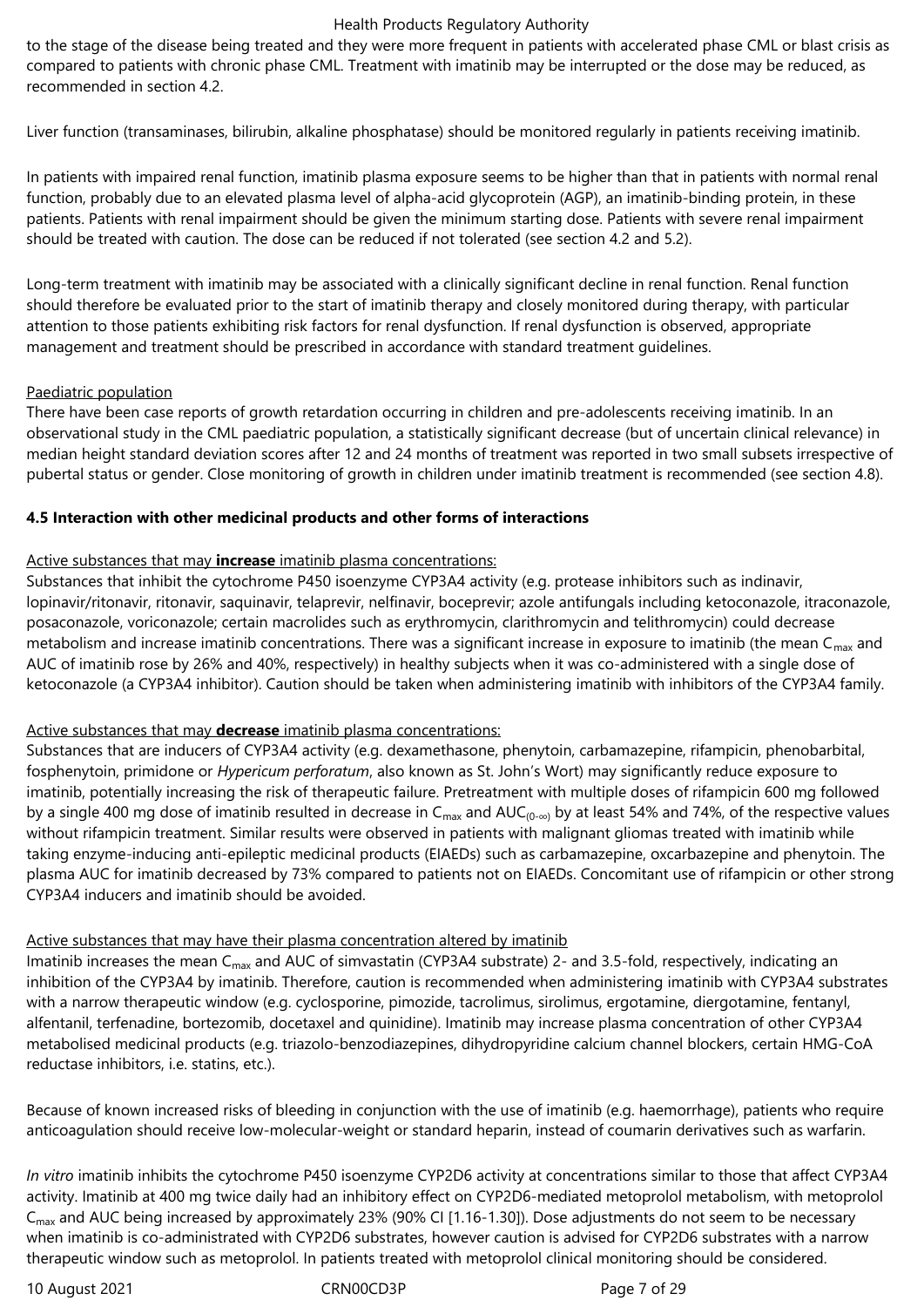In vitro, imatinib inhibits paracetamol O-glucuronidation with K<sub>i</sub> value of 58.5 micromol/l. This inhibition has not been observed *in vivo* after the administration of imatinib 400 mg and paracetamol 1000 mg. Higher doses of imatinib and paracetamol have not been studied.

Caution should therefore be exercised when using high doses of imatinib and paracetamol concomitantly.

In thyroidectomy patients receiving levothyroxine, the plasma exposure to levothyroxine may be decreased when imatinib is co-administered (see section 4.4). Caution is therefore recommended. However, the mechanism of the observed interaction is presently unknown.

In Ph+ ALL patients, there is clinical experience of co-administering imatinib with chemotherapy (see section 5.1), but drug-drug interactions between imatinib and chemotherapy regimens are not well characterised. Imatinib adverse events, i.e. hepatotoxicity, myelosuppression or others, may increase and it has been reported that concomitant use with L-asparaginase could be associated with increased hepatotoxicity (see section 4.8). Therefore, the use of imatinib in combination requires special precaution.

## **4.6 Fertility, pregnancy and lactation**

## Women of childbearing potential

Women of childbearing potential must be advised to use effective contraception during treatment and for at least 15 days after stopping treatment with imatinib.

#### **Pregnancy**

There are limited data on the use of imatinib in pregnant women. There have been post-marketing reports of spontaneous abortions and infant congenital anomalies from women who have taken imatinib. Studies in animals have however shown reproductive toxicity (see section 5.3) and the potential risk for the foetus is unknown. Imatinib should not be used during pregnancy unless clearly necessary. If it is used during pregnancy, the patient must be informed of the potential risk to the foetus.

## Breast-feeding

There is limited information on imatinib distribution on human milk. Studies in two breast-feeding women revealed that both imatinib and its active metabolite can be distributed into human milk. The milk plasma ratio studied in a single patient was determined to be 0.5 for imatinib and 0.9 for the metabolite, suggesting greater distribution of the metabolite into the milk. Considering the combined concentration of imatinib and the metabolite and the maximum daily milk intake by infants, the total exposure would be expected to be low (~10% of a therapeutic dose). However, since the effects of low-dose exposure of the infant to imatinib are unknown, women should not breast-feed during treatment and for at least 15 days after stopping treatment with imatinib.

#### Fertility

In non-clinical studies, the fertility of male and female rats was not affected, although effects on reproductive parameters were observed (see section 5.3). Studies on patients receiving imatinib and its effect on fertility and gametogenesis have not been performed. Patients concerned about their fertility on imatinib treatment should consult with their physician.

#### **4.7 Effects on ability to drive and use machines**

Patients should be advised that they may experience undesirable effects such as dizziness, blurred vision or somnolence during treatment with imatinib. Therefore, caution should be recommended when driving a car or operating machinery.

#### **4.8 Undesirable effects**

Patients with advanced stages of malignancies may have numerous confounding medical conditions that make causality of adverse reactions difficult to assess due to the variety of symptoms related to the underlying disease, its progression, and the co-administration of numerous medicinal products.

In clinical trials in CML, medicinal product discontinuation for medicinal product-related adverse reactions was observed in 2.4% of newly diagnosed patients, 4% of patients in late chronic phase after failure of interferon therapy, 4% of patients in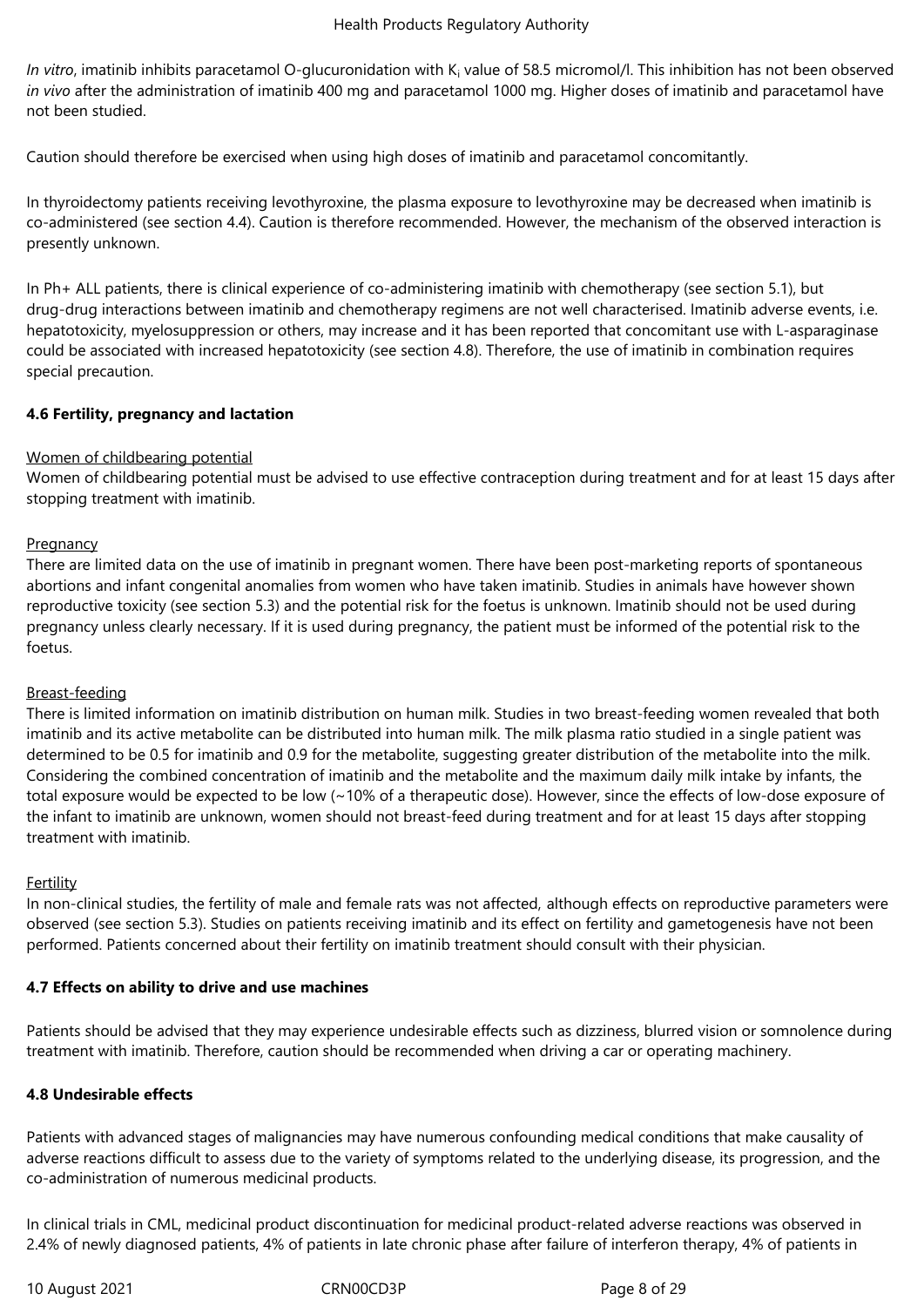accelerated phase after failure of interferon therapy and 5% of blast crisis patients after failure of interferon therapy. In GIST the investigational medicinal product was discontinued for drug-related adverse reactions in 4% of patients.

The adverse reactions were similar in all indications, with two exceptions. There was more myelosuppression seen in CML patients than in GIST, which is probably due to the underlying disease. In the study in patients with unresectable and/or metastatic GIST, 7 (5%) patients experienced CTC grade 3/4 GI bleeds (3 patients), intra-tumoural bleeds (3 patients) or both (1 patient). GI tumour sites may have been the source of the GI bleeds (see section 4.4). GI and tumoural bleeding may be serious and sometimes fatal. The most commonly reported  $(≥ 10%)$  drug-related adverse reactions in both settings were mild nausea, vomiting, diarrhoea, abdominal pain, fatigue, myalgia, muscle cramps and rash. Superficial oedemas were a common finding in all studies and were described primarily as periorbital or lower limb oedemas. However, these oedemas were rarely severe and may be managed with diuretics, other supportive measures, or by reducing the dose of imatinib.

When imatinib was combined with high dose chemotherapy in Ph+ ALL patients, transient liver toxicity in the form of transaminase elevation and hyperbilirubinaemia were observed. Considering the limited safety database, the adverse events thus far reported in children are consistent with the known safety profile in adult patients with Ph+ ALL. The safety database for children with Ph+ ALL is very limited though no new safety concerns have been identified.

Miscellaneous adverse reactions such as pleural effusion, ascites, pulmonary oedema and rapid weight gain with or without superficial oedema may be collectively described as "fluid retention". These reactions can usually be managed by withholding imatinib temporarily and with diuretics and other appropriate supportive care measures. However, some of these reactions may be serious or life-threatening and several patients with blast crisis died with a complex clinical history of pleural effusion, congestive heart failure and renal failure. There were no special safety findings in paediatric clinical trials.

#### **Adverse reactions**

Adverse reactions reported as more than an isolated case are listed below, by system organ class and by frequency. Frequency categories are defined using the following convention: very common ( $\geq 1/10$ ), common ( $\geq 1/100$  to <1/10), uncommon ( $\geq$ 1/1,000 to <1/100), rare ( $\geq 1/10,000$  to <1/1,000), very rare (< 1/10,000), not known (cannot be estimated from the available data).

Within each frequency grouping, undesirable effects are presented in order of frequency, the most frequent first.

Adverse reactions and their frequencies are reported in Table 1.

| rapic + rapalated summary or adverse reactions                          |                                                                                                                                                                                                            |
|-------------------------------------------------------------------------|------------------------------------------------------------------------------------------------------------------------------------------------------------------------------------------------------------|
| <b>Infections and infestations</b>                                      |                                                                                                                                                                                                            |
| Uncommon:                                                               | Herpes zoster, herpes simplex,<br>nasopharyngitis, pneumonia <sup>1</sup> , sinusitis,<br>cellulitis, upper respiratory tract infection,<br>influenza, urinary tract infection,<br>gastroenteritis, sepsis |
| Rare:                                                                   | Fungal infection                                                                                                                                                                                           |
| Not known:                                                              | Hepatitis B reactivation <sup>11</sup>                                                                                                                                                                     |
| Neoplasm benign, malignant and unspecified (including cysts and polyps) |                                                                                                                                                                                                            |
| Rare:                                                                   | Tumour lysis syndrome                                                                                                                                                                                      |
| Not known:                                                              | Tumour haemorrhage/tumour necrosis*                                                                                                                                                                        |
| Immune system disorders                                                 |                                                                                                                                                                                                            |
| Not known:                                                              | Anaphylactic shock*                                                                                                                                                                                        |
| <b>Blood and lymphatic system disorders</b>                             |                                                                                                                                                                                                            |
| Very common:                                                            | Neutropenia, thrombocytopenia, anaemia                                                                                                                                                                     |
| Common:                                                                 | Pancytopenia, febrile neutropenia                                                                                                                                                                          |
| Uncommon:                                                               | Thrombocythaemia, lymphopenia, bone<br>marrow depression, eosinophilia,<br>lymphadenopathy                                                                                                                 |
| Rare:                                                                   | Haemolytic anaemia, thrombotic<br>microangiopathy                                                                                                                                                          |
| <b>Metabolism and nutrition disorders</b>                               |                                                                                                                                                                                                            |
| Common:                                                                 | Anorexia                                                                                                                                                                                                   |

# **Table 1 Tabulated summary of adverse reactions**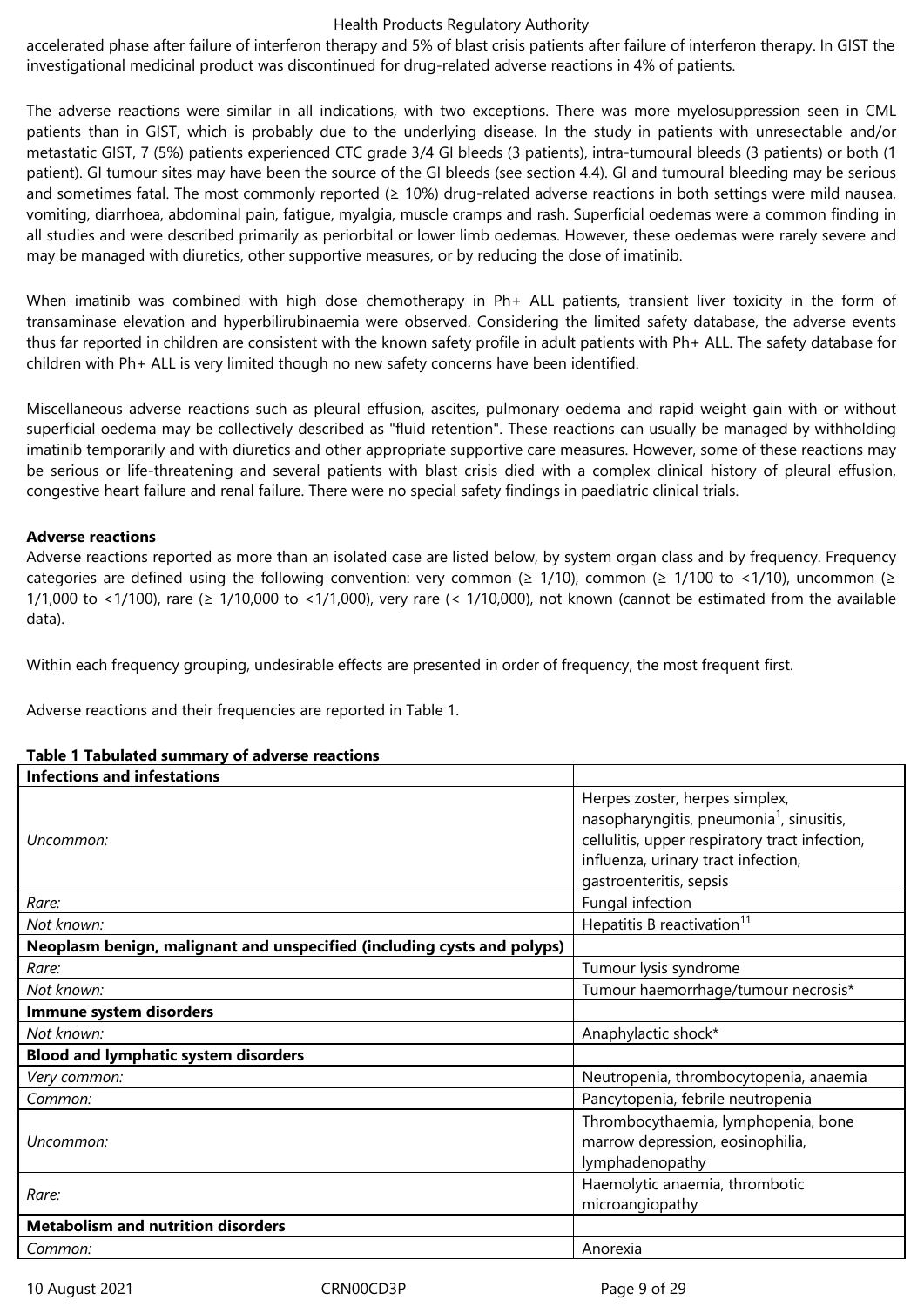|                                                 |           | Hypokalaemia, increased appetite,                                                              |
|-------------------------------------------------|-----------|------------------------------------------------------------------------------------------------|
|                                                 |           | hypophosphataemia, decreased appetite,                                                         |
| Uncommon:                                       |           | dehydration, gout, hyperuricaemia,                                                             |
|                                                 |           | hypercalcaemia, hyperglycaemia,<br>hyponatraemia                                               |
| Rare:                                           |           | Hyperkalaemia, hypomagnesaemia                                                                 |
| <b>Psychiatric disorders</b>                    |           |                                                                                                |
| Common:                                         |           | Insomnia                                                                                       |
| Uncommon:                                       |           | Depression, libido decreased, anxiety                                                          |
| Rare:                                           |           | Confusional state                                                                              |
| Nervous system disorders                        |           |                                                                                                |
| Verycommon:                                     |           | Headache <sup>2</sup>                                                                          |
| Common:                                         |           | Dizziness, paraesthesia, taste disturbance,                                                    |
|                                                 |           | hypoaesthesia                                                                                  |
|                                                 |           | Migraine, somnolence, syncope, peripheral<br>neuropathy, memory impairment, sciatica,          |
| Uncommon:                                       |           | restless leg syndrome, tremor, cerebral                                                        |
|                                                 |           | haemorrhage                                                                                    |
|                                                 |           | Increased intracranial pressure, convulsions,                                                  |
| Rare:                                           |           | optic neuritis                                                                                 |
| Not known:                                      |           | Cerebral oedema*                                                                               |
| <b>Eye disorders</b>                            |           |                                                                                                |
|                                                 |           | Eyelid oedema, lacrimation increased,                                                          |
| Common:                                         |           | conjunctival haemorrhage, conjunctivitis, dry                                                  |
|                                                 |           | eye, blurred vision                                                                            |
|                                                 |           | Eye irritation, eye pain, orbital oedema, scleral                                              |
| Uncommon:                                       |           | haemorrhage, retinal haemorrhage,                                                              |
|                                                 |           | blepharitis, macular oedema                                                                    |
| Rare:                                           |           | Cataract, glaucoma, papilloedema                                                               |
| Not known:                                      |           | Vitreous haemorrhage*                                                                          |
|                                                 |           |                                                                                                |
| <b>Ear and labyrinth disorders</b>              |           |                                                                                                |
| Uncommon:                                       |           | Vertigo, tinnitus, hearing loss                                                                |
| <b>Cardiac disorders</b>                        |           |                                                                                                |
| Uncommon:                                       |           | Palpitations, tachycardia, cardiac failure                                                     |
|                                                 |           | congestive <sup>3</sup> , pulmonary oedema<br>Arrhythmia, atrial fibrillation, cardiac arrest, |
| Rare:                                           |           | myocardial infarction, angina pectoris,                                                        |
|                                                 |           | pericardial effusion                                                                           |
| Not known:                                      |           | Pericarditis*, cardiac tamponade*                                                              |
| Vascular disorders <sup>4</sup>                 |           |                                                                                                |
| Common:                                         |           | Flushing, haemorrhage                                                                          |
|                                                 |           | Hypertension, haematoma, subdural                                                              |
| Uncommon:                                       |           | haematoma, peripheral coldness,                                                                |
|                                                 |           | hypotension, Raynaud's phenomenon                                                              |
| Not known:                                      |           | Thrombosis/embolism*                                                                           |
| Respiratory, thoracic and mediastinal disorders |           |                                                                                                |
| Common:                                         |           | Dyspnoea, epistaxis, cough                                                                     |
| Uncommon:                                       |           | Pleural effusion <sup>5</sup> , pharyngolaryngeal pain,                                        |
|                                                 |           | pharyngitis                                                                                    |
| Rare:                                           |           | Pleuritic pain, pulmonary fibrosis, pulmonary                                                  |
|                                                 |           | hypertension, pulmonary haemorrhage                                                            |
| Not known:                                      |           | Acute respiratory failure <sup>10*</sup> , interstitial lung<br>disease*                       |
| <b>Gastrointestinal disorders</b>               |           |                                                                                                |
|                                                 |           | Nausea, diarrhoea, vomiting, dyspepsia,                                                        |
| Verycommon:                                     |           | abdominal pain <sup>6</sup>                                                                    |
| Common:                                         |           | Flatulence, abdominal distension,                                                              |
|                                                 | CRN00CD3P | gastro-oesophageal reflux, constipation, dry<br>Page 10 of 29                                  |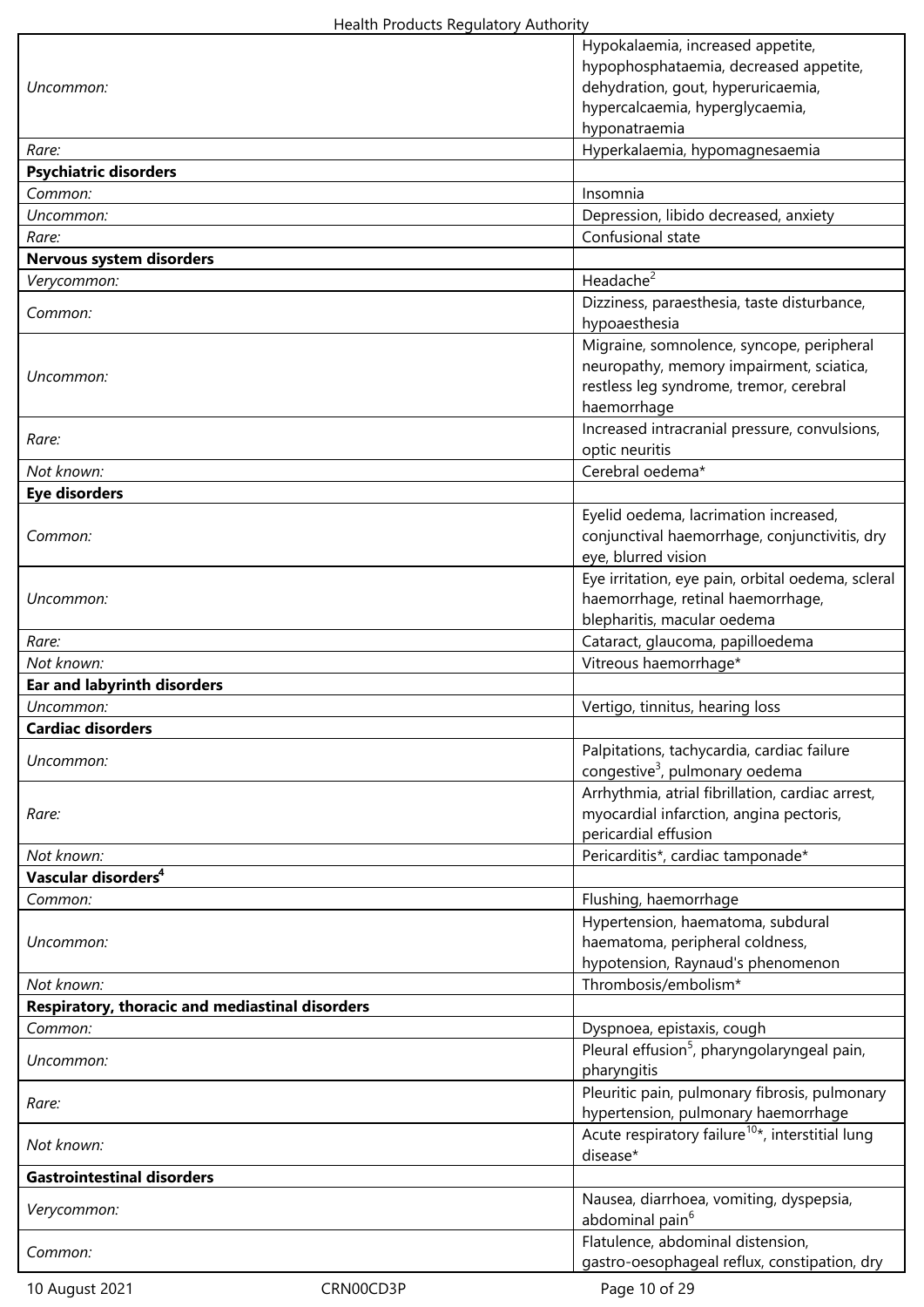|                                                            | mouth, gastritis                                                |
|------------------------------------------------------------|-----------------------------------------------------------------|
|                                                            | Stomatitis, mouth ulceration, gastrointestinal                  |
|                                                            | haemorrhage <sup>7</sup> , eructation, melaena,                 |
| Uncommon:                                                  | oesophagitis, ascites, gastric ulcer,                           |
|                                                            | haematemesis, cheilitis, dysphagia,                             |
|                                                            | pancreatitis                                                    |
| Rare:                                                      | Colitis, ileus, inflammatory bowel disease                      |
|                                                            | lleus/intestinal obstruction*, gastrointestinal                 |
| Not known:                                                 | perforation*, diverticulitis*, gastric antral                   |
|                                                            | vascular ectasia (GAVE)*                                        |
| <b>Hepatobiliary disorders</b>                             |                                                                 |
| Common:                                                    | Increased hepatic enzymes                                       |
| Uncommon:                                                  | Hyperbilirubinaemia, hepatitis, jaundice                        |
| Rare:                                                      | Hepatic failure <sup>8</sup> , hepatic necrosis                 |
| Skin and subcutaneous tissue disorders                     |                                                                 |
| Verycommon:                                                | Periorbital oedema, dermatitis/eczema/rash                      |
|                                                            | Pruritus, face oedema, dry skin, erythema,                      |
| Common:                                                    | alopecia, night sweats, photosensitivity                        |
|                                                            | reaction                                                        |
|                                                            | Rash pustular, contusion, sweating increased,                   |
|                                                            | urticaria, ecchymosis, increased tendency to                    |
|                                                            | bruise, hypotrichosis, skin hypopigmentation,                   |
| Uncommon:                                                  | dermatitis exfoliative, onychoclasis, folliculitis,             |
|                                                            | petechiae, psoriasis, purpura, skin                             |
|                                                            | hyperpigmentation, bullous eruptions                            |
|                                                            | Acute febrile neutrophilic dermatosis (Sweet's                  |
|                                                            | syndrome), nail discolouration, angioneurotic                   |
|                                                            | oedema, rash vesicular, erythema multiforme,                    |
| Rare:                                                      | leucocytoclastic vasculitis, Stevens-Johnson                    |
|                                                            | syndrome, acute generalised exanthematous                       |
|                                                            | pustulosis (AGEP)                                               |
|                                                            | Palmoplantar erythrodysesthesia syndrome*,                      |
|                                                            | lichenoid keratosis*, lichen planus*, toxic                     |
| Not known:                                                 | epidermal necrolysis*, drug rash with                           |
|                                                            | eosinophilia and systemic symptoms                              |
|                                                            | (DRESS)*, pseudoporphyria*                                      |
| Musculoskeletaland connective tissue disorders             |                                                                 |
|                                                            | Muscle spasm and cramps, musculoskeletal                        |
| Verycommon:                                                | pain including myalgia <sup>12</sup> , arthralgia, bone         |
|                                                            | pain <sup>9</sup>                                               |
| Common:                                                    | Joint swelling                                                  |
| Uncommon:                                                  | Joint and muscle stiffness                                      |
|                                                            | Muscular weakness, arthritis,                                   |
| Rare:                                                      | rhabdomyolysis/myopathy                                         |
|                                                            | Avascular necrosis/hip necrosis*, growth                        |
| Not known:                                                 | retardation in children*                                        |
| <b>Renaland urinary disorders</b>                          |                                                                 |
|                                                            | Renal pain, haematuria, renal failure acute,                    |
| Uncommon:                                                  | urinary frequency increased                                     |
| Not known:                                                 | Renal failure chronic                                           |
| <b>Reproductive systemand breastdisorders</b>              |                                                                 |
|                                                            |                                                                 |
|                                                            | Gynaecomastia, erectile dysfunction,                            |
| Uncommon:                                                  | menorrhagia, menstruation irregular, sexual                     |
|                                                            | dysfunction, nipple pain, breast enlargement,<br>scrotal oedema |
|                                                            |                                                                 |
| Rare:                                                      | Haemorrhagic corpus luteum/haemorrhagic                         |
|                                                            | ovarian cyst                                                    |
| <b>Generaldisorders and administration site conditions</b> |                                                                 |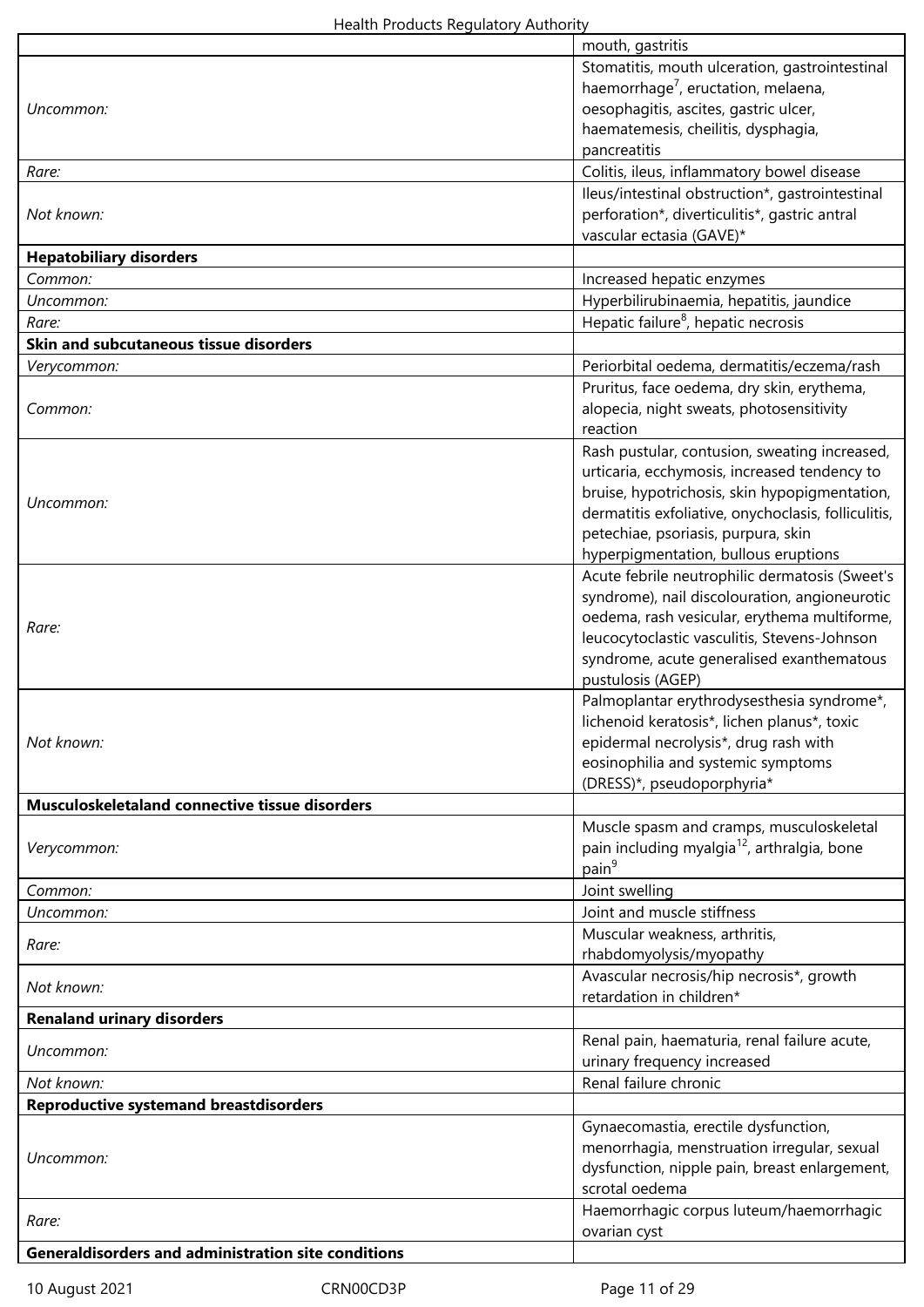| Verycommon:           | Fluid retention and oedema, fatique                                                                                                                      |  |
|-----------------------|----------------------------------------------------------------------------------------------------------------------------------------------------------|--|
| Common:               | Weakness, pyrexia, anasarca, chills, rigors                                                                                                              |  |
| Uncommon:             | Chest pain, malaise                                                                                                                                      |  |
| <b>Investigations</b> |                                                                                                                                                          |  |
| Verycommon:           | Weight increased                                                                                                                                         |  |
| Common:               | Weight decreased                                                                                                                                         |  |
| Uncommon:             | Blood creatinine increased, blood creatine<br>phosphokinase increased, blood lactate<br>dehydrogenase increased, blood alkaline<br>phosphatase increased |  |
| Rare:                 | Blood amylase increased                                                                                                                                  |  |

These types of reactions have been reported mainly from post-marketing experience with imatinib. This includes spontaneous case reports as well as serious adverse events from ongoing studies, the expanded access programmes, clinical pharmacology studies and exploratory studies in unapproved indications. Because these reactions are reported from a population of uncertain size, it is not always possible to reliably estimate their frequency or establish a causal relationship to imatinib exposure.

1 Pneumonia was reported most commonly in patients with transformed CML and in patients with GIST.

2 Headache was the most common in GIST patients.

3 On a patient-year basis, cardiac events including congestive heart failure were more commonly observed in patients with transformed CML than in patients with chronic CML.

4 Flushing was most common in GIST patients and bleeding (haematoma, haemorrhage) was most common in patients with GIST and with transformed CML (CML-AP and CML-BC).

5 Pleural effusion was reported more commonly in patients with GIST and in patients with transformed CML (CML-AP and CML-BC) than in patients with chronic CML.

6+7 Abdominal pain and gastrointestinal haemorrhage were most commonly observed in GIST patients.

8 Some fatal cases of hepatic failure and of hepatic necrosis have been reported.

9 Musculoskeletal pain and related events were more commonly observed in patients with CML than in GIST patients.

10 Fatal cases have been reported in patients with advanced disease, severe infections, severe neutropenia and other serious concomitant conditions.

11 Hepatitis B reactivation has been reported in association with BCR-ABL TKIs. Some cases resulted in acute hepatic failure or fulminant hepatitis leading to liver transplantation or a fatal outcome (see section 4.4).

12 Musculoskeletal pain during treatment with imatinib or after discontinuation has been observed in post-marketing

## Laboratorytestabnormalities

## *Haematology*

In CML, cytopenias, particularly neutropenia and thrombocytopenia, have been a consistent finding in all studies, with the suggestion of a higher frequency at high doses ≥750 mg (phase I study). However, the occurrence of cytopenias was also clearly dependent on the stage of the disease, the frequency of grade 3 or 4 neutropenias (ANC <1.0 x 10<sup>9</sup>/l) and thrombocytopenias (platelet count <50 x 10<sup>9</sup>/l) being between 4 and 6 times higher in blast crisis and accelerated phase (59-64% and 44-63% for neutropenia and thrombocytopenia, respectively) as compared to newly diagnosed patients in chronic phase CML (16.7% neutropenia and 8.9% thrombocytopenia). In newly diagnosed chronic phase CML grade 4 neutropenia (ANC <0.5 x 10<sup>9</sup>/l) and thrombocytopenia (platelet count <10 x 10<sup>9</sup>/l) were observed in 3.6% and <1% of patients, respectively. The median duration of the neutropenic and thrombocytopenic episodes usually ranged from 2 to 3 weeks, and from 3 to 4 weeks, respectively. These events can usually be managed with either a reduction of the dose or an interruption of treatment with imatinib, but can in rare cases lead to permanent discontinuation of treatment. In paediatric CML patients the most frequent toxicities observed were grade 3 or 4 cytopenias involving neutropenia, thrombocytopenia and anaemia. These generally occur within the first several months of therapy.

In the study in patients with unresectable and/or metastatic GIST, grade 3 and 4 anaemia was reported in 5.4% and 0.7% of patients, respectively, and may have been related to gastrointestinal or intra-tumoural bleeding in at least some of these patients. Grade 3 and 4 neutropenia was seen in 7.5% and 2.7% of patients, respectively, and grade 3 thrombocytopenia in 0.7% of patients. No patient developed grade 4 thrombocytopenia. The decreases in white blood cell (WBC) and neutrophil counts occurred mainly during the first six weeks of therapy, with values remaining relatively stable thereafter.

## *Biochemistry*

Severe elevation of transaminases (< 5%) or bilirubin (< 1%) was seen in CML patients and was usually managed with dose reduction or interruption (the median duration of these episodes was approximately one week). Treatment was discontinued permanently because of liver laboratory abnormalities in less than 1% of CML patients. In GIST patients (study B2222), 6.8% of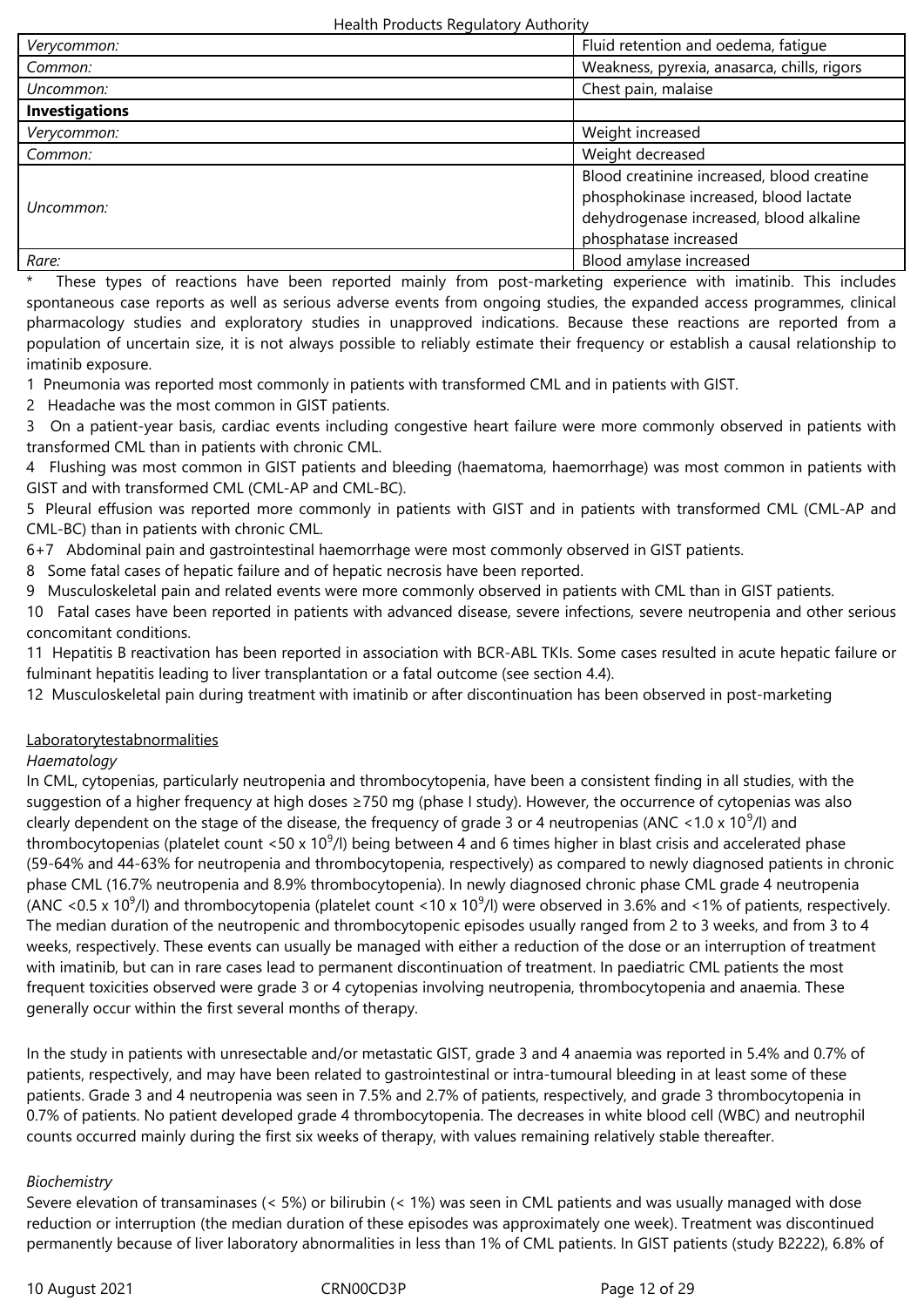There have been cases of cytolytic and cholestatic hepatitis and hepatic failure; in some of them outcome was fatal, including one patient on high dose paracetamol.

## Reporting of suspected adverse reactions

Reporting suspected adverse reactions after authorisation of the medicinal product is important. It allows continued monitoring of the benefit/risk balance of the medicinal product. Healthcare professionals are asked to report any suspected adverse reactions via the national reporting system: HPRA Pharmacovigilance; website: www.hpra.ie.

## **4.9 Overdose**

Experience with doses higher than [the recomme](http://www.hpra.ie/)nded therapeutic dose is limited. Isolated cases of imatinib overdose have been reported spontaneously and in the literature. In the event of overdose the patient should be observed and appropriate symptomatic treatment given. Generally the reported outcome in these cases was "improved" or "recovered". Events that have been reported at different dose ranges are as follows:

#### *Adult population*

1200 to 1600 mg (duration varying between 1 to 10 days): Nausea, vomiting, diarrhoea, rash, erythema, oedema, swelling, fatigue, muscle spasms, thrombocytopenia, pancytopenia, abdominal pain, headache, decreased appetite.

1800 to 3200 mg (as high as 3200 mg daily for 6 days): Weakness, myalgia, increased creatine phosphokinase, increased bilirubin, gastrointestinal pain.

6400 mg (single dose): One case reported in the literature of one patient who experienced nausea, vomiting, abdominal pain, pyrexia, facial swelling, decreased neutrophil count, increased transaminases.

8 to 10 g (single dose): Vomiting and gastrointestinal pain have been reported.

#### *Paediatric population*

One 3-year-old male exposed to a single dose of 400 mg experienced vomiting, diarrhoea and anorexia and another 3-year-old male exposed to a single dose of 980 mg experienced decreased white blood cell count and diarrhoea.

In the event of overdose, the patient should be observed and appropriate supportive treatment given.

#### **5 PHARMACOLOGICAL PROPERTIES**

#### **5.1 Pharmacodynamic properties**

Pharmacotherapeutic group: protein-tyrosine kinase inhibitor, ATC code: L01XE01

#### Mechanismofaction

Imatinib is a small molecule protein-tyrosine kinase inhibitor that potently inhibits the activity of the Bcr-Abl tyrosine kinase (TK), as well as several receptor TKs: Kit, the receptor for stem cell factor (SCF) coded for by the c-Kit proto-oncogene, the discoidin domain receptors (DDR1 and DDR2), the colony stimulating factor receptor (CSF-1R) and the platelet-derived growth factor receptors alpha and beta (PDGFR-alpha and PDGFR-beta). Imatinib can also inhibit cellular events mediated by activation of these receptor kinases.

#### Pharmacodynamic effects

Imatinib is a protein-tyrosine kinase inhibitor which potently inhibits the Bcr-Abl tyrosine kinase at the *in vitro*, cellular and *in vivo*levels. The compound selectively inhibits proliferation and induces apoptosis in Bcr-Abl positive cell lines as well as fresh leukaemic cells from Philadelphia chromosome positive CML and acute lymphoblastic leukaemia (ALL) patients.

*In vivo*the compound shows anti-tumour activity as a single agent in animal models using Bcr-Abl positive tumour cells.

10 August 2021 CRN00CD3P CRNOOCD3P Page 13 of 29 Imatinib is also an inhibitor of the receptor tyrosine kinases for platelet-derived growth factor (PDGF), PDGF-R, and stem cell factor (SCF), c-Kit, and inhibits PDGF- and SCF-mediated cellular events. *In vitro*, imatinib inhibits proliferation and induces apoptosis in gastrointestinal stromal tumour (GIST) cells, which express an activating *kit* mutation. Constitutive activation of the PDGF receptor or the Abl protein tyrosine kinases as a consequence of fusion to diverse partner proteins or constitutive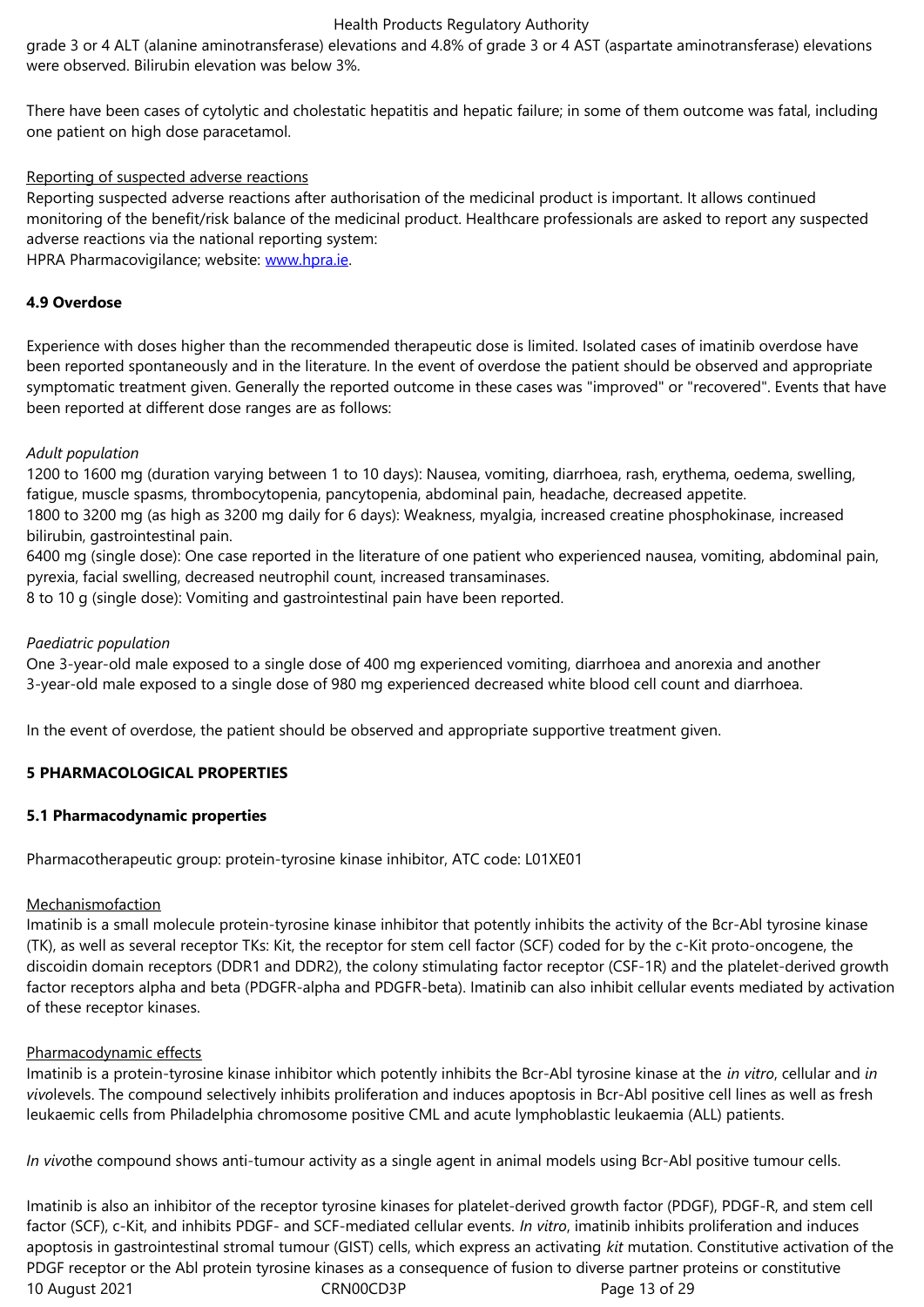production of PDGF have been implicated in the pathogenesis of MDS/MPD, HES/CEL and DFSP. Imatinib inhibits signaling and proliferation of cells driven by dysregulated PDGFR and Abl kinase activity.

## Clinicalstudies in chronic myeloid leukaemia

The effectiveness of imatinib is based on overall haematological and cytogenetic response rates and progression-free survival. Except in newly diagnosed chronic phase CML, there are no controlled trials demonstrating a clinical benefit, such as improvement in disease-related symptoms or increased survival.

Three large, international, open-label, non-controlled phase II studies were conducted in patients with Philadelphia chromosome positive (Ph+) CML in advanced, blast or accelerated phase disease, other Ph+ leukaemias or with CML in the chronic phase but failing prior interferon-alpha (IFN) therapy. One large, open-label, multicentre, international randomised phase III study has been conducted in patients with newly diagnosed Ph+ CML. In addition, children have been treated in two phase I studies and one phase II study.

In all clinical studies 38-40% of patients were ≥ 60 years of age and 10-12% of patients were ≥ 70 years of age.

*Chronic phase, newly diagnosed:* This phase III study in adult patients compared treatment with either single-agent imatinib or a combination of interferon-alpha (IFN) plus cytarabine (Ara-C). Patients showing lack of response (lack of complete haematological response (CHR) at 6 months, increasing WBC, no major cytogenetic response (MCyR) at 24 months), loss of response (loss of CHR or MCyR) or severe intolerance to treatment were allowed to cross over to the alternative treatment arm. In the imatinib arm, patients were treated with 400 mg daily. In the IFN arm, patients were treated with a target dose of IFN of 5 MIU/m<sup>2</sup>/day subcutaneously in combination with subcutaneous Ara-C 20 mg/m<sup>2</sup>/day for 10 days/month.

A total of 1,106 patients were randomised, 553 to each arm. Baseline characteristics were well balanced between the two arms. Median age was 51 years (range 18–70 years), with 21.9% of patients

≥ 60 years of age. There were 59% males and 41% females; 89.9% Caucasian and 4.7% black patients. Seven years after the last patient had been recruited, the median duration of first-line treatment was 82 and 8 months in the imatinib and IFN arms, respectively. The median duration of second-line treatment with imatinib was 64 months. Overall, in patients receiving first-line imatinib, the average daily dose delivered was  $406 \pm 76$  mg. The primary efficacy endpoint of the study is progression-free survival. Progression was defined as any of the following events: progression to accelerated phase or blast crisis, death, loss of CHR or MCyR, or in patients not achieving a CHR an increasing WBC despite appropriate therapeutic management. Major cytogenetic response, haematological response, molecular response (evaluation of minimal residual disease), time to accelerated phase or blast crisis and survival are main secondary endpoints. Response data are shown in Table 2.

| (Best response rates)           | <b>Imatinib</b>    | IFN+Ara-C          |  |
|---------------------------------|--------------------|--------------------|--|
|                                 | $n = 553$          | $n = 553$          |  |
| <b>Haematological response</b>  |                    |                    |  |
| CHR rate $n$ (%)                | 534 (96.6%)*       | 313 (56.6%)*       |  |
| [95% CI]                        | $[94.7\%, 97.9\%]$ | $[52.4\%, 60.8\%]$ |  |
| <b>Cytogenetic response</b>     |                    |                    |  |
| Major response n (%)            | 490 (88.6%)*       | 129 (23.3%)*       |  |
| [95% CI]                        | $[85.7\%, 91.1\%]$ | $[19.9\%, 27.1\%]$ |  |
| Complete CyR n (%)              | 456 (82.5%)*       | 64 (11.6%)*        |  |
| Partial CyR n (%)               | 34 (6.1%)          | 65 (11.8%)         |  |
| Molecular response**            |                    |                    |  |
| Major response at 12 months (%) | 153/305=50.2%      | $8/83 = 9.6%$      |  |
| Major response at 24 months (%) | 73/104=70.2%       | $3/12 = 25%$       |  |
| Major response at 84 months (%) | 102/116=87.9%      | $3/4 = 75%$        |  |
|                                 |                    |                    |  |

#### **Table 2Response in newly diagnosed CML Study (84-month data)**

\* p<0.001, Fischer's exact test

\*\* molecular response percentages are based on available samples **Haematological response criteria (all responses to be confirmed after ≥ 4 weeks):**

WBC < 10 x 10<sup>9</sup>/l, platelet < 450 x 10<sup>9</sup>/l, myelocyte+metamyelocyte < 5% in blood, no blasts and promyelocytes in blood, basophils < 20%, no extramedullary involvement

**Cytogenetic response criteria:** complete (0% Ph+ metaphases), partial (1–35%), minor (36–65%) or minimal (66–95%). A major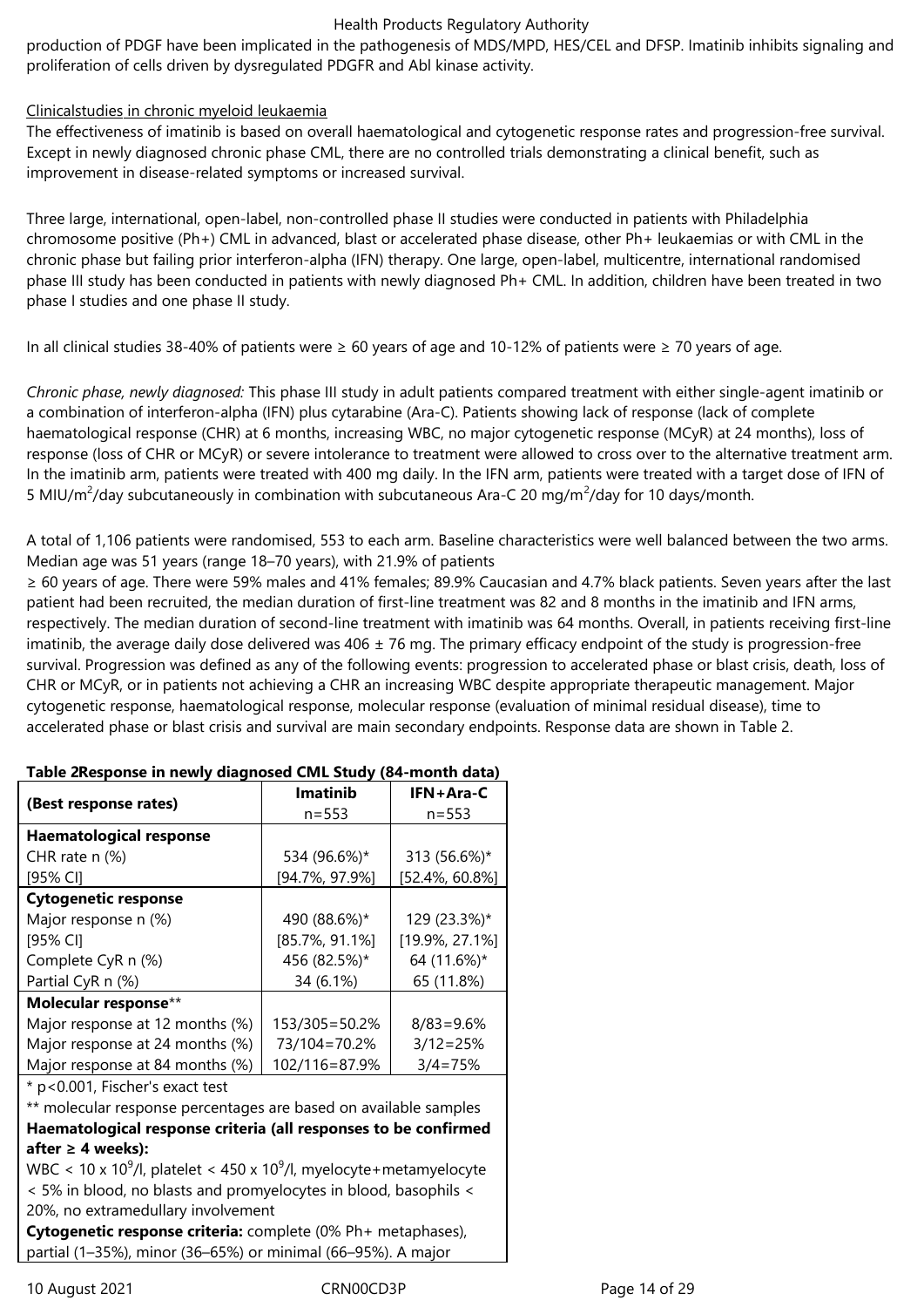Health Products Regulatory Authority response (0–35%) combines both complete and partial responses. **Major molecular response criteria:** in the peripheral blood reduction of  $\geq 3$  logarithms in the amount of Bcr-Abl transcripts (measured by real-time quantitative reverse transcriptase PCR assay) over a standardised baseline.

Rates of complete haematological response, major cytogenetic response and complete cytogenetic response on first-line treatment were estimated using the Kaplan-Meier approach, for which non- responses were censored at the date of last examination. Using this approach, the estimated cumulative response rates for first-line treatment with imatinib improved from 12 months of therapy to 84 months of therapy as follows: CHR from 96.4% to 98.4% and CCyR from 69.5% to 87.2%, respectively.

With 7 years follow-up, there were 93 (16.8%) progression events in the imatinib arm: 37 (6.7%) involving progression to accelerated phase/blast crisis, 31 (5.6%) loss of MCyR, 15 (2.7%) loss of CHR or increase in WBC, and 10 (1.8%) CML unrelated deaths. In contrast, there were 165 (29.8%) events in the IFN+Ara-C arm, of which 130 occurred during first-line treatment with IFN+Ara-C.

The estimated rate of patients free of progression to accelerated phase or blast crisis at 84 months was significantly higher in the imatinib arm compared to the IFN arm (92.5% versus 85.1%, p<0.001). The annual rate of progression to accelerated phase or blast crisis decreased with time on therapy and was less than 1% annually in the fourth and fifth years. The estimated rate of progression-free survival at 84 months was 81.2% in the imatinib arm and 60.6% in the control arm (p<0.001). The yearly rates of progression of any type for imatinib also decreased over time.

A total of 71 (12.8%) and 85 (15.4%) patients died in the imatinib and IFN+Ara-C groups, respectively. At 84 months the estimated overall survival is 86.4% (83, 90) vs. 83.3% (80, 87) in the randomised imatinib and the IFN+Ara-C groups, respectively (p=0.073, log-rank test). This time-to-event endpoint is strongly affected by the high crossover rate from IFN+Ara-C to imatinib. The effect of imatinib treatment on survival in chronic phase, newly diagnosed CML has been further examined in a retrospective analysis of the above reported imatinib data with the primary data from another Phase III study using IFN+Ara-C (n=325) in an identical regimen. In this retrospective analysis, the superiority of imatinib over IFN+Ara-C in overall survival was demonstrated (p<0.001); within 42 months, 47 (8.5%) imatinib patients and 63 (19.4%) IFN+Ara-C patients had died.

The degree of cytogenetic response and molecular response had a clear effect on long-term outcomes in patients on imatinib. Whereas an estimated 96% (93%) of patients with CCyR (PCyR) at 12 months were free of progression to accelerated phase/blast crisis at 84 months, only 81% of patients without MCyR at 12 months were free of progression to advanced CML at 84 months (p<0.001 overall, p=0.25 between CCyR and PCyR). For patients with reduction in Bcr-Abl transcripts of at least 3 logarithms at 12 months, the probability of remaining free from progression to accelerated phase/blast crisis was 99% at 84 months. Similar findings were found based on a 18-months landmark analysis.

In this study, dose escalations were allowed from 400 mg daily to 600 mg daily, then from 600 mg daily to 800 mg daily. After 42 months of follow-up, 11 patients experienced a confirmed loss (within 4 weeks) of their cytogenetic response. Of these 11 patients, 4 patients escalated up to 800 mg daily, 2 of whom regained a cytogenetic response (1 partial and 1 complete, the latter also achieving a molecular response), while of the 7 patients who did not escalate the dose, only one regained a complete cytogenetic response. The percentage of some adverse reactions was higher in the 40 patients in whom the dose was increased to 800 mg daily compared to the population of patients before dose increase (n=551). The more frequent adverse reactions included gastrointestinal haemorrhages, conjunctivitis and elevation of transaminases or bilirubin. Other adverse reactions were reported with lower or equal frequency.

*Chronic phase, Interferon failure*: 532 adult patients were treated at a starting dose of 400 mg. The patients were distributed in three main categories: haematological failure (29%), cytogenetic failure (35%), or intolerance to interferon (36%). Patients had received a median of 14 months of prior IFN therapy at doses  $\geq 25$  x 10<sup>6</sup> IU/week and were all in late chronic phase, with a median time from diagnosis of 32 months. The primary efficacy variable of the study was the rate of major cytogenetic response (complete plus partial response, 0 to 35% Ph+ metaphases in the bone marrow).

In this study 65% of the patients achieved a major cytogenetic response that was complete in 53% (confirmed 43%) of patients (Table 3). A complete haematological response was achieved in 95% of patients.

*Accelerated phase*: 235 adult patients with accelerated phase disease were enrolled. The first

|  | 10 August 2021 |
|--|----------------|
|  |                |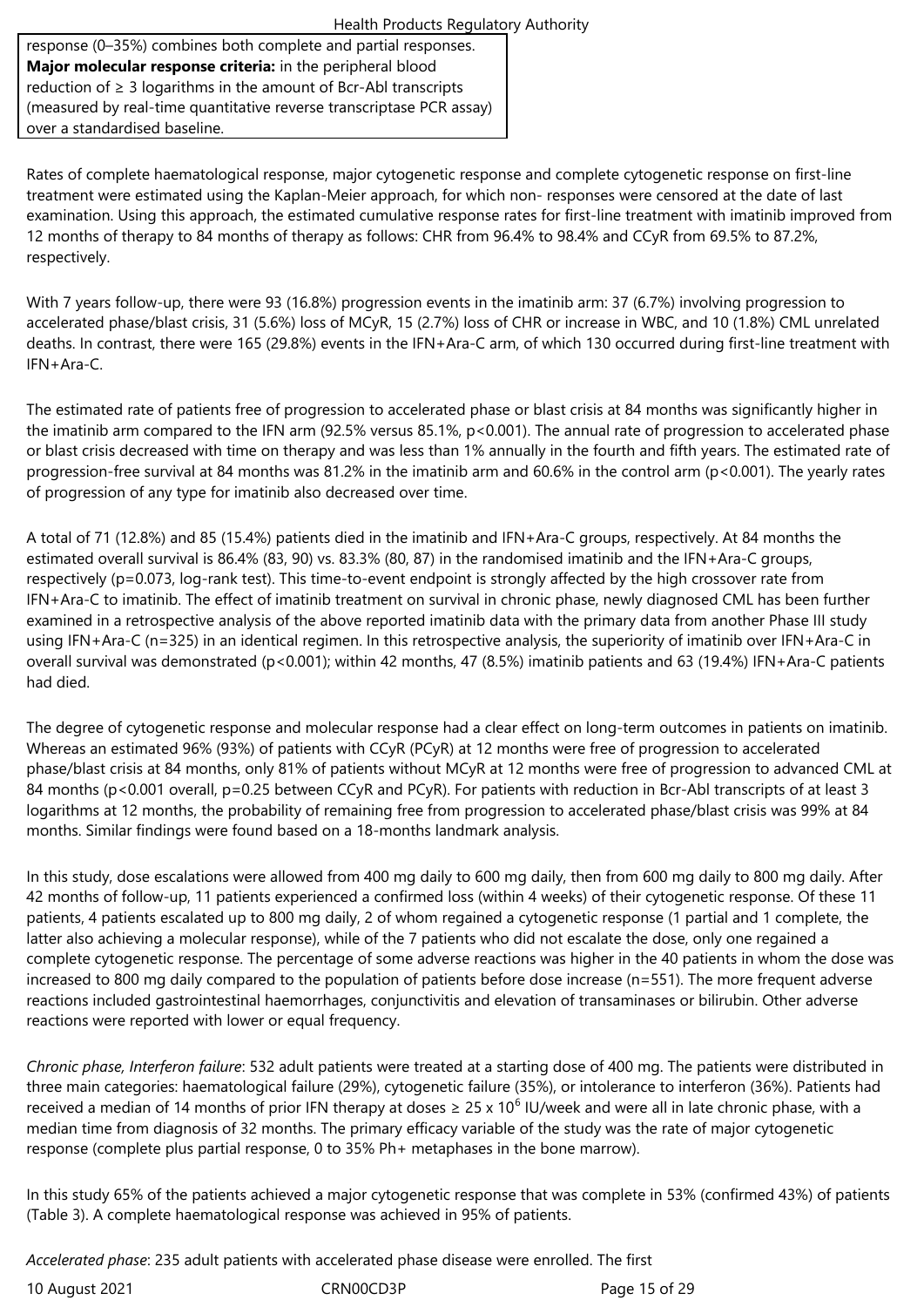77 patients were started at 400 mg, the protocol was subsequently amended to allow higher dosing and the remaining 158 patients were started at 600 mg.

The primary efficacy variable was the rate of haematological response, reported as either complete haematological response, no evidence of leukaemia (i.e. clearance of blasts from the marrow and the blood, but without a full peripheral blood recovery as for complete responses), or return to chronic phase CML. A confirmed haematological response was achieved in 71.5% of patients (Table 3). Importantly, 27.7% of patients also achieved a major cytogenetic response, which was complete in 20.4% (confirmed 16%) of patients. For the patients treated at 600 mg, the current estimates for median progression-free-survival and overall survival were 22.9 and 42.5 months, respectively.

*Myeloid blastcrisis:*260 patients with myeloid blast crisis were enrolled. 95 (37%) had received prior chemotherapy for treatment of either accelerated phase or blast crisis ("pretreated patients") whereas 165 (63%) had not ("untreated patients"). The first 37 patients were started at 400 mg, the protocol was subsequently amended to allow higher dosing and the remaining 223 patients were started at 600 mg.

The primary efficacy variable was the rate of haematological response, reported as either complete haematological response, no evidence of leukaemia or return to chronic phase CML using the same criteria as for the study in accelerated phase. In this study, 31% of patients achieved a haematological response (36% in previously untreated patients and 22% in previously treated patients). The rate of response was also higher in the patients treated at 600 mg (33%) as compared to the patients treated at 400 mg (16%, p=0.0220). The current estimate of the median survival of the previously untreated and treated patients was 7.7 and 4.7 months, respectively.

*Lymphoid blastcrisis*: a limited number of patients were enrolled in phase I studies (n=10). The rate of haematological response was 70% with a duration of 2-3 months.

| Table 3 Response in adult CML studies |  |  |
|---------------------------------------|--|--|
|                                       |  |  |

|                                                                                                                                                   | Study<br>0110<br>37-mon<br>th data<br>Chronic<br>phase,<br><b>IFN</b><br>failure<br>$(n=532)$      | Study 0109<br>40.5-month<br>data<br>Accelerated<br>phase<br>$(n=235)$ | Study<br>0102<br>38-month<br>data<br>Myeloid<br>blast<br>crisis<br>$(n=260)$ |
|---------------------------------------------------------------------------------------------------------------------------------------------------|----------------------------------------------------------------------------------------------------|-----------------------------------------------------------------------|------------------------------------------------------------------------------|
|                                                                                                                                                   | % of<br>patients                                                                                   |                                                                       |                                                                              |
|                                                                                                                                                   | $(Cl_{95\%})$                                                                                      |                                                                       |                                                                              |
| Haematological response <sup>1</sup><br>Complete haematological response (CHR)<br>No evidence of leukaemia (NEL)<br>Return to chronic phase (RTC) | 95%<br>$(92.3 - 9)$<br>6.3)<br>95%<br><b>Not</b><br>applica<br>ble<br><b>Not</b><br>applica<br>ble | 71%<br>$(65.3 - 77.2)$<br>42%<br>12%<br>17%                           | 31%<br>$(25.2 - 36.$<br>8)<br>8%<br>5%<br>18%                                |
| Major cytogenetic response <sup>2</sup><br>Complete<br>(Confirmed <sup>3</sup> ) [95% CI]<br>Partial                                              | 65%<br>$(61.2 - 6)$<br>9.5)<br>53%<br>(43%)<br>$[38.6 - 4]$<br>$7.2$ ]<br>12%                      | 28%<br>$(22.0 - 33.9)$<br>20%<br>(16%)<br>$[11.3 - 21.0]$<br>7%       | 15%<br>$(11.2 - 20.$<br>4)<br>7%<br>(2%)<br>$[0.6 - 4.4]$<br>8%              |

<sup>1</sup>**Haematologicalresponse criteria (allresponses to be confirmed after ≥4 weeks):**

10 August 2021 **CRNOOCD3P** CRNOOCD3P Page 16 of 29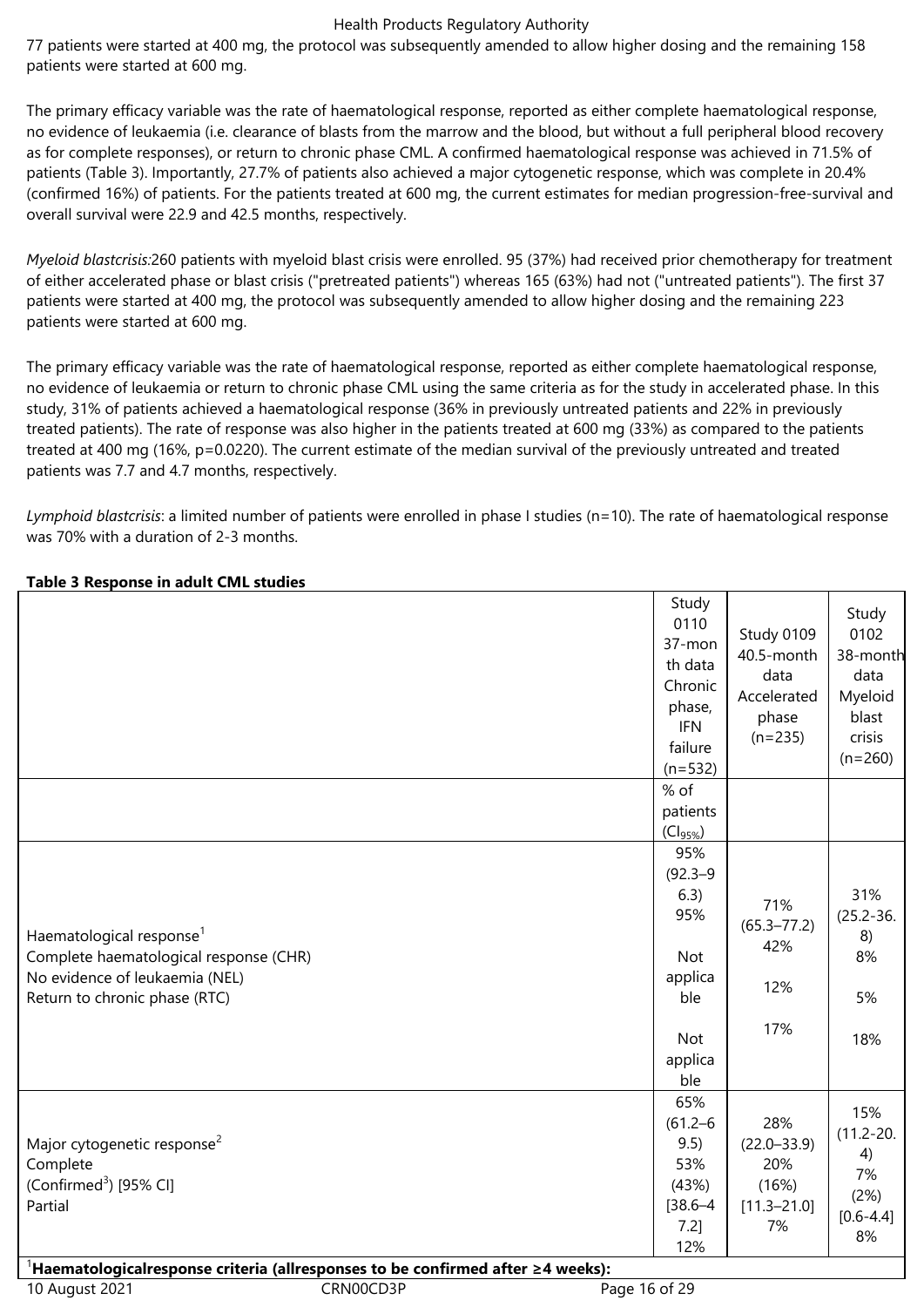CHR: Study 0110 [WBC < 10 x 109/l, platelets < 450 x 109/l, myelocyte+metamyelocyte < 5% in blood, no blasts and promyelocytes in blood, basophils < 20%, no extramedullary involvement] and in studies 0102 and 0109 [ANC  $\geq$ 1.5 x 10<sup>9</sup>/l, platelets ≥100 x 10<sup>9</sup>/l, no blood blasts, BM blasts <5% and no extramedullary disease

NEL: Same criteria as for CHR but ANC ≥1 x 10<sup>9</sup>/l and platelets ≥20 x 10<sup>9</sup>/l (0102 and 0109 only)

RTC: <15% blasts BM and PB, <30% blasts+promyelocytes in BM and PB, <20% basophils in PB, no extramedullary disease other than spleen and liver (only for 0102 and 0109)

BM=bone marrow, PB=peripheral blood

# <sup>2</sup>**Cytogenetic responsecriteria:**

A major response combines both complete and partial responses: complete (0% Ph+ metaphases), partial (1-35%)  $3$  Complete cytogenetic response confirmed by a second bone marrow cytogenetic evaluation performed at least one month after the initial bone marrow study.

*Paediatric patients*: A total of 26 paediatric patients of age <18 years with either chronic phase CML (n=11) or CML in blast crisis or Ph+ acute leukaemias (n=15) were enrolled in a dose-escalation phase I trial. This was a population of heavily pretreated patients, as 46% had received prior BMT and 73% a prior multi-agent chemotherapy. Patients were treated at doses of imatinib of 260 mg/m<sup>2</sup>/day (n=5), 340 mg/m<sup>2</sup>/day (n=9), 440 mg/m<sup>2</sup>/day (n=7) and 570 mg/m<sup>2</sup>/day (n=5). Out of 9 patients with chronic phase CML and cytogenetic data available, 4 (44%) and 3 (33%) achieved a complete and partial cytogenetic response, respectively, for a rate of MCyR of 77%.

A total of 51 paediatric patients with newly diagnosed and untreated CML in chronic phase have been enrolled in an open-label, multicentre, single-arm phase II trial. Patients were treated with imatinib 340 mg/m<sup>2</sup>/day, with no interruptions in the absence of dose limiting toxicity. Imatinib treatment induces a rapid response in newly diagnosed paediatric CML patients with a CHR of 78% after 8 weeks of therapy. The high rate of CHR is accompanied by the development of a complete cytogenetic response (CCyR) of 65% which is comparable to the results observed in adults. Additionally, partial cytogenetic response (PCyR) was observed in 16% for a MCyR of 81%. The majority of patients who achieved a CCyR developed the CCyR between months 3 and 10 with a median time to response based on the Kaplan-Meier estimate of 5.6 months.

The European Medicines Agency has waived the obligation to submit the results of studies with the reference medicinal product containing imatinib in all subsets of the paediatric population in Philadelphia chromosome (bcr-abl translocation)-positive chronic myeloid leukaemia (see section 4.2 for information on paediatric use).

## Clinical studies in Ph+ ALL

*Newly diagnosed Ph+ ALL*: In a controlled study (ADE10) of imatinib versus chemotherapy induction in 55 newly diagnosed patients aged 55 years and over, imatinib used as single agent induced a significantly higher rate of complete haematological response than chemotherapy (96.3% vs. 50%; p=0.0001). When salvage therapy with imatinib was administered in patients who did not respond or who responded poorly to chemotherapy, it resulted in 9 patients (81.8%) out of 11 achieving a complete haematological response. This clinical effect was associated with a higher reduction in bcr-abl transcripts in the imatinib-treated patients than in the chemotherapy arm after 2 weeks of therapy (p=0.02). All patients received imatinib and consolidation chemotherapy (see Table 4) after induction and the levels of bcr-abl transcripts were identical in the two arms at 8 weeks. As expected on the basis of the study design, no difference was observed in remission duration, disease-free survival or overall survival, although patients with complete molecular response and remaining in minimal residual disease had a better outcome in terms of both remission duration ( $p=0.01$ ) and disease-free survival ( $p=0.02$ ).

The results observed in a population of 211 newly diagnosed Ph+ ALL patients in four uncontrolled clinical studies (AAU02, ADE04, AJP01 and AUS01) are consistent with the results described above. Imatinib in combination with chemotherapy induction (see Table 4) resulted in a complete haematological response rate of 93% (147 out of 158 evaluable patients) and in a major cytogenetic response rate of 90% (19 out of 21 evaluable patients). The complete molecular response rate was 48% (49 out of 102 evaluable patients). Disease-free survival (DFS) and overall survival (OS) constantly exceeded 1 year and were superior to historical control (DFS p<0.001; OS p<0.0001) in two studies (AJP01 and AUS01).

#### **Table 4 Chemotherapy regimen used in combination with imatinib**

| <b>Study ADE10</b> |                                                          |
|--------------------|----------------------------------------------------------|
| Prephase           | DEX 10 mg/m <sup>2</sup> oral, days 1-5;                 |
|                    | CP 200 mg/m <sup>2</sup> i.v., days 3, 4, 5;             |
|                    | MTX 12 mg intrathecal, day 1                             |
| Remission          | DEX 10 mg/m <sup>2</sup> oral, days 6-7, 13-16;          |
| induction          | VCR 1 mg i.v., days 7, 14;                               |
|                    | IDA 8 mg/m <sup>2</sup> i.v. (0.5 h), days 7, 8, 14, 15; |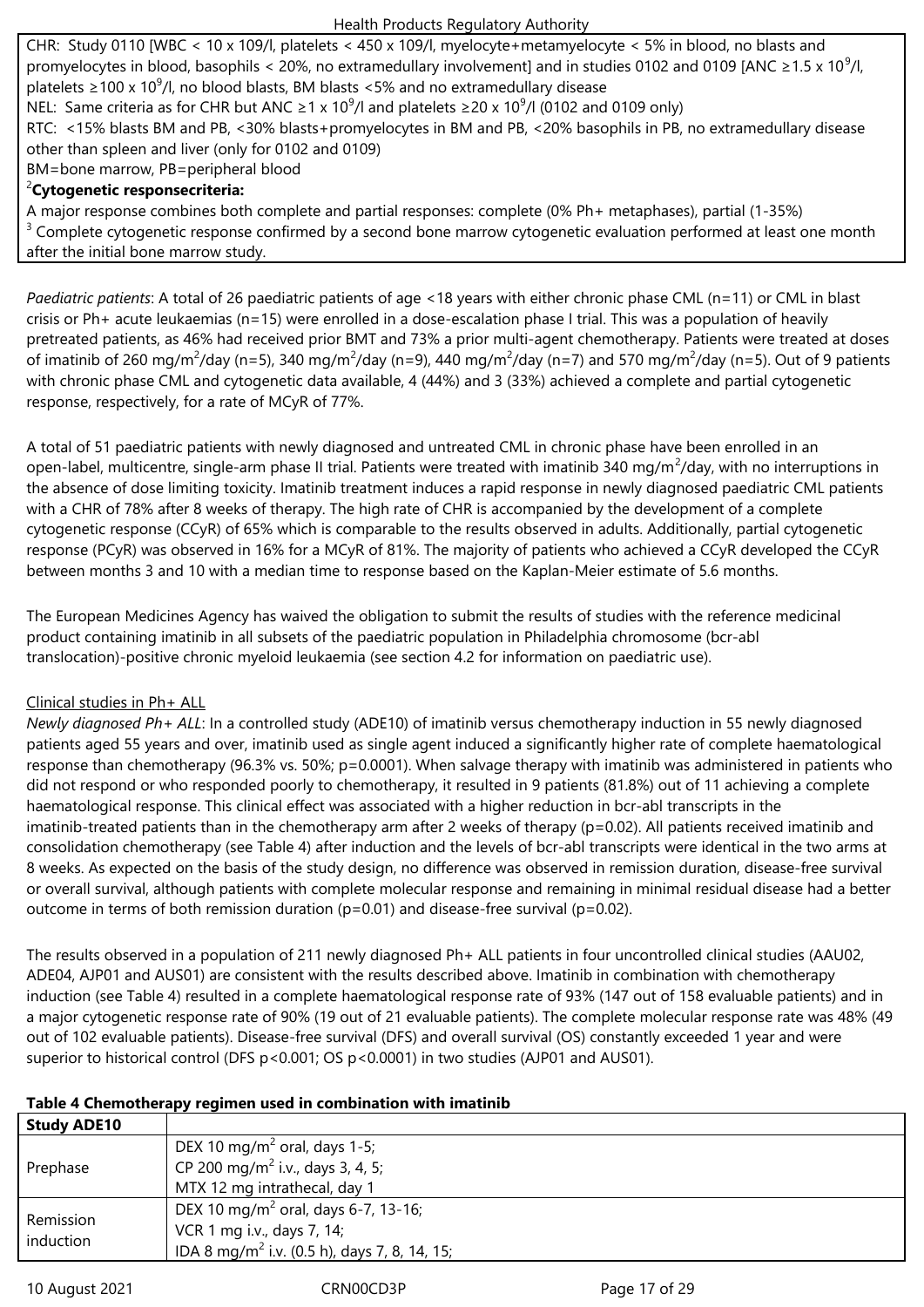|                     | Health Products Regulatory Authority                                                                      |                                                                                                                                  |
|---------------------|-----------------------------------------------------------------------------------------------------------|----------------------------------------------------------------------------------------------------------------------------------|
|                     | CP 500 mg/m <sup>2</sup> i.v.(1 h) day 1;                                                                 |                                                                                                                                  |
|                     | Ara-C 60 mg/m <sup>2</sup> i.v., days 22-25, 29-32                                                        |                                                                                                                                  |
| Consolidation       | MTX 500 mg/m <sup>2</sup> i.v. (24 h), days 1, 15;                                                        |                                                                                                                                  |
| therapy I, III, V   | 6-MP 25 mg/m <sup>2</sup> oral, days 1-20                                                                 |                                                                                                                                  |
| Consolidation       | Ara-C 75 mg/m <sup>2</sup> i.v. (1 h), days 1-5;                                                          |                                                                                                                                  |
| therapy II, IV      | VM26 60 mg/m <sup>2</sup> i.v. (1 h), days 1-5                                                            |                                                                                                                                  |
| <b>Study AAU02</b>  |                                                                                                           |                                                                                                                                  |
|                     | Daunorubicin 30 mg/m <sup>2</sup> i.v., days 1-3, 15-16;                                                  |                                                                                                                                  |
|                     | VCR 2 mg total dose i.v., days 1, 8, 15, 22;                                                              |                                                                                                                                  |
|                     | CP 750 mg/m <sup>2</sup> i.v., days 1, 8;                                                                 |                                                                                                                                  |
| Induction therapy   | Prednisone 60 mg/m <sup>2</sup> oral, days 1-7, 15-21;                                                    |                                                                                                                                  |
| (de novo Ph+ ALL)   | IDA 9 mg/m <sup>2</sup> oral, days 1-28;<br>MTX 15 mg intrathecal, days 1, 8, 15, 22;                     |                                                                                                                                  |
|                     | Ara-C 40 mg intrathecal, days 1, 8, 15, 22;                                                               |                                                                                                                                  |
|                     | Methylprednisolone 40 mg intrathecal, days 1, 8, 15, 22                                                   |                                                                                                                                  |
|                     | Ara-C 1,000 mg/m <sup>2</sup> /12 h i.v. (3 h), days 1-4;                                                 |                                                                                                                                  |
| Consolidation (de   | Mitoxantrone 10 mg/m <sup>2</sup> i.v. days 3-5;                                                          |                                                                                                                                  |
| novo Ph+ ALL)       | MTX 15 mg intrathecal, day 1;                                                                             |                                                                                                                                  |
|                     | Methylprednisolone 40 mg intrathecal, day 1                                                               |                                                                                                                                  |
| <b>Study ADE04</b>  |                                                                                                           |                                                                                                                                  |
|                     | DEX 10 mg/m <sup>2</sup> oral, days 1-5;                                                                  |                                                                                                                                  |
| Prephase            | CP 200 mg/m <sup>2</sup> i.v., days 3-5;                                                                  |                                                                                                                                  |
|                     | MTX 15 mg intrathecal, day 1                                                                              |                                                                                                                                  |
|                     | DEX 10 mg/m <sup>2</sup> oral, days 1-5;                                                                  |                                                                                                                                  |
| Induction therapy I | VCR 2 mg i.v., days 6, 13, 20;                                                                            |                                                                                                                                  |
|                     | Daunorubicin 45 mg/m <sup>2</sup> i.v., days 6-7, 13-14                                                   |                                                                                                                                  |
| Induction therapy   | CP 1 g/m <sup>2</sup> i.v. (1 h), days 26, 46;                                                            |                                                                                                                                  |
| Ш.                  | Ara-C 75 mg/m <sup>2</sup> i.v. (1 h), days 28-31, 35-38, 42-45;                                          |                                                                                                                                  |
|                     | 6-MP 60 mg/m <sup>2</sup> oral, days 26-46                                                                |                                                                                                                                  |
|                     | DEX 10 mg/m <sup>2</sup> oral, days 1-5;                                                                  |                                                                                                                                  |
| Consolidation       | Vindesine 3 mg/m <sup>2</sup> i.v., day 1;                                                                |                                                                                                                                  |
| therapy             | MTX 1.5 g/m <sup>2</sup> i.v. (24 h), day 1;                                                              |                                                                                                                                  |
|                     | Etoposide 250 mg/m <sup>2</sup> i.v. (1 h) days 4-5;                                                      |                                                                                                                                  |
|                     | Ara-C 2x 2 g/m <sup>2</sup> i.v. (3 h, q 12 h), day 5                                                     |                                                                                                                                  |
| <b>Study AJP01</b>  |                                                                                                           |                                                                                                                                  |
|                     | CP 1.2 $q/m^2$ i.v. (3 h), day 1;                                                                         |                                                                                                                                  |
| Induction therapy   | Daunorubicin 60 mg/m <sup>2</sup> i.v. (1 h), days 1-3;                                                   |                                                                                                                                  |
|                     | Vincristine 1.3 mg/m <sup>2</sup> i.v., days 1, 8, 15, 21;<br>Prednisolone 60 mg/m <sup>2</sup> /day oral |                                                                                                                                  |
| Consolidation       |                                                                                                           | Alternating chemotherapy course: high dose chemotherapy with MTX 1 $g/m^2$ i.v. (24 h), day 1, and Ara-C                         |
| therapy             | 2 g/m <sup>2</sup> i.v. (q 12 h), days 2-3, for 4 cycles                                                  |                                                                                                                                  |
|                     | VCR 1.3 $q/m^2$ i.v., day 1;                                                                              |                                                                                                                                  |
| Maintenance         | Prednisolone 60 mg/m <sup>2</sup> oral, days 1-5                                                          |                                                                                                                                  |
| <b>Study AUS01</b>  |                                                                                                           |                                                                                                                                  |
|                     |                                                                                                           | Hyper-CVAD regimen: CP 300 mg/m <sup>2</sup> i.v. (3 h, q 12 h), days 1-3; Vincristine 2 mg i.v., days 4, 11;                    |
| Induction-consolid  | Doxorubicine 50 mg/m <sup>2</sup> i.v. (24 h), day 4;                                                     |                                                                                                                                  |
| ation therapy       |                                                                                                           | DEX 40 mg/day on days 1-4 and 11-14, alternated with MTX 1 g/m <sup>2</sup> i.v. (24 h), day 1, Ara-C 1 g/m <sup>2</sup> i.v. (2 |
|                     | h, q 12 h), days 2-3 (total of 8 courses)                                                                 |                                                                                                                                  |
|                     | VCR 2 mg i.v. monthly for 13 months;                                                                      |                                                                                                                                  |
| Maintenance         | Prednisolone 200 mg oral, 5 days per month for 13 months                                                  |                                                                                                                                  |
| All treatment       |                                                                                                           |                                                                                                                                  |
| regimens include    |                                                                                                           |                                                                                                                                  |
| administration of   |                                                                                                           |                                                                                                                                  |
| steroids for CNS    |                                                                                                           |                                                                                                                                  |
| prophylaxis.        |                                                                                                           |                                                                                                                                  |
| Ara-C: cytosine     |                                                                                                           |                                                                                                                                  |
| arabinoside; CP:    |                                                                                                           |                                                                                                                                  |
| cyclophosphamide;   |                                                                                                           |                                                                                                                                  |
| DEX:                |                                                                                                           |                                                                                                                                  |
| 10 August 2021      | CRN00CD3P                                                                                                 | Page 18 of 29                                                                                                                    |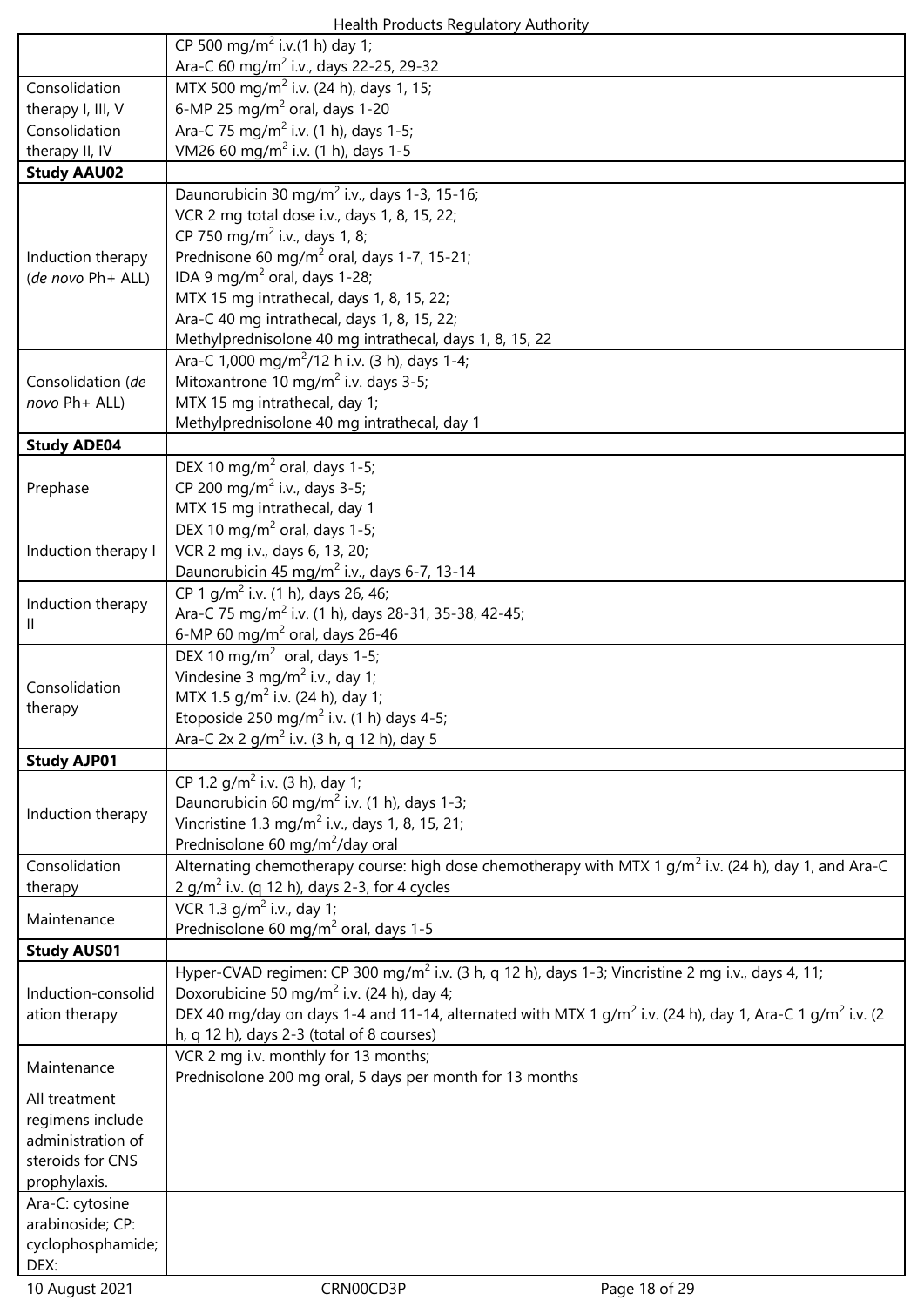|                    | Health Products Regulatory Authority |
|--------------------|--------------------------------------|
| dexamethasone;     |                                      |
| MTX: methotrexate; |                                      |
| $6-MP$ :           |                                      |
| 6-mercaptopurine   |                                      |
| VM26: Teniposide;  |                                      |
| VCR: vincristine;  |                                      |
| IDA: idarubicine;  |                                      |
| i.v.: intravenous  |                                      |
|                    |                                      |

*Paediatric patients*: In study I2301, a total of 93 paediatric, adolescent and young adult patients (from 1 to 22 years old) with Ph+ ALL were enrolled in an open-label, multicentre, sequential cohort, non-randomised phase III trial, and were treated with imatinib (340 mg/m<sup>2</sup>/day) in combination with intensive chemotherapy after induction therapy. Imatinib was administered intermittently in cohorts 1-5, with increasing duration and earlier start of imatinib from cohort to cohort; cohort 1 receiving the lowest intensity and cohort 5 receiving the highest intensity of imatinib (longest duration in days with continuous daily imatinib dosing during the first chemotherapy treatment courses). Continuous daily exposure to imatinib early in the course of treatment in combination with chemotherapy in cohort 5- patients (n=50) improved the 4-year event-free survival (EFS) compared to historical controls (n=120), who received standard chemotherapy without imatinib (69.6% vs. 31.6%, respectively). The estimated 4-year OS in cohort 5-patients was 83.6% compared to 44.8% in the historical controls. 20 out of the 50 (40%) patients in cohort 5 received haematopoietic stem cell transplant.

## **Table 5 Chemotherapy regimen used in combination with imatinib in study I2301**

|                              | VP-16 (100 mg/m <sup>2</sup> /day, IV): days 1-5                                                                        |               |  |  |  |  |  |  |
|------------------------------|-------------------------------------------------------------------------------------------------------------------------|---------------|--|--|--|--|--|--|
|                              | Ifosfamide (1.8 $g/m^2$ /day, IV): days 1-5                                                                             |               |  |  |  |  |  |  |
| <b>Consolidation block 1</b> | MESNA (360 mg/m <sup>2</sup> /dose q3h, x 8 doses/day, IV): days 1-5                                                    |               |  |  |  |  |  |  |
| (3 weeks)                    | G-CSF (5 µg/kg, SC): days 6-15 or until ANC > 1500 post nadir                                                           |               |  |  |  |  |  |  |
|                              | IT Methotrexate (age-adjusted): day 1 ONLY                                                                              |               |  |  |  |  |  |  |
|                              | Triple IT therapy (age-adjusted): day 8, 15                                                                             |               |  |  |  |  |  |  |
|                              | Methotrexate (5 g/m <sup>2</sup> over 24 hours, IV): day 1                                                              |               |  |  |  |  |  |  |
|                              | Leucovorin (75 mg/m <sup>2</sup> at hour 36, IV; 15 mg/m2 IV or PO q6h x 6 doses)iii: days 2 and 3                      |               |  |  |  |  |  |  |
| Consolidation block 2        | Triple IT therapy (age-adjusted): day 1                                                                                 |               |  |  |  |  |  |  |
| (3 weeks)                    | ARA-C (3 g/m <sup>2</sup> /dose q 12 h x 4, IV): days 2 and 3                                                           |               |  |  |  |  |  |  |
|                              | G-CSF (5 µg/kg, SC): days 4-13 or until ANC > 1500 post nadir                                                           |               |  |  |  |  |  |  |
|                              | VCR (1.5 mg/m <sup>2</sup> /day, IV): days 1, 8, and 15                                                                 |               |  |  |  |  |  |  |
|                              | DAUN (45 mg/m <sup>2</sup> /day bolus, IV): days 1 and 2                                                                |               |  |  |  |  |  |  |
|                              | CPM (250 mg/m <sup>2</sup> /dose q12h x 4 doses, IV): days 3 and 4                                                      |               |  |  |  |  |  |  |
| Reinduction block 1          | PEG-ASP (2500 IUnits/m2, IM): day 4                                                                                     |               |  |  |  |  |  |  |
| (3 weeks)                    | G-CSF (5 µg /kg, SC): days 5-14 or until ANC > 1500 post nadir                                                          |               |  |  |  |  |  |  |
|                              | Triple IT therapy (age-adjusted): days 1 and 15                                                                         |               |  |  |  |  |  |  |
|                              | DEX (6 mg/m <sup>2</sup> /day, PO): days 1-7 and 15-21                                                                  |               |  |  |  |  |  |  |
|                              | Methotrexate (5 $q/m^2$ over 24 hours, IV): days 1 and 15                                                               |               |  |  |  |  |  |  |
|                              | Leucovorin (75 mg/m <sup>2</sup> at hour 36, IV; 15 mg/m <sup>2</sup> IV or PO q6h x 6 doses)iii: days 2, 3, 16, and 17 |               |  |  |  |  |  |  |
|                              | Triple IT therapy (age-adjusted): days 1 and 22                                                                         |               |  |  |  |  |  |  |
|                              | VP-16 (100 mg/m <sup>2</sup> /day, IV): days 22-26                                                                      |               |  |  |  |  |  |  |
| Intensification block 1      | CPM (300 mg/m <sup>2</sup> /day, IV): days 22-26                                                                        |               |  |  |  |  |  |  |
| (9 weeks)                    | MESNA (150 mg/m <sup>2</sup> /day, IV): days 22-26                                                                      |               |  |  |  |  |  |  |
|                              | G-CSF (5 µg/kg, SC): days 27-36 or until ANC > 1500 post nadir                                                          |               |  |  |  |  |  |  |
|                              | ARA-C (3 g/m <sup>2</sup> , q12h, IV): days 43, 44                                                                      |               |  |  |  |  |  |  |
|                              | L-ASP (6000 IUnits/m <sup>2</sup> , IM): day 44                                                                         |               |  |  |  |  |  |  |
|                              | VCR (1.5 mg/m <sup>2</sup> /day, IV): days 1, 8 and 15                                                                  |               |  |  |  |  |  |  |
|                              | DAUN (45 mg/m <sup>2</sup> /day bolus, IV): days 1 and 2                                                                |               |  |  |  |  |  |  |
|                              | CPM (250 mg/m <sup>2</sup> /dose q12h x 4 doses, iv): Days 3 and 4                                                      |               |  |  |  |  |  |  |
| Reinduction block 2          | PEG-ASP (2500 IUnits/m <sup>2</sup> , IM): day 4                                                                        |               |  |  |  |  |  |  |
| (3 weeks)                    | G-CSF (5 µg/kg, SC): days 5-14 or until ANC > 1500 post nadir                                                           |               |  |  |  |  |  |  |
|                              | Triple IT therapy (age-adjusted): days 1 and 15                                                                         |               |  |  |  |  |  |  |
|                              | DEX (6 mg/m <sup>2</sup> /day, PO): days 1-7 and 15-21                                                                  |               |  |  |  |  |  |  |
|                              | Methotrexate (5 $q/m^2$ over 24 hours, IV): days 1 and 15                                                               |               |  |  |  |  |  |  |
| Intensification block 2      | Leucovorin (75 mg/m <sup>2</sup> at hour 36, IV; 15 mg/m <sup>2</sup> IV or PO q6h x 6 doses)iii: days 2, 3, 16, and 17 |               |  |  |  |  |  |  |
| (9 weeks)                    | Triple IT therapy (age-adjusted): days 1 and 22                                                                         |               |  |  |  |  |  |  |
|                              | VP-16 (100 mg/m <sup>2</sup> /day, IV): days 22-26                                                                      |               |  |  |  |  |  |  |
| 10 August 2021               | CRN00CD3P                                                                                                               | Page 19 of 29 |  |  |  |  |  |  |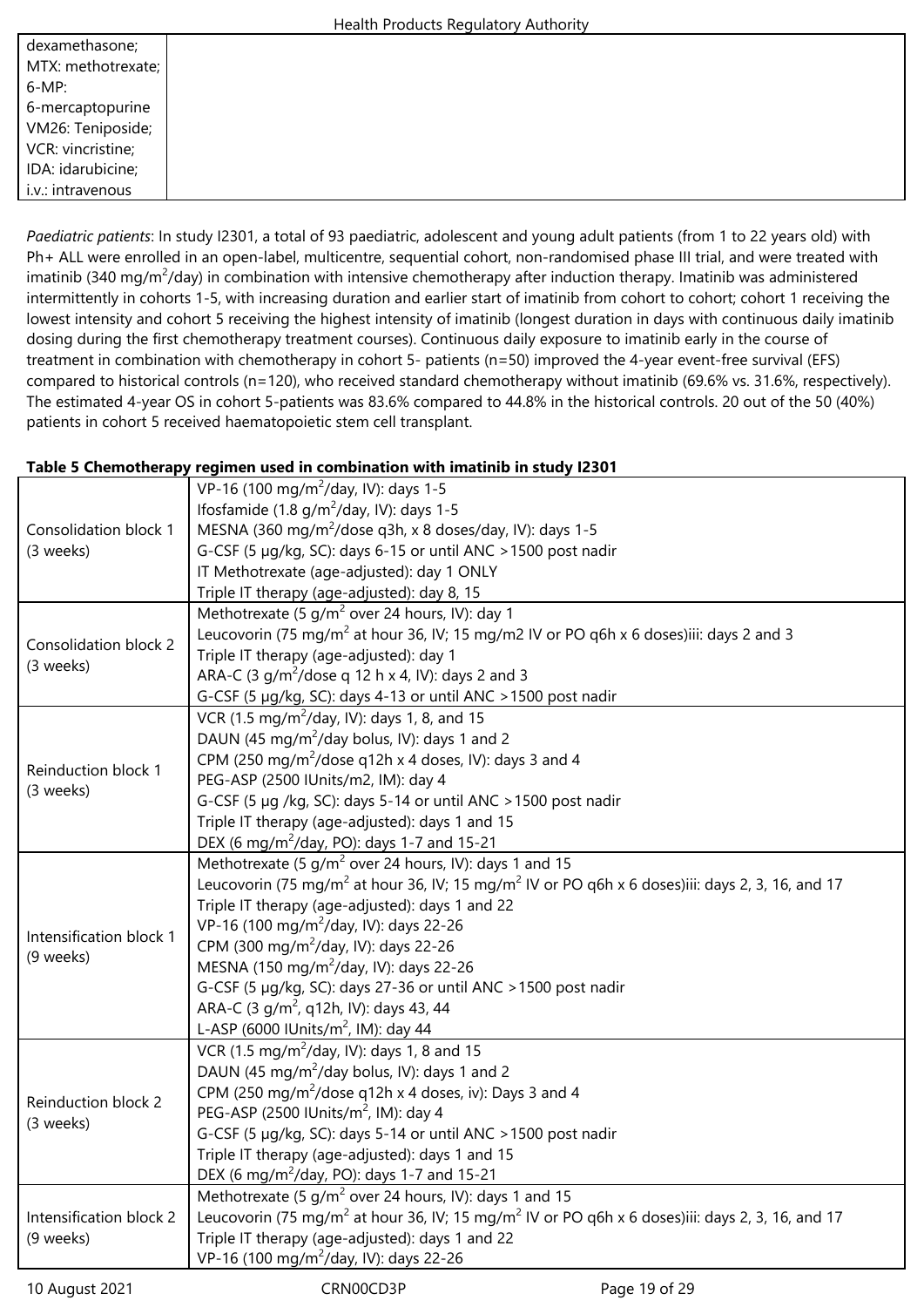| Health Products Regulatory Authority |
|--------------------------------------|
|--------------------------------------|

|                 | <b>Treater Froughts Regulatory Additionty</b>                                                                   |
|-----------------|-----------------------------------------------------------------------------------------------------------------|
|                 | CPM (300 mg/m <sup>2</sup> /day, IV): days 22-26                                                                |
|                 | MESNA (150 mg/m <sup>2</sup> /day, IV): days 22-26                                                              |
|                 | G-CSF (5 µg/kg, SC): days 27-36 or until ANC > 1500 post nadir                                                  |
|                 | ARA-C (3 g/m <sup>2</sup> , q12h, IV): days 43, 44                                                              |
|                 | L-ASP (6000 IUnits/m <sup>2</sup> , IM): day 44                                                                 |
|                 | MTX (5 g/m <sup>2</sup> over 24 hours, IV): day 1                                                               |
|                 | Leucovorin (75 mg/m <sup>2</sup> at hour 36, IV; 15 mg//m <sup>2</sup> IV or PO q6h x 6 doses)iii: days 2 and 3 |
|                 | Triple IT therapy (age-adjusted): days 1, 29                                                                    |
|                 | VCR (1.5 mg/m <sup>2</sup> , IV): days 1, 29                                                                    |
| Maintenance     | DEX (6 mg/m <sup>2</sup> /day PO): days 1-5; 29-33                                                              |
| (8-week cycles) | 6-MP (75 mg/m <sup>2</sup> /day, PO): days 8-28                                                                 |
| Cycles 1-4      | Methotrexate (20 mg/m <sup>2</sup> /week, PO): days 8, 15, 22                                                   |
|                 | VP-16 (100 mg/m <sup>2</sup> , IV): days 29-33                                                                  |
|                 | CPM (300 mg/m <sup>2</sup> , IV): days 29-33                                                                    |
|                 | MESNA IV days 29-33                                                                                             |
|                 | G-CSF (5 µg/kg, SC): days 34-43                                                                                 |
|                 | Cranial irradiation (Block 5 only)                                                                              |
|                 | 12 Gy in 8 fractions for all patients that are CNS1 and CNS2 at diagnosis                                       |
|                 | 18 Gy in 10 fractions for patients that are CNS3 at diagnosis                                                   |
| Maintenance     | VCR (1.5 mg/m <sup>2</sup> /day, IV): days 1, 29                                                                |
| (8-week cycles) | DEX (6 mg/m <sup>2</sup> /day, PO): days 1-5; 29-33                                                             |
| Cycle 5         | 6-MP (75 mg/m <sup>2</sup> /day, PO): days 11-56 (Withhold 6-MP during the                                      |
|                 | 6-10 days of cranial irradiation beginning on day 1 of Cycle 5. Start 6-MP the 1st day after cranial            |
|                 | irradiation completion.)                                                                                        |
|                 | Methotrexate (20 mg/m <sup>2</sup> /week, PO): days 8, 15, 22, 29, 36, 43, 50                                   |
|                 | VCR (1.5 mg/m <sup>2</sup> /day, IV): days 1, 29                                                                |
| Maintenance     | DEX (6 mg/m <sup>2</sup> /day, PO): days 1-5; 29-33                                                             |
| (8-week cycles) | 6-MP (75 mg/m <sup>2</sup> /day, PO): days 1-56                                                                 |
| Cycles 6-12     | Methotrexate (20 mg/m <sup>2</sup> /week, PO): days 1, 8, 15, 22, 29, 36, 43, 50                                |
|                 | CCE-grapulacita calonictimulating factor VD 16-eterocide MTV-methotrovate IV-intravanous SC-subsutaneous        |

G-CSF=granulocyte colony stimulating factor, VP-16=etoposide, MTX=methotrexate, IV=intravenous, SC=subcutaneous, IT=intrathecal, PO=oral, IM=intramuscular, ARA-C=cytarabine, CPM=cyclophosphamide, VCR=vincristine, DEX=dexamethasone, DAUN=daunorubicin, 6-MP=6-mercaptopurine, E.coli L-ASP=L-asparaginase, PEG-ASP=PEG asparaginase, MESNA=2-mercaptoethane sulfonate sodium, iii=or until MTX level is <0.1 µM, q6h=every 6 hours, Gy=Gray

Study AIT07 was a multicentre, open-label, randomised, phase II/III study that included 128 patients (1 to <18 years) treated with imatinib in combination with chemotherapy. Safety data from this study seem to be in line with the safety profile of imatinib in Ph+ ALL patients.

*Relapsed/refractory Ph+ ALL*: When imatinib was used as single agent in patients with relapsed/refractory Ph+ ALL, it resulted, in the 53 out of 411 patients evaluable for response, in a haematological response rate of 30% (9% complete) and a major cytogenetic response rate of 23%. (Of note, out of the 411 patients, 353 were treated in an expanded access program without primary response data collected.) The median time to progression in the overall population of 411 patients with relapsed/refractory Ph+ ALL ranged from 2.6 to 3.1 months, and median overall survival in the 401 evaluable patients ranged from 4.9 to 9 months. The data was similar when re-analysed to include only those patients age 55 or older.

## Clinical studies in MDS/MPD

Experience with imatinib in this indication is very limited and is based on haematological and cytogenetic response rates. There are no controlled trials demonstrating a clinical benefit or increased survival. One open label, multicentre, phase II clinical trial (study B2225) was conducted testing imatinib in diverse populations of patients suffering from life-threatening diseases associated with Abl, Kit or PDGFR protein tyrosine kinases. This study included 7 patients with MDS/MPD who were treated with imatinib 400 mg daily. Three patients presented a complete haematological response (CHR) and one patient experienced a partial haematological response (PHR). At the time of the original analysis, three of the four patients with detected PDGFR gene rearrangements developed haematological response (2 CHR and 1 PHR). The age of these patients ranged from 20 to 72 years.

10 August 2021 **CRNOOCD3P** CRNOOCD3P Page 20 of 29 An observational registry (study L2401) was conducted to collect long-term safety and efficacy data in patients suffering from myeloproliferative neoplasms with PDGFR- β rearrangement and who were treated with imatinib. The 23 patients enrolled in this registry received imatinib at a median daily dose of 264 mg (range: 100 to 400 mg) for a median duration of 7.2 years (range 0.1 to 12.7 years). Due to the observational nature of this registry, haematologic, cytogenetic and molecular assessment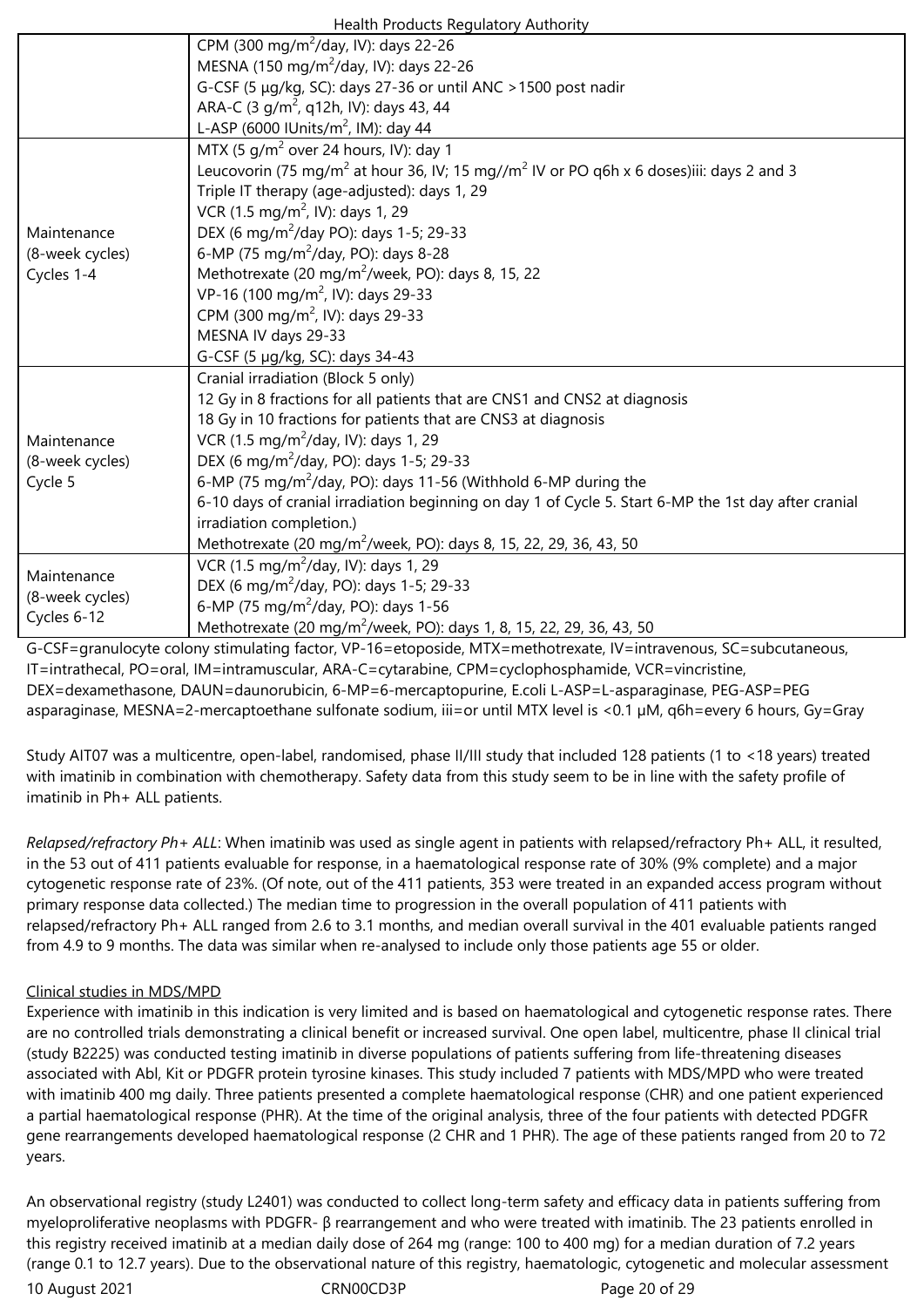data were available for 22, 9 and 17 of the 23 enrolled patients, respectively. When assuming conservatively that patients with missing data were non-responders, CHR was observed in 20/23 (87%) patients, CCyR in 9/23 (39.1%) patients, and MR in 11/23 (47.8%) patients, respectively. When the response rate is calculated from patients with at least one valid assessment, the response rate for CHR, CCyR and MR was 20/22 (90.9%), 9/9 (100%) and 11/17 (64.7%), respectively.

In addition a further 24 patients with MDS/MPD were reported in 13 publications. 21 patients were treated with imatinib 400 mg daily, while the other 3 patients received lower doses. In eleven patients PDGFR gene rearrangements was detected, 9 of them achieved a CHR and 1 PHR. The age of these patients ranged from 2 to 79 years. In a recent publication updated information from 6 of these 11 patients revealed that all these patients remained in cytogenetic remission (range 32-38 months). The same publication reported long term follow-up data from 12 MDS/MPD patients with PDGFR gene rearrangements (5 patients from study B2225). These patients received imatinib for a median of 47 months (range 24 days-60 months). In 6 of these patients follow-up now exceeds 4 years. Eleven patients achieved rapid CHR; ten had complete resolution of cytogenetic abnormalities and a decrease or disappearance of fusion transcripts as measured by RT-PCR. Haematological and cytogenetic responses have been sustained for a median of 49 months (range 19-60) and 47 months (range 16-59), respectively. The overall survival is 65 months since diagnosis (range 25-234). Imatinib administration to patients without the genetic translocation generally results in no improvement.

#### There are no controlled trials in paediatric patients with MDS/MPD. Five (5) patients with

MDS/MPD associated with PDGFR gene re-arrangements were reported in 4 publications. The age of these patients ranged from 3 months to 4 years and imatinib was given at dose 50 mg daily or doses ranging from 92.5 to 340 mg/m $^2$  daily. All patients achieved complete haematological response, cytogenetic response and/or clinical response.

## Clinical studies in HES/CEL

One open-label, multicentre, phase II clinical trial (study B2225) was conducted testing imatinib in diverse populations of patients suffering from life-threatening diseases associated with Abl, Kit or PDGFR protein tyrosine kinases. In this study, 14 patients with HES/CEL were treated with 100 mg to 1,000 mg of imatinib daily. A further 162 patients with HES/CEL, reported in 35 published case reports and case series received imatinib at doses from 75 mg to 800 mg daily. Cytogenetic abnormalities were evaluated in 117 of the total population of 176 patients. In 61 of these 117 patients FIP1L1-PDGFRα fusion kinase was identified. An additional four HES patients were found to be FIP1L1-PDGFRα-positive in other 3 published reports. All 65 FIP1L1-PDGFR $\alpha$  fusion kinase positive patients achieved a CHR sustained for months (range from 1+ to 44+ months censored at the time of the reporting). As reported in a recent publication 21 of these 65 patients also achieved complete molecular remission with a median follow-up of 28 months (range 13-67 months). The age of these patients ranged from 25 to 72 years. Additionally, improvements in symptomatology and other organ dysfunction abnormalities were reported by the investigators in the case reports. Improvements were reported in cardiac, nervous, skin/subcutaneous tissue, respiratory/thoracic/mediastinal, musculoskeletal/connective tissue/vascular, and gastrointestinal organ systems.

There are no controlled trials in paediatric patients with HES/CEL. Three (3) patients with HES and CEL associated with PDGFR gene re-arrangements were reported in 3 publications. The age of these patients ranged from 2 to 16 years and imatinib was given at dose 300 mg/m<sup>2</sup> daily or doses ranging from 200 to 400 mg daily. All patients achieved complete haematological response, complete cytogenetic response and/or complete molecular response.

#### Clinical studies in unresectable and/or metastatic GIST

One phase II, open-label, randomised, uncontrolled multinational study was conducted in patients with unresectable or metastatic malignant gastrointestinal stromal tumours (GIST). In this study 147 patients were enrolled and randomised to receive either 400 mg or 600 mg orally once daily for up to 36 months. These patients ranged in age from 18 to 83 years old and had a pathologic diagnosis of Kit-positive malignant GIST that was unresectable and/or metastatic. Immunohistochemistry was routinely performed with Kit antibody (A-4502, rabbit polyclonal antiserum, 1:100; DAKO Corporation, Carpinteria, CA) according to analysis by an avidin-biotin-peroxidase complex method after antigen retrieval.

The primary evidence of efficacy was based on objective response rates. Tumours were required to be measurable in at least one site of disease, and response characterisation based on Southwestern Oncology Group (SWOG) criteria. Results are provided in Table 6.

## **Table 6 Best tumour response in trial STIB2222 (GIST)**

|               | All doses (n=147) |
|---------------|-------------------|
|               | 400 mg $(n=73)$   |
|               | 600 mg ( $n=74$ ) |
| Best response | n (%)             |

10 August 2021 **CRNOOCD3P** CRNOOCD3P Page 21 of 29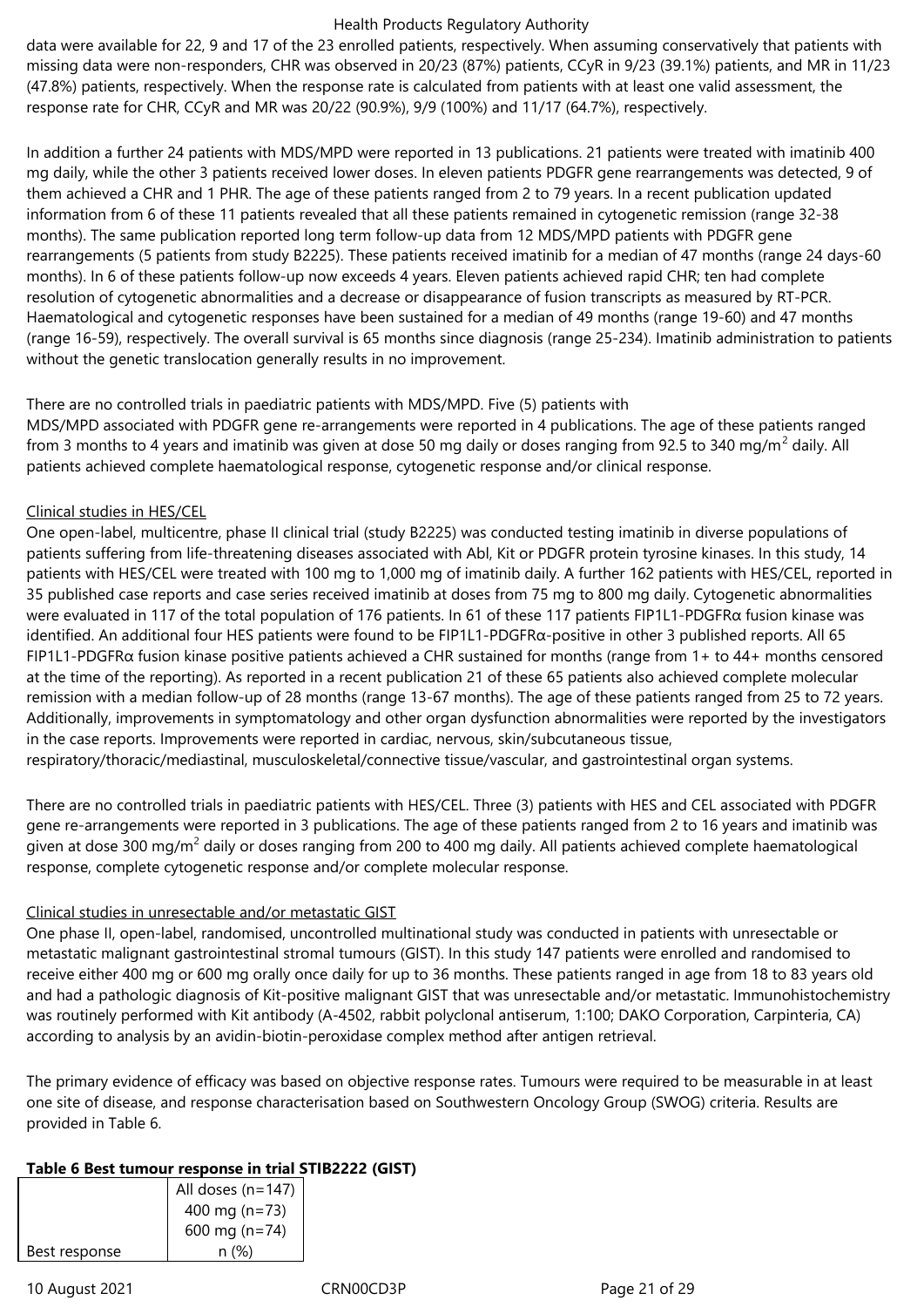| Complete response   | 1(0.7)    |
|---------------------|-----------|
| Partial response    | 98 (66.7) |
| Stable disease      | 23 (15.6) |
| Progressive disease | 18 (12.2) |
| Not evaluable       | 5(3.4)    |
| Unknown             | 2(1.4)    |

There were no differences in response rates between the two dose groups. A significant number of patients who had stable disease at the time of the interim analysis achieved a partial response with longer treatment (median follow-up 31 months). Median time to response was 13 weeks (95% C.I. 12–23). Median time to treatment failure in responders was 122 weeks (95% C.I 106–147), while in the overall study population it was 84 weeks (95% C.I 71–109). The median overall survival has not been reached. The Kaplan-Meier estimate for survival after 36-month follow-up is 68%.

In two clinical studies (study B2222 and an intergroup study S0033) the daily dose of imatinib was escalated to 800 mg in patients progressing at the lower daily doses of 400 mg or 600 mg. The daily dose was escalated to 800 mg in a total of 103 patients; 6 patients achieved a partial response and 21 stabilisation of their disease after dose escalation for an overall clinical benefit of 26%. From the safety data available, escalating the dose to 800 mg daily in patients progressing at lower doses of 400 mg or 600 mg daily does not seem to affect the safety profile of imatinib.

## Clinical studies in adjuvant GIST

In the adjuvant setting, imatinib was investigated in a multi-centre, double-blind, long-term, placebo-controlled phase III study (Z9001) involving 773 patients. The ages of these patients ranged from 18 to 91 years. Patients were included who had a histological diagnosis of primary GIST expressing Kit protein by immunochemistry and a tumour size ≥ 3 cm in maximum dimension, with complete gross resection of primary GIST within 14-70 days prior to registration. After resection of primary GIST, patients were randomised to one of the two arms: imatinib at 400 mg/day or matching placebo for one year.

The primary endpoint of the study was recurrence-free survival (RFS), defined as the time from date of randomisation to the date of recurrence or death from any cause.

Imatinib significantly prolonged RFS, with 75% of patients being recurrence-free at 38 months in the imatinib group vs. 20 months in the placebo group (95% CIs, [30- non-estimable]; [14- non-estimable], respectively); (hazard ratio = 0.398 [0.259-0.610], p<0.0001). At one year the overall RFS was significantly better for imatinib (97.7%) vs. placebo (82.3%), (p<0.0001). The risk of recurrence was thus reduced by approximately 89% as compared with placebo (hazard ratio = 0.113 [0.049-0.264]).

The risk of recurrence in patients after surgery of their primary GIST was retrospectively assessed based on the following prognostic factors: tumour size, mitotic index, tumour location. Mitotic index data were available for 556 of the 713 intention-to-treat (ITT) population. The results of subgroup analyses according to the United States National Institutes of Health (NIH) and the Armed Forces Institute of Pathology (AFIP) risk classifications are shown in Table 7. No benefit was observed in the low and very low risk groups. No overall survival benefit has been observed.

## **Table 7 Summary of Z9001 trial RFS analyses by NIH and AFIP risk classifications**

| <b>Risk criteria</b> | <b>Risk Level</b> | % of patients | No. of events / No. of patients | <b>Overall</b><br>hazard<br>ratio<br>(95%CI) | <b>RFS</b><br>rates (%)          |                                  |
|----------------------|-------------------|---------------|---------------------------------|----------------------------------------------|----------------------------------|----------------------------------|
|                      |                   |               |                                 |                                              | 12<br>month                      | 24<br>month                      |
|                      |                   |               | imatinib vs placebo             |                                              | imatinib<br><b>VS</b><br>placebo | imatinib<br><b>VS</b><br>placebo |
| <b>NIH</b>           | Low               | 29.5          | 0/86 vs. 2/90                   | N.E.                                         | 100 vs.<br>98.7                  | 100 vs.<br>95.5                  |
|                      | Intermediate      | 25.7          | 4/75 vs. 6/78                   | 0.59<br>(0.17;<br>2.10                       | 100 vs.<br>94.8                  | 97.8 vs.<br>89.5                 |
|                      | High              | 44.8          | 21/140 vs. 51/127               | 0.29                                         | 94.8 vs.                         | 80.7 vs.                         |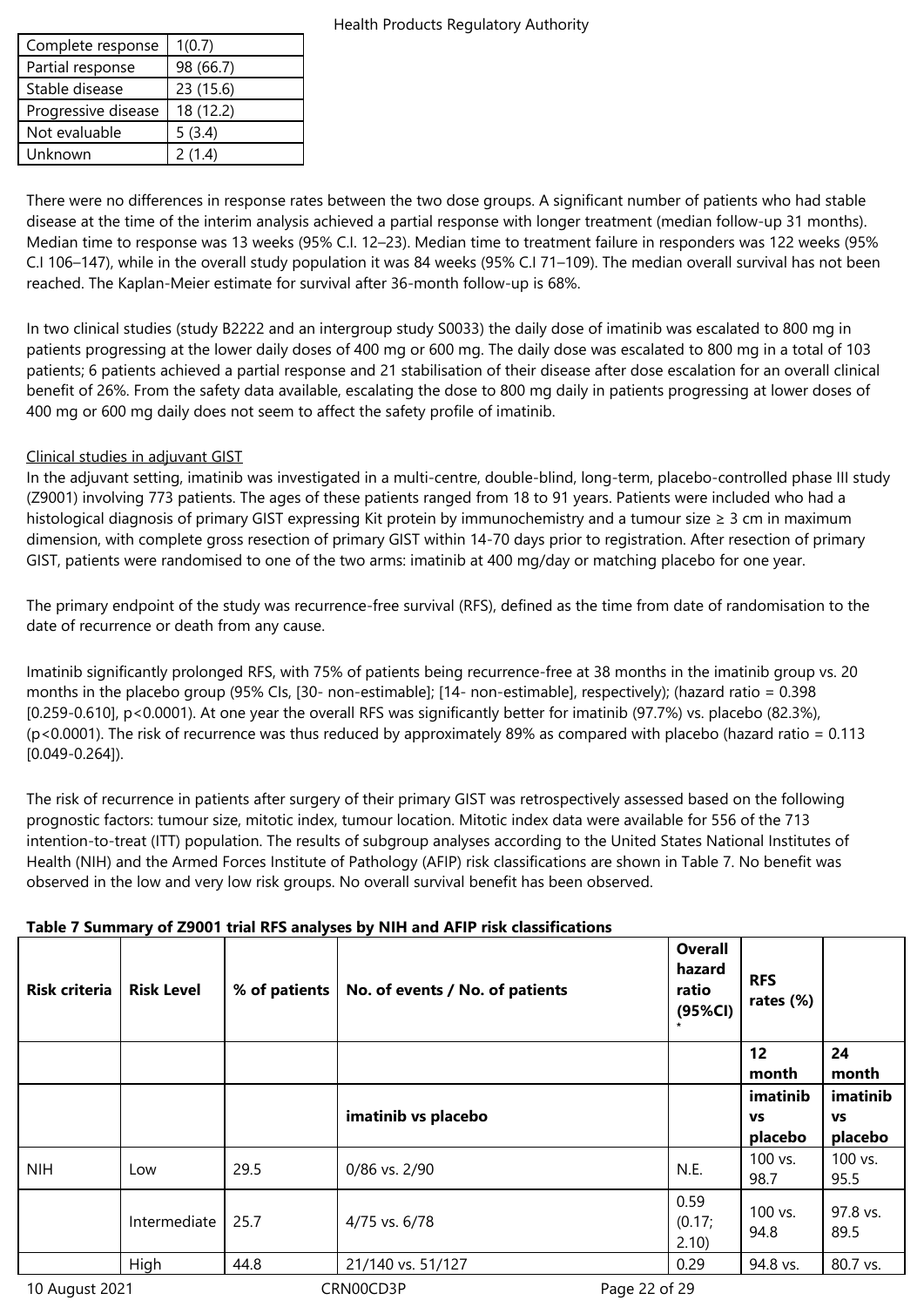|      |          |      |                   | (0.18;<br>0.49)          | 64.0             | 46.6             |
|------|----------|------|-------------------|--------------------------|------------------|------------------|
| AFIP | Very Low | 20.7 | $0/52$ vs. $2/63$ | N.E.                     | 100 vs.<br>98.1  | 100 vs.<br>93.0  |
|      | Low      | 25.0 | 2/70 vs. 0/69     | N.E.                     | 100 vs.<br>100   | 97.8 vs.<br>100  |
|      | Moderate | 24.6 | 2/70 vs. 11/67    | 0.16<br>(0.03;<br>0.70)  | 97.9 vs.<br>90.8 | 97.9 vs.<br>73.3 |
|      | High     | 29.7 | 16/84 vs. 39/81   | 0.27<br>(0.15;<br>(0.48) | 98.7 vs.<br>56.1 | 79.9 vs.<br>41.5 |

\* Full follow-up period; NE – Not estimable

A second multicentre, open label phase III study (SSG XVIII/AIO) compared 400 mg/day imatinib 12 months treatment vs. 36 months treatment in patients after surgical resection of GIST and one of the following: tumour diameter > 5 cm and mitotic count > 5/50 high power fields (HPF); or tumour diameter > 10 cm and any mitotic count or tumour of any size with mitotic count > 10/50 HPF or tumours ruptured into the peritoneal cavity. There were a total of 397 patients consented and randomised to the study (199 patients on 12-month arm and 198 patients on 36-month arm), median age was 61 years (range 22 to 84 years). The median time of follow-up was 54 months (from date of randomisation to data cut-off), with a total of 83 months between the first patient randomised and the cut-off date.

The primary endpoint of the study was recurrence-free survival (RFS), defined as the time from date of randomisation to the date of recurrence or death from any cause.

Thirty-six (36) months of imatinib treatment significantly prolonged RFS compared to 12 months of imatinib treatment (with overall Hazard Ratio (HR) = 0.46 [0.32, 0.65], p<0.0001) (Table 8, Figure 1).

In addition, thirty-six (36) months of imatinib treatment significantly prolonged overall survival (OS) compared to 12 months of imatinib treatment (HR = 0.45 [0.22, 0.89], p=0.0187) (Table 8, Figure 2).

Longer duration of the treatment (> 36 months) may delay the onset of further recurrences; however, the impact of this finding on the overall survival remains unknown.

The total number of deaths were 25 for the 12-month treatment arm and 12 for the 36-month treatment arm.

Treatment with imatinib for 36 months was superior to treatment for 12 months in the ITT analysis, i.e. including the entire study population. In a planned subgroup analysis by mutation type, the HR for RFS for 36 months of treatment for patients with mutations of exon 11 was 0.35 [95% CI: 0.22, 0.56]. No conclusions can be drawn for other less common mutation subgroups due to the low number of observed events.

| Table 8 12-month and 36-month imatinib treatment (SSGXVIII/AIO Trial) |  |  |
|-----------------------------------------------------------------------|--|--|
|-----------------------------------------------------------------------|--|--|

|                               | 12-month treatment arm<br>$%$ (CI) | 36-month treatment arm<br>$%$ (CI) |  |  |
|-------------------------------|------------------------------------|------------------------------------|--|--|
| <b>RFS</b>                    |                                    |                                    |  |  |
| 12 months                     | 93.7 (89.2-96.4)                   | 95.9 (91.9-97.9)                   |  |  |
| 75.4 (68.6-81.0)<br>24 months |                                    | 90.7 (85.6-94.0)                   |  |  |
| 36 months                     | 60.1 (52.5-66.9)                   | 86.6 (80.8-90.8)                   |  |  |
| 48 months                     | 52.3 (44.0-59.8)                   | 78.3 (70.8-84.1)                   |  |  |
| 60 months                     | 47.9 (39.0-56.3)                   | 65.6 (56.1-73.4)                   |  |  |
| <b>Survival</b>               |                                    |                                    |  |  |
| 36 months                     | 94.0 (89.5-96.7)                   | 96.3 (92.4-98.2)                   |  |  |
| 48 months                     | 87.9 (81.1-92.3)                   | 95.6 (91.2-97.8)                   |  |  |
| 60 months                     | 81.7 (73.0-87.8)                   | 92.0 (85.3-95.7)                   |  |  |

#### **Figure 1 Kaplan-Meier estimates for primary recurrence-free survival endpoint (ITT population)**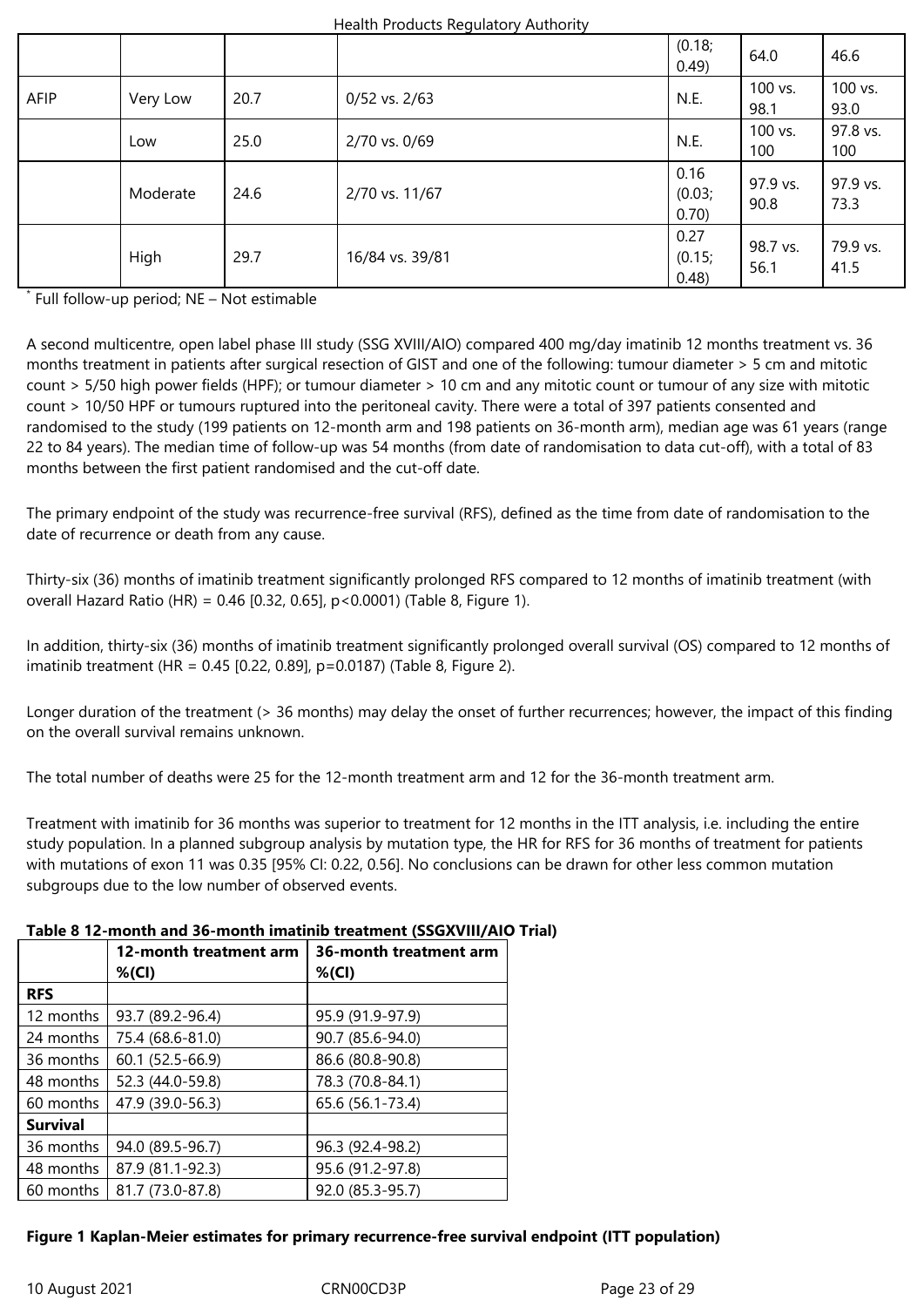

| MI-IDA. EVEIRS |  |                                                                                                                                                                                               |  |  |  |  |  |
|----------------|--|-----------------------------------------------------------------------------------------------------------------------------------------------------------------------------------------------|--|--|--|--|--|
|                |  | (1) 199:0 182:8 177:12 163:25 137:46 105:65 88:72 61:77 49:81 36:83 27:84 14:84 10:84 2:84 0:84<br>(2) 198:0 189:5 184:8 181:11 173:18 152:22 133:25 102:29 82:35 54:46 39:47 21:49 8:50 0:50 |  |  |  |  |  |
|                |  |                                                                                                                                                                                               |  |  |  |  |  |





#### At-risk: Events

156:10 140:11 87:18 64:22 46:23 27:25 20:25 2:25 0:25  $(1)$  199:0 190:2 188:2 183:6 176:8 105:14 192:0 187:4 184:5 164:7  $152:7$ 119:8 100:8 76:10 56:11 31:11 13:12 0:12  $(2)$  198:0 196:0

There are no controlled trials in paediatric patients with c-Kit positive GIST. Seventeen (17) patients with GIST (with or without Kit and PDGFR mutations) were reported in 7 publications. The age of these patients ranged from 8 to 18 years and imatinib was given in both adjuvant and metastatic settings at doses ranging from 300 to 800 mg daily. The majority of paediatric patients treated for GIST lacked data confirming c-kit or PDGFR mutations which may have led to mixed clinical outcomes.

#### Clinical studies in DFSP

One phase II, open label, multicentre clinical trial (study B2225) was conducted including 12 patients with DFSP treated with imatinib 800 mg daily. The age of the DFSP patients ranged from 23 to 75 years; DFSP was metastatic, locally recurrent following initial resective surgery and not considered amenable to further resective surgery at the time of study entry. The primary evidence of efficacy was based on objective response rates. Out of the 12 patients enrolled, 9 responded, one completely and 8 partially. Three of the partial responders were subsequently rendered disease free by surgery. The median duration of therapy in study B2225 was 6.2 months, with a maximum duration of 24.3 months. A further 6 DFSP patients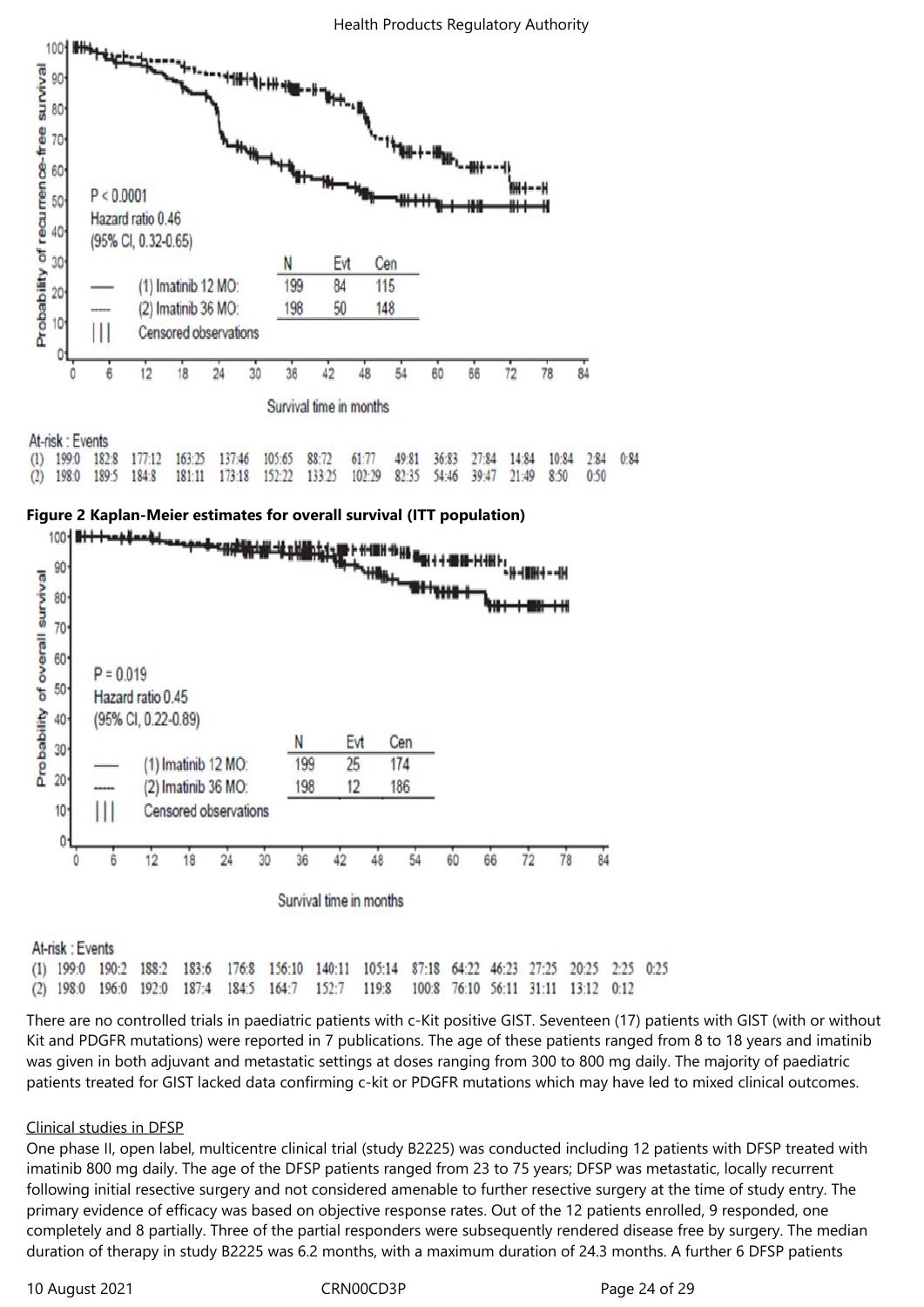treated with imatinib were reported in 5 published case reports, their ages ranging from 18 months to 49 years. The adult patients reported in the published literature were treated with either 400 mg (4 cases) or 800 mg (1 case) imatinib daily. Five (5) patients responded, 3 completely and 2 partially. The median duration of therapy in the published literature ranged between 4 weeks and more than 20 months. The translocation t(17:22)[(q22:q13)], or its gene product, was present in nearly all responders to imatinib treatment.

There are no controlled trials in paediatric patients with DFSP. Five (5) patients with DFSP and PDGFR gene re-arrangements were reported in 3 publications. The age of these patients ranged from newborn to 14 years and imatinib was given at dose 50 mg daily or doses ranging from 400 to 520 mg/m $^2$  daily. All patients achieved partial and/or complete response.

## **5.2 Pharmacokinetic properties**

## Pharmacokinetics of imatinib

The pharmacokinetics of imatinib have been evaluated over a dosage range of 25 to 1,000 mg. Plasma pharmacokinetic profiles were analysed on day 1 and on either day 7 or day 28, by which time plasma concentrations had reached steady state.

## Absorption

Mean absolute bioavailability for imatinib is 98%. There was high between-patient variability in plasma imatinib AUC levels after an oral dose. When given with a high-fat meal, the rate of absorption of imatinib was minimally reduced (11% decrease in  $C_{\text{max}}$  and prolongation of t<sub>max</sub> by 1.5 h), with a small reduction in AUC (7.4%) compared to fasting conditions. The effect of prior gastrointestinal surgery on drug absorption has not been investigated.

## **Distribution**

At clinically relevant concentrations of imatinib, binding to plasma proteins was approximately 95% on the basis of *in vitro* experiments, mostly to albumin and alpha-acid-glycoprotein, with little binding to lipoprotein.

## Biotransformation

The main circulating metabolite in humans is the N-demethylated piperazine derivative, which shows similar *in vitro* potency to the parent. The plasma AUC for this metabolite was found to be only 16% of the AUC for imatinib. The plasma protein binding of the N-demethylated metabolite is similar to that of the parent compound.

Imatinib and the N-demethyl metabolite together accounted for about 65% of the circulating radioactivity (AUC<sub>(0-48h)</sub>). The remaining circulating radioactivity consisted of a number of minor metabolites.

The *in vitro* results showed that CYP3A4 was the major human P450 enzyme catalysing the biotransformation of imatinib. Of a panel of potential comedications (acetaminophen, aciclovir, allopurinol, amphotericin, cytarabine, erythromycin, fluconazole, hydroxyurea, norfloxacin, penicillin V) only erythromycin (IC<sub>50</sub> 50  $\mu$ M) and fluconazole (IC<sub>50</sub> 118  $\mu$ M) showed inhibition of imatinib metabolism which could have clinical relevance.

lmatinib was shown *in vitro* to be a competitive inhibitor of marker substrates for CYP2C9, CYP2D6 and CYP3A4/5. K<sub>i</sub> values in human liver microsomes were 27, 7.5 and 7.9 µmol/l, respectively. Maximal plasma concentrations of imatinib in patients are 2-4 µmol/l, consequently an inhibition of CYP2D6 and/or CYP3A4/5-mediated metabolism of co-administered drugs is possible. Imatinib did not interfere with the biotransformation of 5-fluorouracil, but it inhibited paclitaxel metabolism as a result of competitive inhibition of CYP2C8 (K<sub>i</sub>=34.7 µM). This K<sub>i</sub> value is far higher than the expected plasma levels of imatinib in patients, consequently no interaction is expected upon co- administration of either 5-fluorouracil or paclitaxel and imatinib.

#### Elimination

Based on the recovery of compound(s) after an oral <sup>14</sup>C-labelled dose of imatinib, approximately 81% of the dose was recovered within 7 days in faeces (68% of dose) and urine (13% of dose). Unchanged imatinib accounted for 25% of the dose (5% urine, 20% faeces), the remainder being metabolites.

#### Plasma pharmacokinetics

Following oral administration in healthy volunteers, the t<sub>1/2</sub> was approximately 18 h, suggesting that once-daily dosing is appropriate. The increase in mean AUC with increasing dose was linear and dose proportional in the range of 25-1,000 mg imatinib after oral administration. There was no change in the kinetics of imatinib on repeated dosing, and accumulation was 1.5-2.5-fold at steady state when dosed once daily.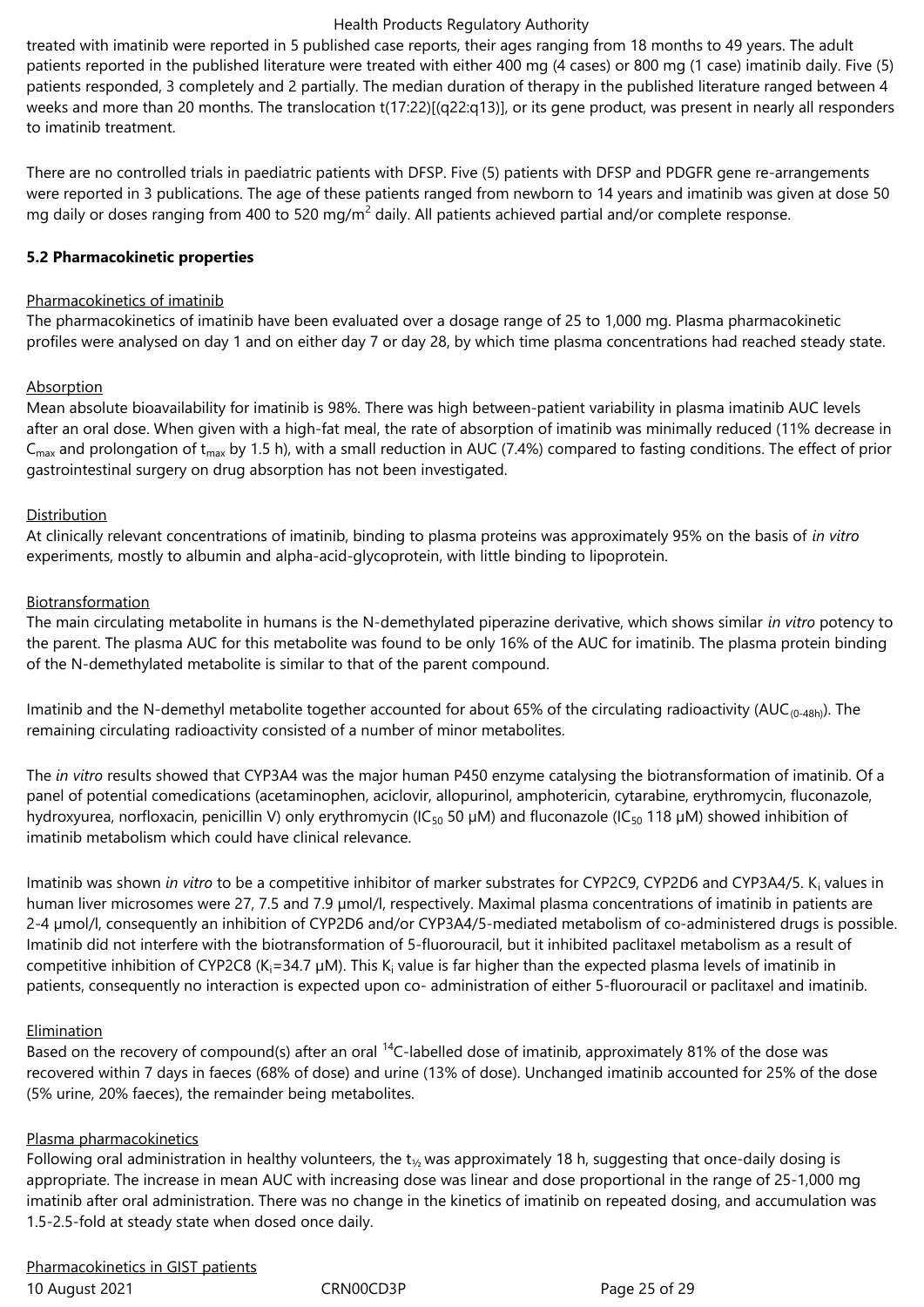In patients with GIST steady-state exposure was 1.5-fold higher than that observed for CML patients for the same dose (400 mg daily). Based on preliminary population pharmacokinetic analysis in GIST patients, there were three variables (albumin, WBC and bilirubin) found to have a statistically significant relationship with imatinib pharmacokinetics. Decreased values of albumin caused a reduced clearance (CL/f); and higher levels of WBC led to a reduction of CL/f. However, these associations are not sufficiently pronounced to warrant dose adjustment. In this patient population, the presence of hepatic metastases could potentially lead to hepatic insufficiency and reduced metabolism.

## Population pharmacokinetics

Based on population pharmacokinetic analysis in CML patients, there was a small effect of age on the volume of distribution (12% increase in patients >65 years old). This change is not thought to be clinically significant. The effect of bodyweight on the clearance of imatinib is such that for a patient weighing 50 kg the mean clearance is expected to be 8.5 l/h, while for a patient weighing 100 kg the clearance will rise to 11.8 l/h. These changes are not considered sufficient to warrant dose adjustment based on kg bodyweight. There is no effect of gender on the kinetics of imatinib.

## Pharmacokinetics in children

As in adult patients, imatinib was rapidly absorbed after oral administration in paediatric patients in both phase I and phase II studies. Dosing in children at 260 and 340 mg/m $^2$ /day achieved the same exposure, respectively, as doses of 400 mg and 600 mg in adult patients. The comparison of AUC<sub>(0-24)</sub> on day 8 and day 1 at the 340 mg/m<sup>2</sup>/day dose level revealed a 1.7-fold drug accumulation after repeated once-daily dosing.

Based on pooled population pharmacokinetic analysis in paediatric patients with haematological disorders (CML, Ph+ ALL, or other haematological disorders treated with imatinib), clearance of imatinib increases with increasing body surface area (BSA). After correcting for the BSA effect, other demographics such as age, body weight and body mass index did not have clinically significant effects on the exposure of imatinib. The analysis confirmed that exposure of imatinib in paediatric patients receiving 260 mg/m<sup>2</sup> once daily (not exceeding 400 mg once daily) or 340 mg/m<sup>2</sup> once daily (not exceeding 600 mg once daily) were similar to those in adult patients who received imatinib 400 mg or 600 mg once daily.

## Organ function impairment

Imatinib and its metabolites are not excreted via the kidney to a significant extent. Patients with mild and moderate impairment of renal function appear to have a higher plasma exposure than patients with normal renal function. The increase is approximately 1.5- to 2-fold, corresponding to a 1.5-fold elevation of plasma AGP, to which imatinib binds strongly. The free drug clearance of imatinib is probably similar between patients with renal impairment and those with normal renal function, since renal excretion represents only a minor elimination pathway for imatinib (see sections 4.2 and 4.4).

Although the results of pharmacokinetic analysis showed that there is considerable inter-subject variation, the mean exposure to imatinib did not increase in patients with varying degrees of liver dysfunction as compared to patients with normal liver function (see sections 4.2, 4.4 and 4.8).

## **5.3 Preclinical safety data**

The preclinical safety profile of imatinib was assessed in rats, dogs, monkeys and rabbits.

Multiple dose toxicity studies revealed mild to moderate haematological changes in rats, dogs and monkeys, accompanied by bone marrow changes in rats and dogs.

The liver was a target organ in rats and dogs. Mild to moderate increases in transaminases and slight decreases in cholesterol, triglycerides, total protein and albumin levels were observed in both species. No histopathological changes were seen in rat liver. Severe liver toxicity was observed in dogs treated for 2 weeks, with elevated liver enzymes, hepatocellular necrosis, bile duct necrosis, and bile duct hyperplasia.

Renal toxicity was observed in monkeys treated for 2 weeks, with focal mineralisation and dilation of the renal tubules and tubular nephrosis. Increased blood urea nitrogen (BUN) and creatinine were observed in several of these animals. In rats, hyperplasia of the transitional epithelium in the renal papilla and in the urinary bladder was observed at doses ≥6 mg/kg in the 13-week study, without changes in serum or urinary parameters. An increased rate of opportunistic infections was observed with chronic imatinib treatment.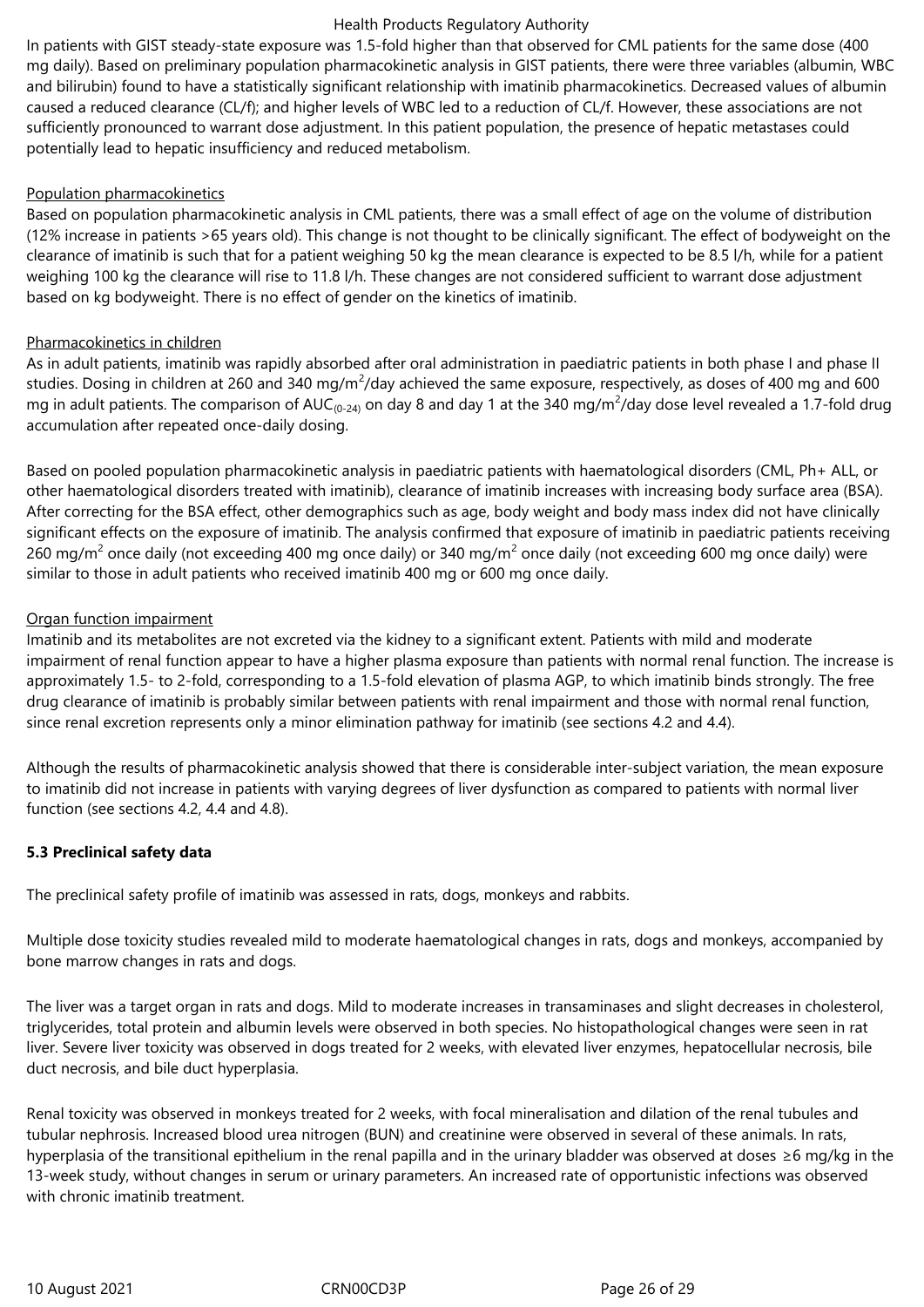In a 39-week monkey study, no NOAEL (no observed adverse effect level) was established at the lowest dose of 15 mg/kg, approximately one-third the maximum human dose of 800 mg based on body surface. Treatment resulted in worsening of normally suppressed malarial infections in these animals.

Imatinib was not considered genotoxic when tested in an *in vitro* bacterial cell assay (Ames test), an *in vitro* mammalian cell assay (mouse lymphoma) and an *in vivo* rat micronucleus test. Positive genotoxic effects were obtained for imatinib in an *in vitro* mammalian cell assay (Chinese hamster ovary) for clastogenicity (chromosome aberration) in the presence of metabolic activation. Two intermediates of the manufacturing process, which are also present in the final product, are positive for mutagenesis in the Ames assay. One of these intermediates was also positive in the mouse lymphoma assay.

In a study of fertility, in male rats dosed for 70 days prior to mating, testicular and epididymal weights and percent motile sperm were decreased at 60 mg/kg, approximately equal to the maximum clinical dose of 800 mg/day, based on body surface area. This was not seen at doses ≤ 20 mg/kg. A slight to moderate reduction in spermatogenesis was also observed in the dog at oral doses ≥30 mg/kg. When female rats were dosed 14 days prior to mating and through to gestational day 6, there was no effect on mating or on number of pregnant females. At a dose of 60 mg/kg, female rats had significant post-implantation foetal loss and a reduced number of live foetuses. This was not seen at doses  $\leq$  20 mg/kg.

In an oral pre- and postnatal development study in rats, red vaginal discharge was noted in the 45 mg/kg/day group on either day 14 or day 15 of gestation. At the same dose, the number of stillborn pups as well as those dying between postpartum days 0 and 4 was increased. In the F1 offspring, at the same dose level, mean body weights were reduced from birth until terminal sacrifice and the number of litters achieving criterion for preputial separation was slightly decreased. F1 fertility was not affected, while an increased number of resorptions and a decreased number of viable foetuses was noted at 45 mg/kg/day. The no observed effect level (NOEL) for both the maternal animals and the F1 generation was 15 mg/kg/day (one quarter of the maximum human dose of 800 mg).

Imatinib was teratogenic in rats when administered during organogenesis at doses ≥100 mg/kg, approximately equal to the maximum clinical dose of 800 mg/day, based on body surface area. Teratogenic effects included exencephaly or encephalocele, absent/reduced frontal and absent parietal bones. These effects were not seen at doses ≤ 30 mg/kg.

No new target organs were identified in the rat juvenile development toxicology study (day 10 to 70 postpartum) with respect to the known target organs in adult rats. In the juvenile toxicology study, effects upon growth, delay in vaginal opening and preputial separation were observed at approximately 0.3 to 2 times the average paediatric exposure at the highest recommended dose of 340 mg/m<sup>2</sup>. In addition, mortality was observed in juvenile animals (around weaning phase) at approximately 2 times the average paediatric exposure at the highest recommended dose of 340 mg/m<sup>2</sup>.

In the 2-year rat carcinogenicity study administration of imatinib at 15, 30 and 60 mg/kg/day resulted in a statistically significant reduction in the longevity of males at 60 mg/kg/day and females at ≥30 mg/kg/day. Histopathological examination of decedents revealed cardiomyopathy (both sexes), chronic progressive nephropathy (females) and preputial gland papilloma as principal causes of death or reasons for sacrifice. Target organs for neoplastic changes were the kidneys, urinary bladder, urethra, preputial and clitoral gland, small intestine, parathyroid glands, adrenal glands and non- glandular stomach.

Papilloma/carcinoma of the preputial/clitoral gland were noted from 30 mg/kg/day onwards, representing approximately 0.5 or 0.3 times the human daily exposure (based on AUC) at 400 mg/day or 800 mg/day, respectively, and 0.4 times the daily exposure in children (based on AUC) at 340 mg/m<sup>2</sup>/day. The no observed effect level (NOEL) was 15 mg/kg/day. The renal adenoma/carcinoma, the urinary bladder and urethra papilloma, the small intestine adenocarcinomas, the parathyroid glands adenomas, the benign and malignant medullary tumours of the adrenal glands and the non-glandular stomach papillomas/carcinomas were noted at 60 mg/kg/day, representing approximately 1.7 or 1 times the human daily exposure (based on AUC) at 400 mg/day or 800 mg/day, respectively, and 1.2 times the daily exposure in children (based on AUC) at 340 mg/m<sup>2</sup>/day. The no observed effect level (NOEL) was 30 mg/kg/day.

The mechanism and relevance of these findings in the rat carcinogenicity study for humans are not yet clarified.

Non-neoplastic lesions not identified in earlier preclinical studies were the cardiovascular system, pancreas, endocrine organs and teeth. The most important changes included cardiac hypertrophy and dilatation, leading to signs of cardiac insufficiency in some animals.

The active substance imatinib demonstrates an environmental risk for sediment organisms.

10 August 2021 **CRNOOCD3P** CRNOOCD3P Page 27 of 29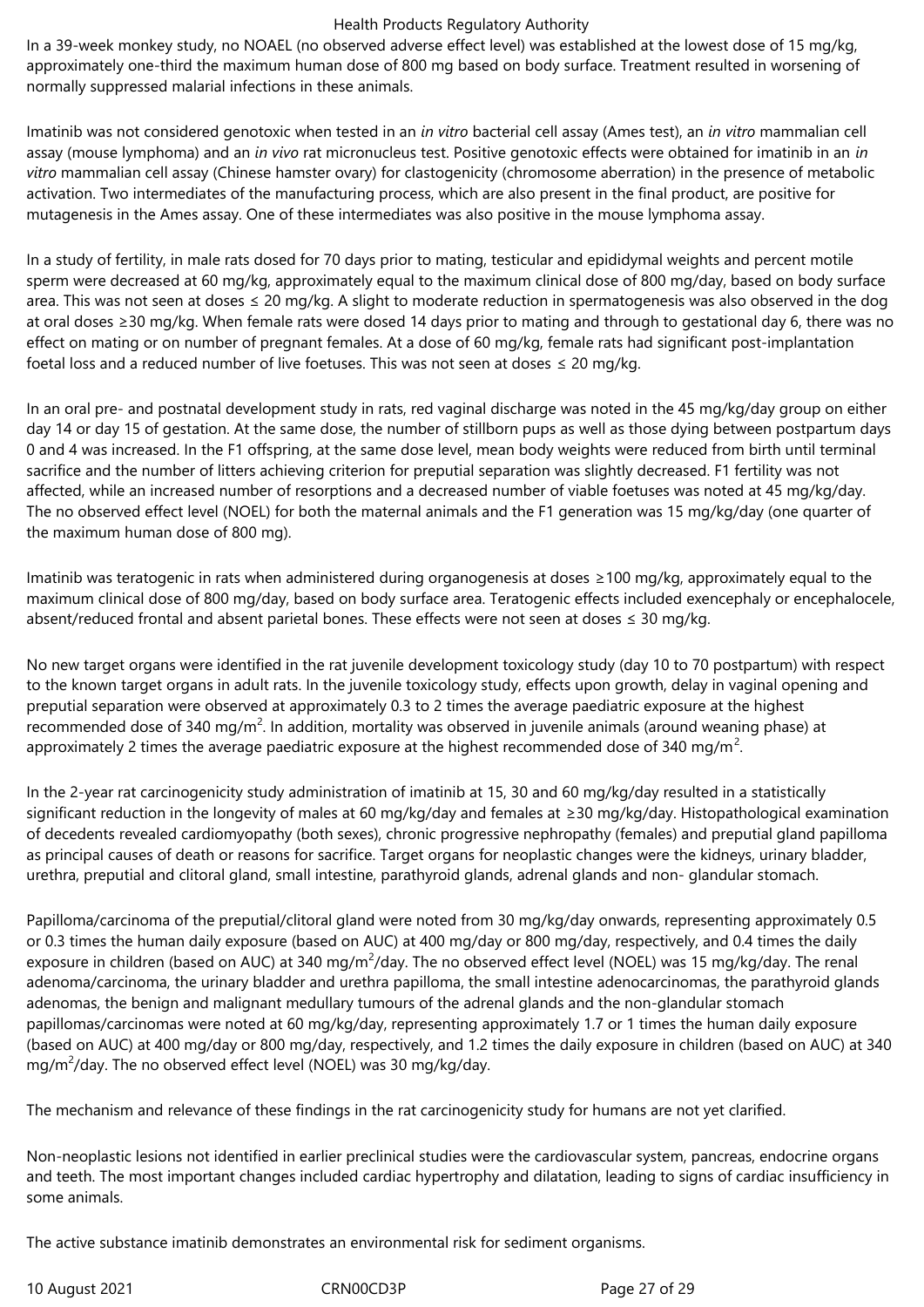#### **6 PHARMACEUTICAL PARTICULARS**

#### **6.1 List of excipients**

Tablet core: Cellulose microcrystalline Crospovidone (type A) Hypromellose Magnesium stearate Silica, colloidal anhydrous

Tablet coat: Iron oxide, red (E 172) Iron oxide, yellow (E 172) Macrogol 4000 Talc Hypromellose

#### **6.2 Incompatibilities**

Not applicable.

#### **6.3 Shelf life**

3 years

#### **6.4 Special precautions for storage**

Do not store above 30°C.

Store in the original package in order to protect from moisture.

#### **6.5 Nature and contents of container**

The film-coated tablets are packed in PVC/aluminium or PVC/PE/PVDC/ALU blisters and inserted in a carton.

Pack sizes: *PVC/aluminimum blisters* 20, 30, 50, 60, 80, 90, and 120 film-coated tablets

Not all pack sizes may be marketed.

#### **6.6 Special precautions for disposal**

Any unused medicinal product or waste material should be disposed of in accordance with local requirements.

## **7 MARKETING AUTHORISATION HOLDER**

| Rowex Ltd |
|-----------|
| Newtown   |
| Bantry    |
| Co. Cork  |
| Ireland   |

#### **8 MARKETING AUTHORISATION NUMBER**

PA0711/248/001

10 August 2021 CRN00CD3P CRNOOCD3P Page 28 of 29